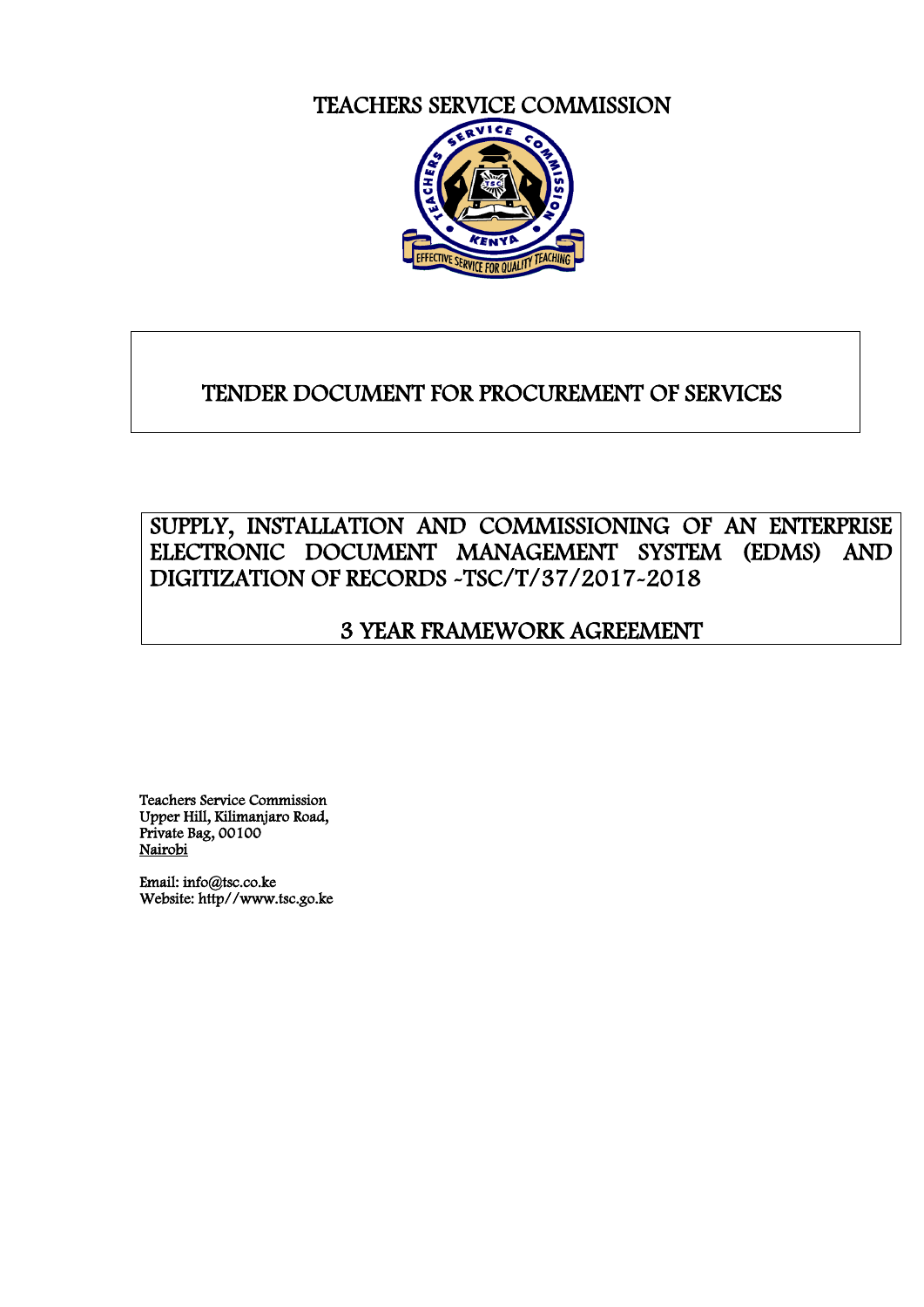## **CONTENTS**

| SECTION III: GENERAL CONDITIONS OF CONTRACTErrorI Bookmark not defined. |  |
|-------------------------------------------------------------------------|--|
|                                                                         |  |
| SECTION V - SCHEDULE OF REQUIREMENTS AND PRICES  29                     |  |
|                                                                         |  |
|                                                                         |  |
|                                                                         |  |
|                                                                         |  |
|                                                                         |  |
|                                                                         |  |
|                                                                         |  |
|                                                                         |  |
|                                                                         |  |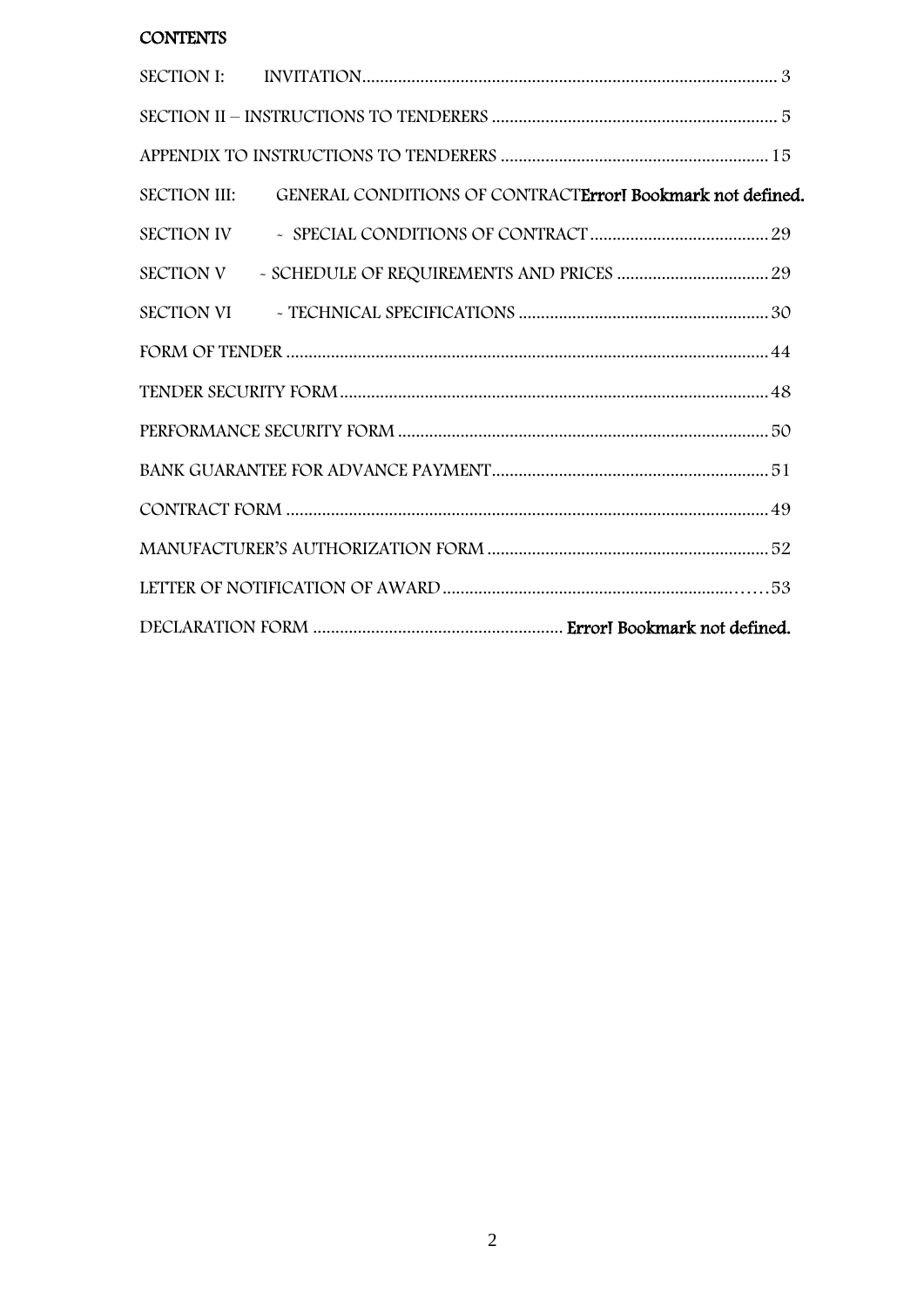#### SECTION I: INVITATION

#### <span id="page-2-0"></span>TENDER NO. TSC/T/037/2017-2018

#### TENDER NAME: SUPPLY, INSTALLATION, COMMISSIONING OF AN ENTERPRISE ELECTRONIC DOCUMENT MANAGEMENT SYSTEM (EDMS) & DIGITIZATION OF TSC RECORDS

- 1.1 Teachers Service Commission, (herein referred to as TSC) now invites sealed bids from bidders who are technically and financially capable for SUPPLY, INSTALLATION AND COMMISSIONING OF AN ENTERPRISE ELECTRONIC DOCUMENT MANAGEMENT SYSTEM (EDRMS) & DIGITIZATION OF TSC RECORDS
- 1.2 A complete tender document may be obtained by interested candidates upon payment of a non- refundable fee of Kshs.1, 000.00 in cash or bankers cheque payable to The Secretary, Teachers Service Commission and attach a copy of receipt to the Tender document. Alternatively, the document may be downloaded for free from [www.tsc.go.ke.](http://www.tsc.go.ke/) Prices quoted should be net inclusive of all taxes and delivery costs, must be expressed in Kenya shillings
- 1.3 Interested eligible candidates may obtain further information and inspect the tender documents at the office of the TSC located TSC from MONDAY TO FRIDAY BETWEEN 0800 HOURS AND 1600 HOURS.
- 1.4 Tenderers shall be required to submit Tender Security of 2% of the tender sum as indicated in the Form of Tender in form of guarantee from a reputable bank or from an insurance company approved by PPRA payable to the Commission Secretary, Teachers Service Commission.
- 1.5 Completed tender documents are to be enclosed in plain sealed envelopes, marked with the tender number and be deposited in the tender box provided at the TSC House, Podium wing, Third floor, or be addressed and posted to The Secretary, Teachers Service Commission, P.O. Box Private Bag-00100, Nairobi to be received on or before 11.00 AM TUESDAY, 20th December, 2017.
- 1.6 Tenders will be opened immediately thereafter in the presence of the candidates or their representatives who choose to attend at TSC House 3rd floor Podium Wing
- 1.7 Canvassing or lobbying for the tender shall lead to automatic disqualification.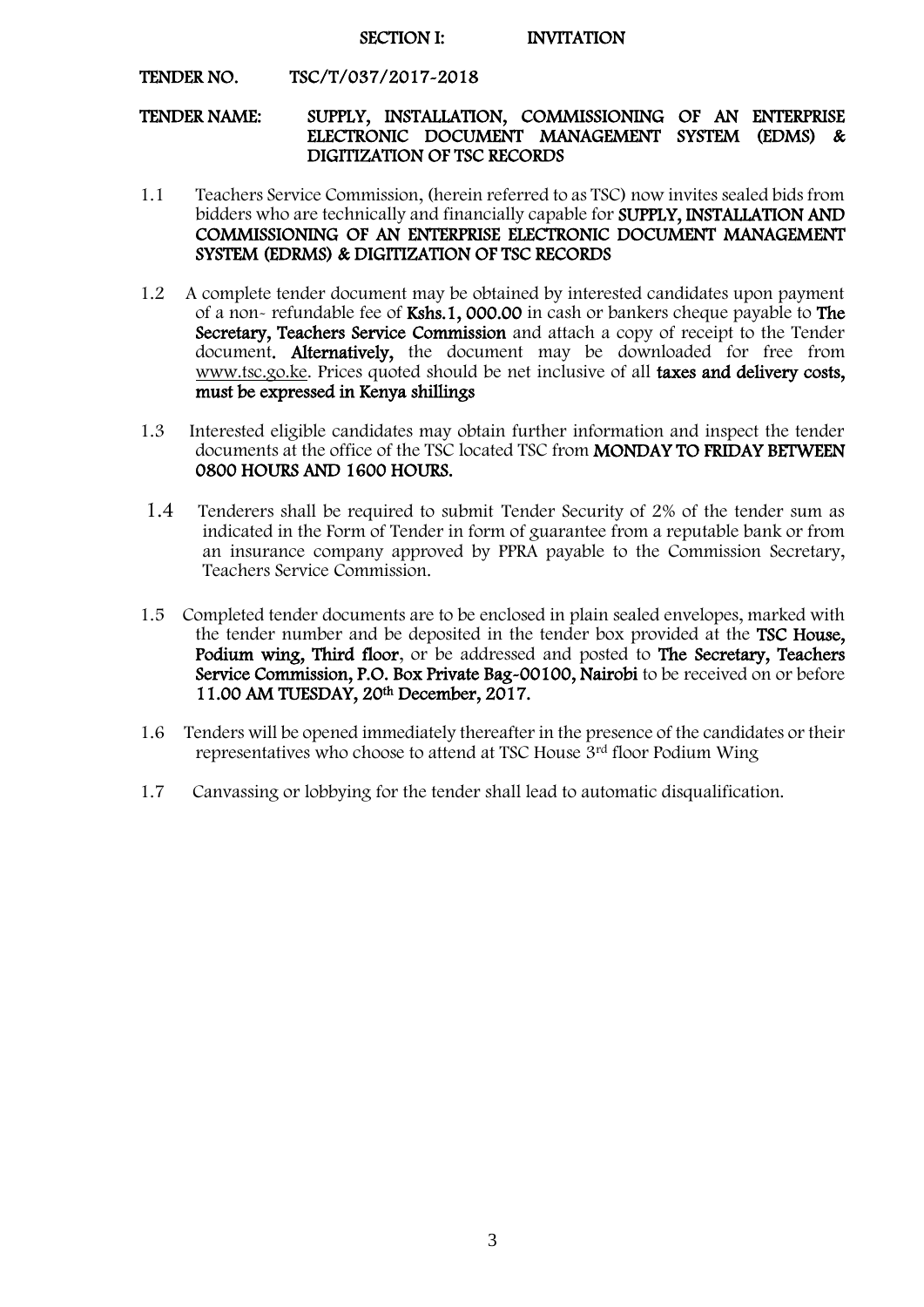## Table of Clauses

|                   |                                                              |    | Page |
|-------------------|--------------------------------------------------------------|----|------|
| 2.1               |                                                              | 8  |      |
| 2.2               |                                                              | 8  |      |
| 2.3               |                                                              | 8  |      |
| 2.4               |                                                              | 9  |      |
| 2.5               | Clarification of Tender Documents                            | 9  |      |
| 2.6               | Amendment of Tender Document                                 | 9  |      |
| 2.7               |                                                              | 10 |      |
| 2.8               | Documents Comprising the Tender                              | 10 |      |
| 2.9               |                                                              | 10 |      |
|                   |                                                              | 10 |      |
|                   |                                                              | 11 |      |
|                   | 2.12 Tenderers Eligibility and Qualifications                | 11 |      |
|                   | 2.13 Goods' Eligibility and Conformity to Tender Document.12 |    |      |
|                   |                                                              | 12 |      |
|                   |                                                              | 13 |      |
|                   |                                                              | 13 |      |
|                   | 2.17 Sealing and Marking of Tenders                          | 14 |      |
|                   | 2.18 Deadline for Submission of Tender                       | 14 |      |
|                   | 2.19 Modification and Withdrawal of Tenders                  | 14 |      |
|                   |                                                              | 15 |      |
|                   |                                                              | 15 |      |
|                   |                                                              | 15 |      |
|                   |                                                              | 16 |      |
|                   | 2.24 Evaluation and Comparison of Tenders                    | 16 |      |
|                   |                                                              | 17 |      |
|                   |                                                              | 18 |      |
| (a)               |                                                              | 18 |      |
| (b)               |                                                              | 18 |      |
| $\left( c\right)$ | Procuring Entity's Right to Vary Quantities                  | 18 |      |
| (d)               | Procuring Entity's Right to Accept or Reject any             |    |      |
|                   |                                                              | 18 |      |
| 2.27              |                                                              | 19 |      |
| 2.28              |                                                              | 19 |      |
| 2.29              |                                                              | 19 |      |
| 2.30              | Corrupt or Fraudulent Practices                              | 20 |      |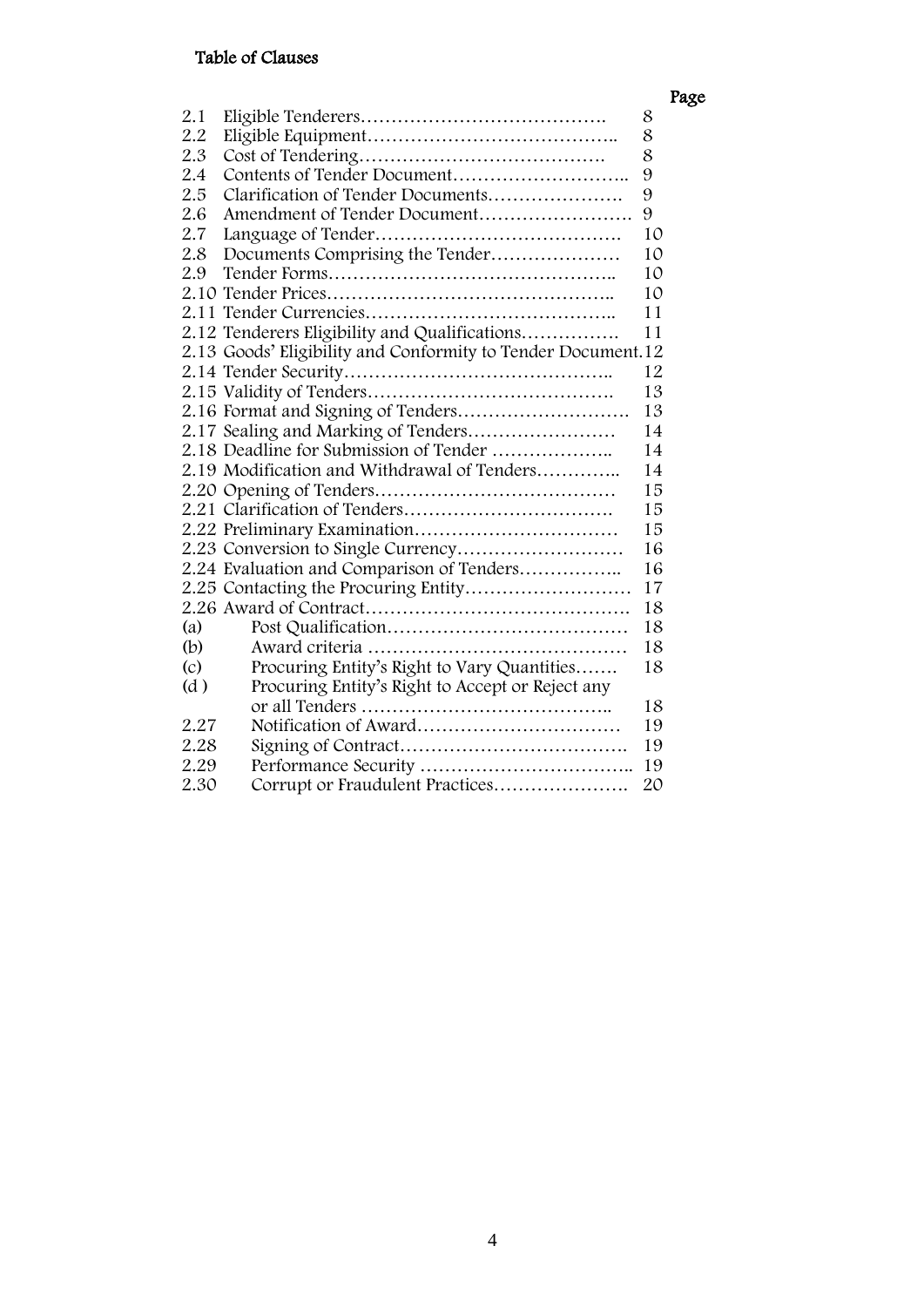#### <span id="page-4-0"></span>SECTION II – INSTRUCTIONS TO TENDERERS

#### 2.1 Eligible Tenderers

- 2.1.1 This Invitation for Tenders is open to all tenderers eligible as described in the Appendix to Instructions to Tenderers. Successful tenderers shall complete the supply, install and commissioning of the equipment by the intended completion date specified in the tender documents.
- 2.1.2 The procuring entity's employees, committee members, board members and their relative (spouse and children) are not eligible to participate in the tender unless where specially allowed under section 131 of the Act.
- 2.1.3 Tenderers shall provide the qualification information statement that the tenderer (including all members of a joint venture and subcontractors) is not associated, or have been associated in the past, directly or indirectly, with a firm or any of its affiliates which have been engaged by the Procuring entity to provide consulting services for the preparation of the design, specifications, and other documents to be used for the procurement of the goods under this Invitation for tenders.
- 2.1.4 Tenderers involved in corrupt or fraudulent practices or debarred from participating in public procurement shall not be eligible.

## 2.2 Eligible Equipment

- 2.2.1 All equipment to be supplied and installed under the contract shall have their origin in eligible source countries.
- 2.2.2 For purposes of this clause, "origin" means the place where the equipment(s) are produced. Goods are produced when, through manufacturing, processing, or substantial and major assembly of components, a commercially-recognized product results that is substantially different in basic characteristics or in purpose or utility from its components
- 2.2.3 The origin of equipment is distinct from the nationality of the tenderer and shall be treated thus in the evaluation of the tender.

#### 2.3 Cost of Tendering

- 2.3.1 The Tenderer shall bear all costs associated with the preparation and submission of its tender, and the procuring entity, will in no case be responsible or liable for those costs, regardless of the conduct or outcome of the tendering process.
- 2.3.2 The price to be charged for the tender document shall not exceed Kshs.1,000.00
- 2.3.3 The procuring entity shall allow the tenderer to review the tender document free of charge before purchase.

#### 2.4 Contents of Tender Document

- 2.4.1 The tender document comprises the documents listed below and addenda issued in accordance with clause 2.6 of these instructions to tenderers
	- (i) Invitation to Tender
	- (ii) Instructions to Tenderers
	- (iii) General Conditions of Contract
	- (iv) Special Conditions of Contract
	- (v) Schedule of requirements
	- (vi) Technical Specifications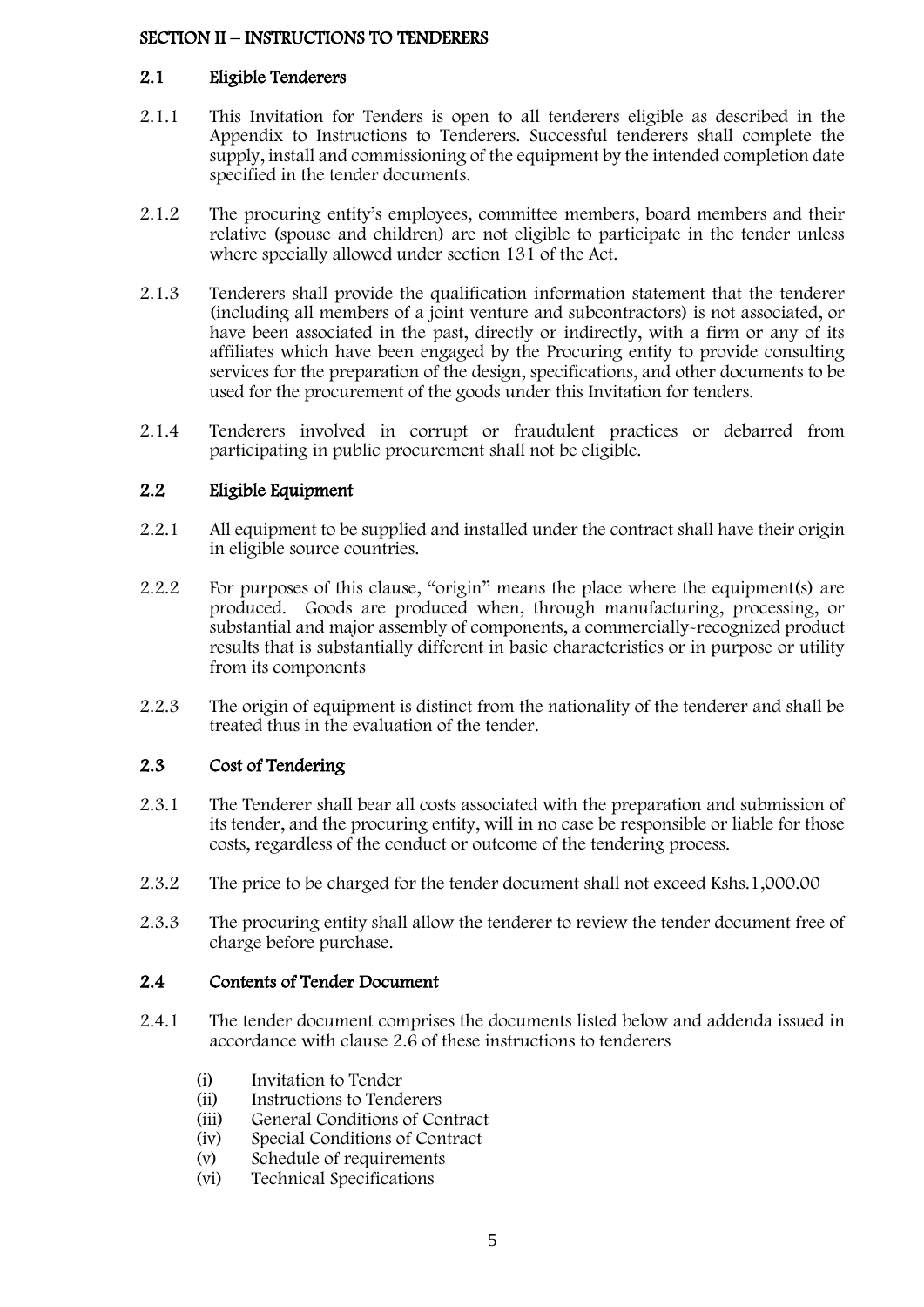- (vii) Tender Form and Price Schedules
- (viii) Tender Security Form<br>(ix) Contract Form
- (ix) Contract Form<br>(x) Performance Se
- Performance Security Form
- (xi) Bank Guarantee for Advance Payment Form
- (xii) Manufacturer's Authorization Form
- (xiii) Confidential Business Questionnaire Form
- (xiv) Declaration form
- 2.4.2 The Tenderer is expected to examine all instructions, forms, terms, and specifications in the tender documents. Failure to furnish all information required by the tender documents or to submit a tender not substantially responsive to the tender documents in every respect will be at the tenderers risk and may result in the rejection of its tender.

#### 2.5 Clarification of Tender Documents

2.5.1 The Employer will only respond to requests for clarification received earlier than seven (7) days prior to the deadline for submission of tenders. Copies of the Employer's response will be forwarded to all persons issued with tendering documents, including a description of the inquiry, but without identifying its source.

#### 2.6 Amendment of Tender Documents

- 2.6.1 At any time prior to the deadline for submission of tender, the procuring entity, for any reason, whether at its own initiative or in response to a clarification requested by a prospective tenderer, may modify the tender documents by issuing an addendum.
- 2.6.2 All prospective tenderers that have obtained the tender documents will be notified of the amendment in writing or by post and will be binding on them.
- 2.6.3 In order to allow prospective tenderers reasonable time in which to take the amendment into account in preparing their tenders, the Procuring entity, at its discretion, may extend the deadline for the submission of tenders.

### 2.7 Language of Tender

2.7.1 The tender prepared by the tenderer, as well as all correspondence and documents relating to the tender exchange by the tenderer and the Procuring entity, shall be written in English language, provided that any printed literature furnished by the tenderer may be written in another language provided they are accompanied by an accurate English translation of the relevant passages in which case, for purposes of interpretation of the tender, the English translation shall govern.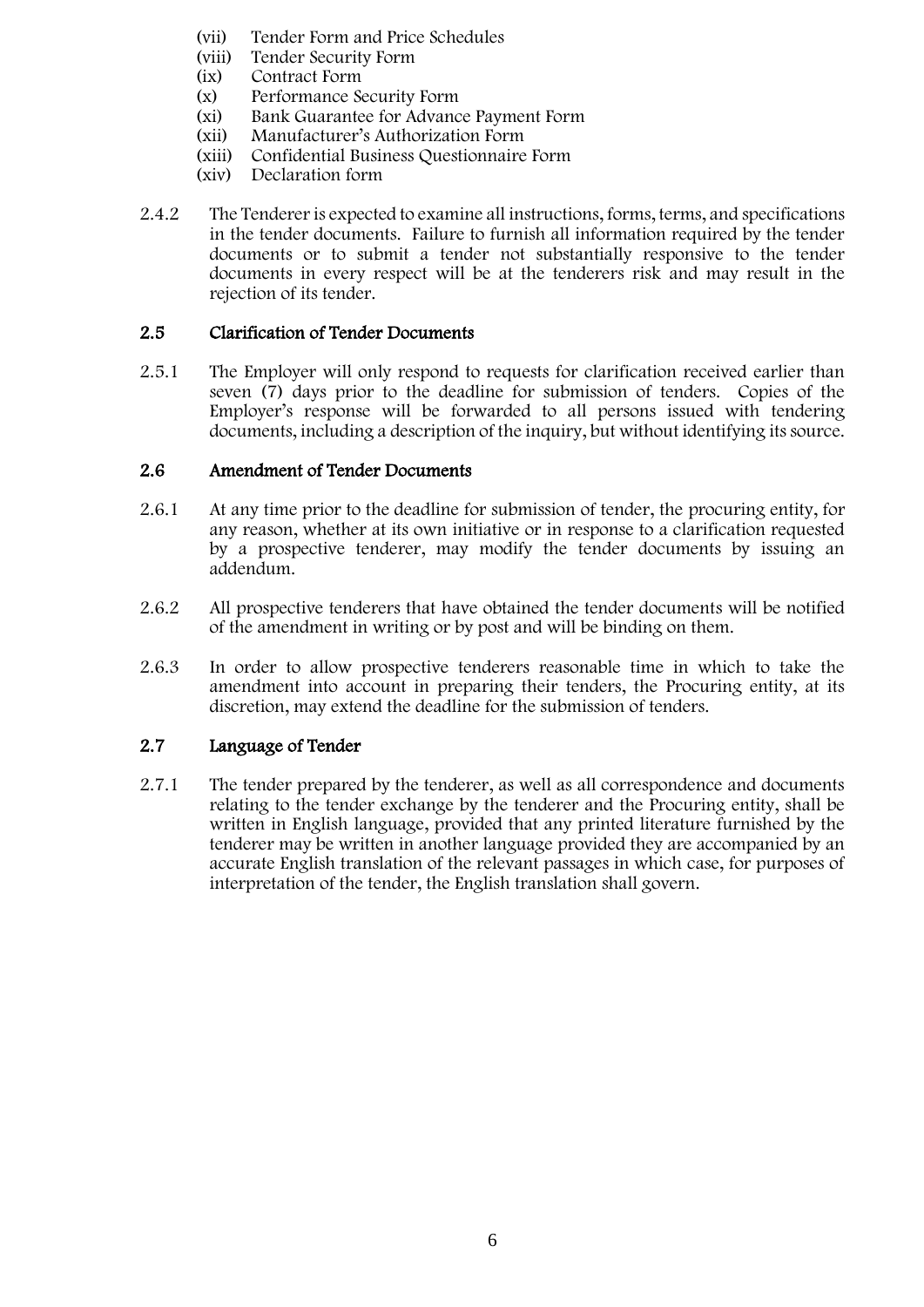### 2.8 Documents Comprising the Tender

- 2.8.1 The tender prepared by the tenderers shall comprise the following components.
	- (a) a Tender Form and a Price Schedule completed in accordance with paragraph 2.9, 2.10 and 2.11 below
	- (b) documentary evidence established in accordance with paragraph 2.12 that the tenderer is eligible to tender and is qualified to perform the contract if its tender is accepted;
	- (c) documentary evidence established in accordance with paragraph 2.13 that the goods and ancillary services to be supplied by the tenderer are eligible goods and services and conform to the tender documents; and
	- (d) tender security furnished in accordance with paragraph 2.14
	- (e) Confidential Business Questionnaire

### 2.9 Tender Form

2.9.1 The tenderer shall complete the Form of Tender and the appropriate Price Schedule furnished in the tender documents, indicating the equipment to be supplied, installed and commissioned and a brief description of the equipment, their country of origin, quantity, and prices.

### 2.10 Tender Prices

- 2.10.1 The tenderer shall indicate on the appropriate Price Schedule the unit prices where applicable and total tender price of the equipment and installation it proposes to supply under the contract.
- 2.10.2 Prices indicated on the Price Schedule shall be entered separately in the following manner:
	- (i) the price of the equipment quoted EXW (ex works, ex factory, ex warehouse, ex showroom, or off-the-shelf, as applicable), including all customs duties and sales and other taxes already paid or payable:
	- (ii) charges for inland transportation, insurance, and other local costs incidental to delivery of the goods to their final destination; and
	- (iii) installation charges shall also be indicated separately for each equipment
- 2.10.3 Prices quoted by the tender shall remain fixed during the Tender's performance of the contract. A tender submitted with an adjustable price quotation will be treated as non-responsive and will be rejected, pursuant to paragraph 2.22 unless otherwise agreed by the parties.

### 2.11 Tender Currencies

- 2.11.1 Prices shall be quoted in the following currencies:
	- (a) For equipment that the tenderer will supply from within Kenya, the prices shall be quoted in Kenya Shillings; and
	- (b) For equipment that the tenderer will supply from outside Kenya, the prices may be quoted in US Dollars or in another freely convertible currency.
	- (c) Cost of installation and commissioning will be in Kenya Shillings.

### 2.12 Tenderers Eligibility and Qualifications

2.12.1 Pursuant to paragraph 2.1. the tenderers shall furnish, as part of its tender, documents establishing the tenderers eligibility to tender and its qualifications to perform the contract if its tender is accepted.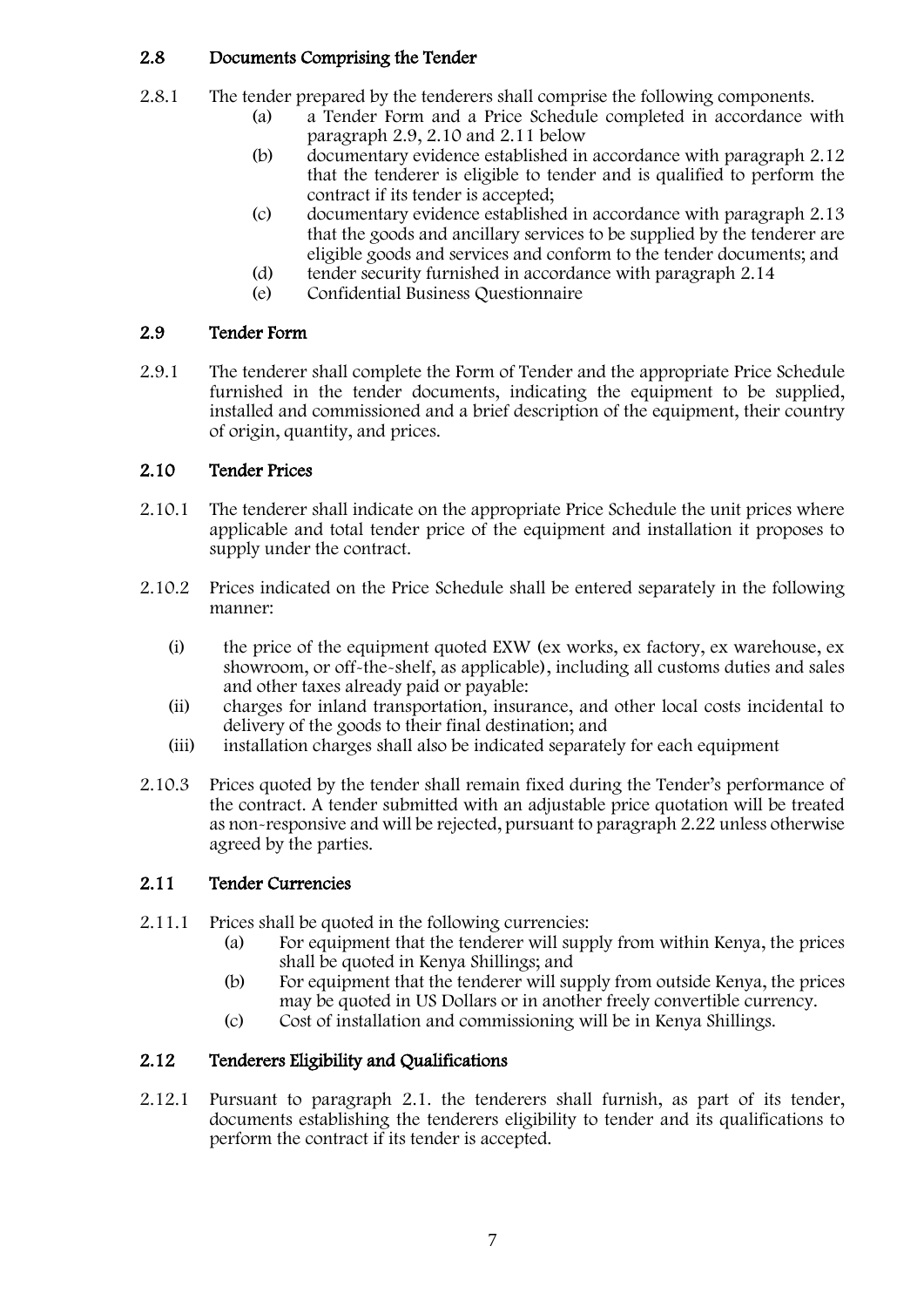- 2.12.2 The documentary evidence of the tenderers eligibility to tender shall establish to the Procuring entity's satisfaction that the tenderer, at the time of submission of its tender, is from an eligible source country as defined under paragraph 2.1
- 2.12.3 The documentary evidence of the tenderers qualifications to perform the contract if its tender is accepted shall establish to the Procuring entity's satisfaction;
	- (a) that, in the case of a tenderer offering to supply equipment under the contract which the tenderer did not manufacture or otherwise produce, the tenderer has been duly authorized by the equipment, Manufacturer or producer to supply the equipment
	- (b) that the tenderer has the financial, technical, and production capability necessary to perform the contract;
	- (c) that, in the case of a tenderer not doing business within Kenya, the tenderer is or will be (if awarded the contract) represented by an Agent in Kenya equipped, and able to carry out the Tenderer's maintenance, repair, and spare parts-stocking obligations prescribed in the Conditions of Contract and/or Technical Specifications.

#### 2.13 Goods Eligibility and Conformity to Tender Document

- 2.13.1 Pursuant paragraph 2.2 of this section, the tenderer shall furnish, as part of its tender documents establishing the eligibility and conformity to the tender documents of all equipment which the tenderer proposes to supply under the contract
- 2.13.2 The documentary evidence of the eligibility of the goods shall consist of statement in the Price Schedule of the country of origin of the goods and services offered which shall be confirmed by a certificate of origin issued at the time of shipment.
- 2.13.3 The documentary evidence of conformity of the equipment to the tender documents may be in the form of literature, drawings, and data, and shall consist of:
	- a) a detailed description of the essential technical and performance characteristic of the equipment
	- b) a list giving full particulars, including available source and current prices of spare parts, special tools, etc., necessary for the proper and continuing functioning of the equipment for a period of two (2) years, following commencement of the use of the equipment by the Procuring entity; and
	- c) a clause-by-clause commentary on the Procuring Entity's Technical Specifications demonstrating substantial responsiveness of the goods and service to those specifications, or a statement of deviations and exceptions to the provisions of the Technical Specifications.
- 2.13.4 For purposes of the commentary to be furnished pursuant to paragraph 2.13.3(c) above, the tenderer shall note that standards for workmanship, material, and equipment, as well as references to brand names or catalogue numbers designated by the Procurement entity in its Technical Specifications, are intended to be descriptive only and not restrictive. The tenderer may substitute alternative standards, brand names, and/or catalogue numbers in its tender, provided that it demonstrates to the Procurement entity's satisfaction that the substitutions ensure substantial equivalence to those designated in the Technical Specifications.

#### 2.14 Tender Security

- 2.14.1 The tenderer shall furnish, as part of its tender, a tender security for the amount and form specified in the Appendix to Instructions to Tenderers.
- 2.14.2 The tender security shall be in the amount not exceeding 2 percent of the tender price.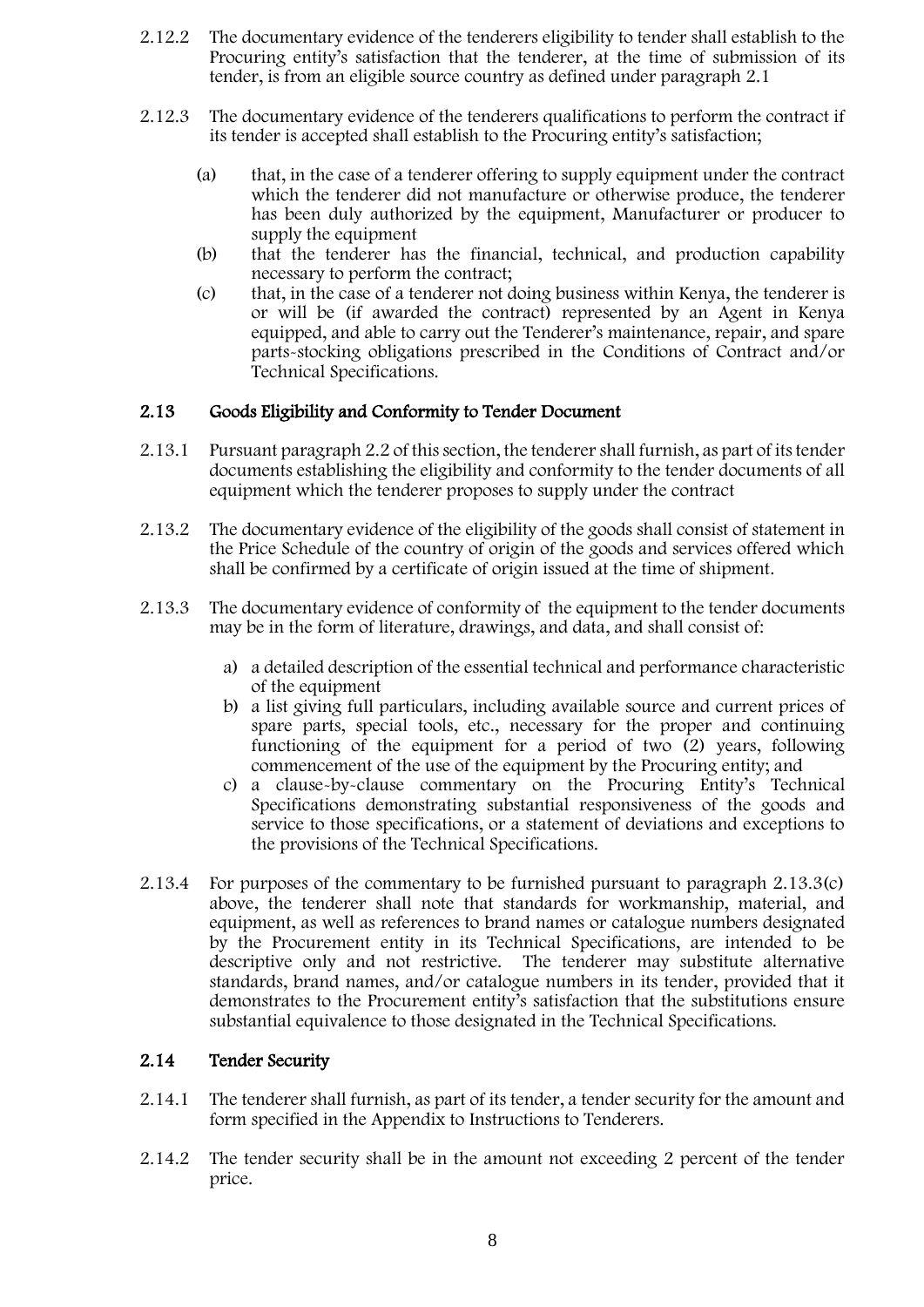- 2.14.3 The tender security is required to protect the Procuring entity against the risk of Tenderer's conduct which would warrant the security's forfeiture, pursuant to paragraph 2.14.7
- 2.14.4 The tender security shall be denominated in Kenya Shillings or in another freely convertible currency, and shall be in the form of:
	- a) Cash
	- b) A bank guarantee
	- c) Such insurance guarantee approved by the Authority
	- d) Letter of credit.
- 2.14.5 Any tender not secured in accordance with paragraph 2.14.1 and 2.14.3 will be rejected by the Procuring entity as non-responsive, pursuant to paragraph 2.22
- 2.14.6 Unsuccessful Tenderer's tender security will be discharged or returned as promptly as possible but not later than thirty (30) days after the expiration of the period of tender validity prescribed by the Procuring entity.
- 2.14.7 The successful Tenderer's tender security will be discharged upon the tenderer signing the contract, pursuant to paragraph 2.27 and furnishing the performance security, pursuant to paragraph 2.28
- 2.14.8 The tender security may be forfeited:
	- a) if a tenderer withdraws its tender during the period of tender validity specified by the procuring entity on the Tender Form; or
	- b) in the case of a successful tenderer, if the tenderer fails:
		- i) to sign the contract in accordance with paragraph 2.27 1. or
		- ii) to furnish performance security in accordance with paragraph 2.28
	- c) If the tenderer rejects correction of an arithmetic error in the tender.

#### 2.15 Validity of Tenders

- 2.15.1 Tenderers shall remain valid for 90 days or as specified in the tender documents after date of tender opening prescribed by the Procuring entity, pursuant to paragraph 2.20. A tender valid for a shorter period shall be rejected by the Procuring entity as non-responsive.
- 2.15.2 In exceptional circumstances, the Procuring entity may solicit the Tenderer's consent to an extension of the period of validity. The request and the responses thereto shall be made in writing. The tender security provided under paragraph 2.14 shall also be suitably extended. A tenderer may refuse the request without forfeiting its tender security. A tenderer granting the request will not be required nor permitted to modify its tender.

#### 2.16 Format and Signing of Tender

- 2.16.1 The Procuring entity shall prepare two copies of the tender, clearly marking each "ORIGINAL TENDER" and "COPY OF TENDER," as appropriate. In the event of any discrepancy between them, the original shall govern.
- 2.16.2 The original and all copies of the tender shall be typed or written in indelible ink and shall be signed by the tenderer or a person or persons duly authorized to bind the tenderer to the contract. All pages of the tender, except for unamended printed literature, shall be initialed by the person or persons signing the tender.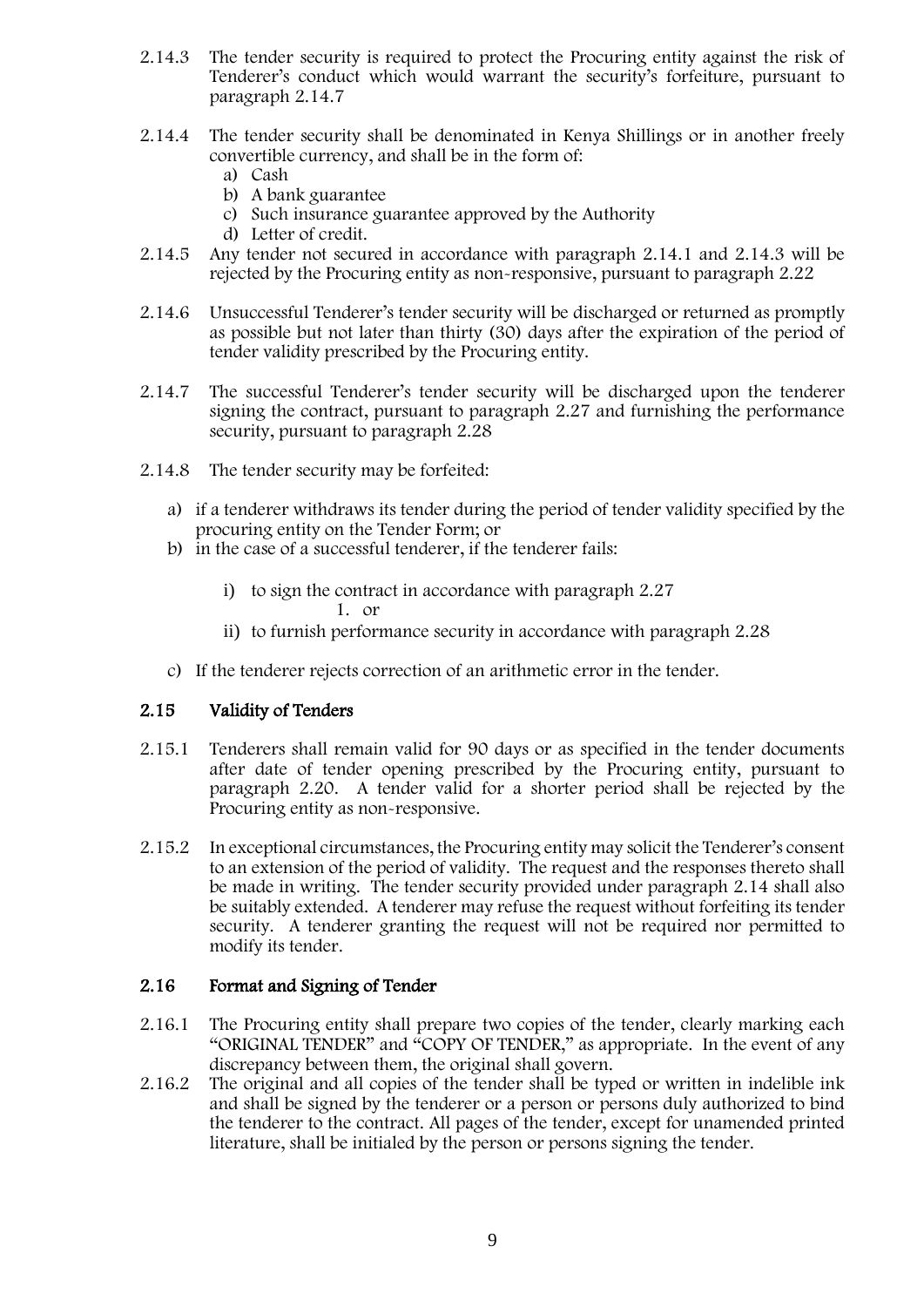2.16.3 The tender shall have no interlineations, erasures, or overwriting except as necessary to correct errors made by the tenderer, in which case such corrections shall be initialed by the person or persons signing the tender.

#### 2.17 Sealing and Marking of Tenders

- 2.17.1 The Tenderer shall seal the original and each copy of the tender in separate envelopes, duly marking the envelopes as "ORIGINAL" and "COPY." The envelopes shall then be sealed in an outer envelope.
- 2.17.2 The inner and outer envelopes shall:
	- (a) be addressed to the Procuring entity at the address given on the Invitation to Tender.
	- (b) bear the tender number and name in the Invitation to Tender and the words "DO NOT OPEN BEFORE 20th December 2017at 11.00am
- 2.17.3 The inner envelopes shall also indicate the name and address of the tenderer to enable the tender to be returned unopened in case it is declared "late".
- 2.17.4 If the outer envelope is not sealed and marked as required by paragraph 2.17.2, the Procuring entity will assume no responsibility for the tender's misplacement or premature opening.

#### 2.18 Deadline for Submission of Tenders

Tenders must be received by the Procuring entity at the address specified under paragraph 2.5.1 not later than 20th December, 2017 at 11.00am

- 2.18.1 The Procuring entity may, at its discretion, extend this deadline for the submission of tenders by amending the tender documents in accordance with paragraph 2.6, in which case all rights and obligations of the Procuring entity and candidates previously subject to the deadline will therefore be subject to the deadline as extended
- 2.18.2 Bulky tenders which will not fit in the tender box shall be received by the procuring entity as provided for in the Appendix.

#### 2.19 Modification and Withdrawal of Tenders

- 2.19.1 The tenderer may modify or withdraw its tender after the tender's submission, provided that written notice of the modification, including substitution or withdrawal of the tenders, is received by the Procuring entity prior to the deadline prescribed for submission of tenders.
- 2.19.2 The Tenderer's modification or withdrawal notice shall be prepared, sealed, marked, and dispatched in accordance with the provisions of paragraph 2.17. A withdrawal notice may also be sent by cable, telex but followed by a signed confirmation copy, postmarked not later than the deadline for submission of tenders.
- 2.19.3 No tender may be modified after the deadline for submission of tenders.
- 2.19.4 No tender may be withdrawn in the interval between the deadline for submission of tenders and the expiration of the period of tender validity specified by the tenderer on the Tender Form. Withdrawal of a tender during this interval may result in the Tenderer's forfeiture of its tender security, pursuant to paragraph 2.14.7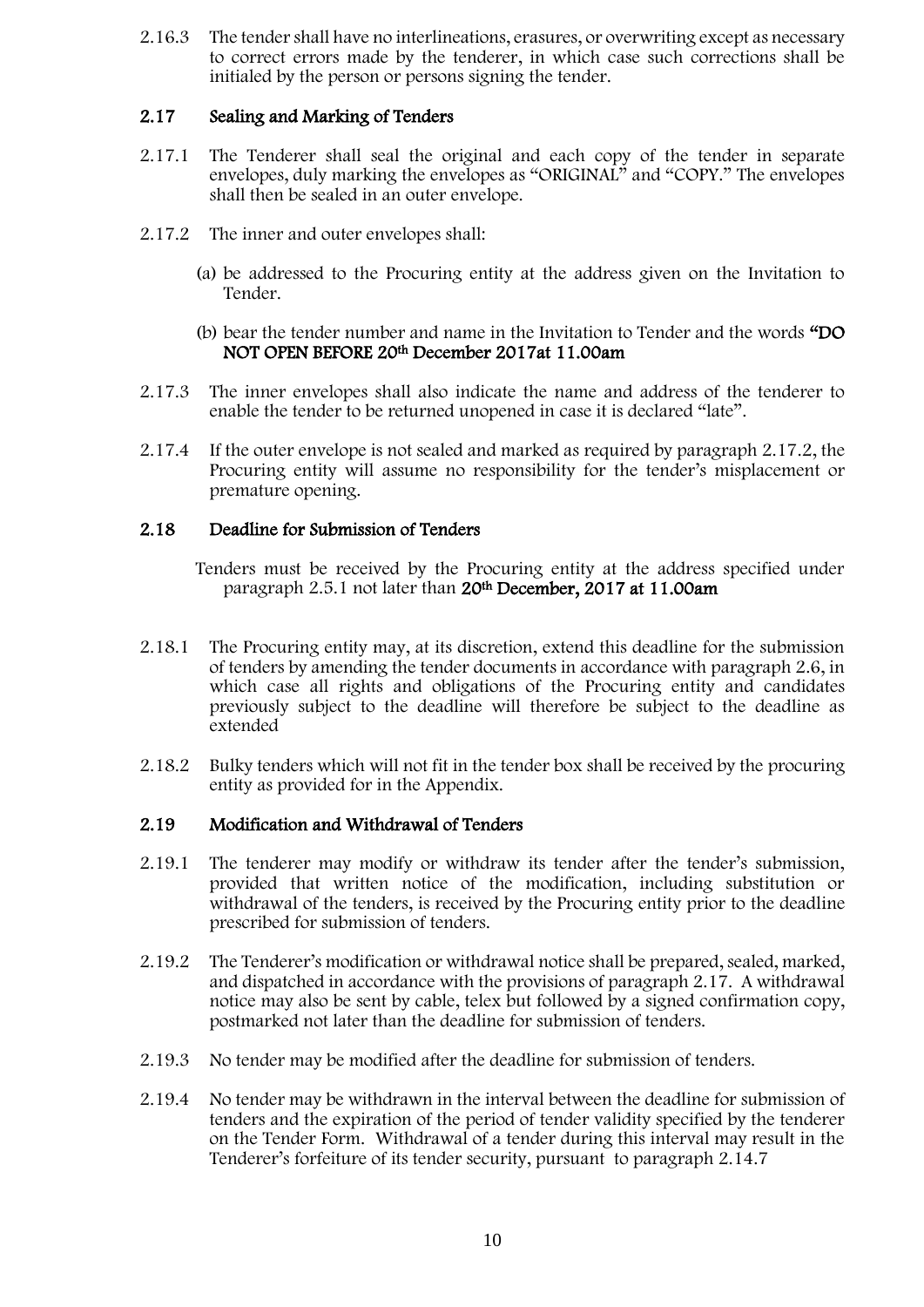#### 2.20 Opening of Tenders

- 2.20.1 The Commission will open all tenders in the presence of tenderers or their representatives who choose to attend, on 20th December, 2017 at 11.00am; TSC House, 3rd Floor, Podium Wing.
- 2.20.2 The tenderers' representatives who are present shall sign a tender opening register evidencing their attendance.
- 2.20.3 The tenderers' names, tender modifications or withdrawals, tender prices, discounts and the presence or absence of requisite tender security and such other details as the Procuring entity, at its discretion, may consider appropriate, will be announced at the opening.
- 2.20.4 The Procuring entity will prepare minutes of the tender opening.

#### 2.21 Clarification of Tenders

- 2.21.3 To assist in the examination, evaluation and comparison of tenders the Procuring entity may, at its discretion, ask the tenderer for a clarification of its tender. The request for clarification and the response shall be in writing, and no change in the prices or substance of the tender shall be sought, offered, or permitted.
- 2.21.4 Any effort by the tenderer to influence the Procuring entity in the Procuring entity's tender evaluation, tender comparison or contract award decisions may result in the rejection of the tenderers' tender.

#### 2.22 Preliminary Examination and Responsiveness

- 2.22.3 The Procuring entity will examine the tenders to determine whether they are complete, whether any computational errors have been made, whether required sureties have been furnished, whether the documents have been properly signed, and whether the tenders are generally in order.
- 2.22.4 Arithmetical errors will be rectified on the following basis. If there is a discrepancy between the unit price and the total price that is obtained by multiplying the unit price and quantity, the unit price shall prevail, and the total price shall be corrected. If the candidate does not accept the correction of the errors, its tender will be rejected, and its tender security may be forfeited. If there is a discrepancy between words and figures the amount in words will prevail
- 2.22.5 The Procuring entity may waive any minor informality or non-conformity or irregularity in a tender which does not constitute a material deviation, provided such waiver does not prejudice or effect the relative ranking of any tenderer.
- 2.22.6 Prior to the detailed evaluation, pursuant to paragraph 2.23 the Procuring entity will determine the substantial responsiveness of each tender to the tender documents. For purposes of these paragraphs, a substantially responsive tender is one, which conforms to all the terms and conditions of the tender documents without material deviations. The Procuring entity's determination of a tender's responsiveness is to be based on the contents of the tender itself without recourse to extrinsic evidence.
- 2.22.7 If a tender is not substantially responsive, it will be rejected by the Procuring entity and may not subsequently be made responsive by the tenderer by correction of the non-conformity.

#### 2.23 Conversion to Single Currency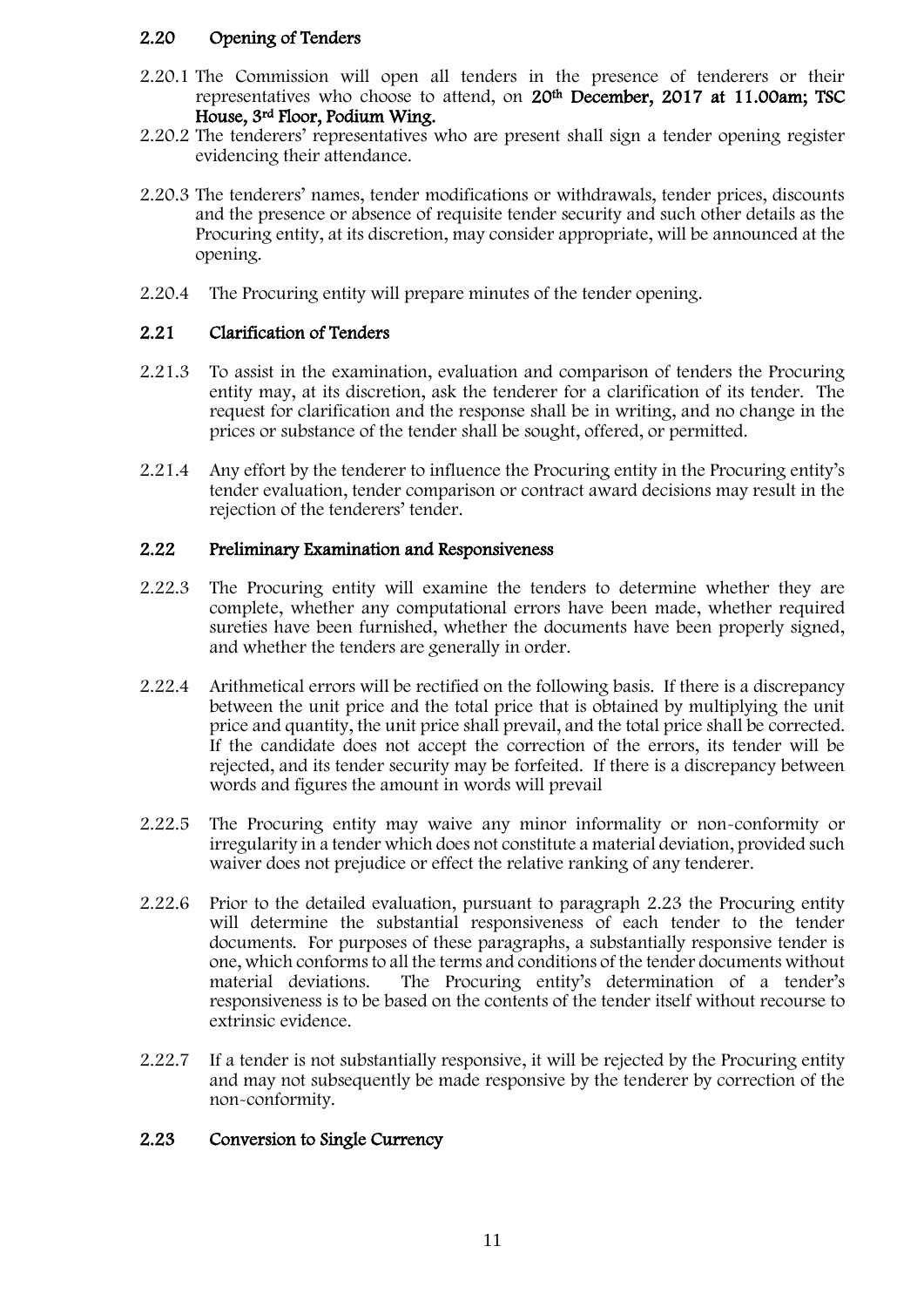2.23.3 Where other currencies are used, the Procuring Entity will convert those currencies to Kenya Shillings using the selling exchange rate on the date of tender closing provided by the Central Bank of Kenya.

#### 2.24 Evaluation and Comparison of Tenders

- 2.24.3 The Procuring entity will evaluate and compare the tenders which have been determined to be substantially responsive, pursuant to paragraph 2.22
- 2.24.4 The Procuring entity's evaluation of a tender will exclude and not take into account
	- (a) in the case of equipment manufactured in Kenya or equipment of foreign origin already located in Kenya, sales and other similar taxes, which will be payable on the goods if a contract is awarded to the tenderer; and;
	- (b) any allowance for price adjustment during the period of execution of the contract, if provided in the tender.
- 2.24.5 The comparison shall be of the ex-factory/ex-warehouse/off-the-shelf price of the goods offered from within Kenya, such price to include all costs, as well as duties and taxes paid or payable on components and raw material incorporated or to be incorporated in the goods.
- 2.24.6 The Procuring entity's evaluation of a tender will take into account, in addition to the tender price and the price of incidental services, the following factors, in the manner and to the extent indicated in paragraph 2.23.5 and in the technical specifications:
	- 1. delivery and installation schedule offered in the tender;
	- 2. deviations in payment schedule from the specifications in the Special Conditions of Contract;
	- 3. the cost of components, mandatory spare parts and service;
	- 4. the availability in Kenya of spare parts and after-sales service for the equipment offered in the tender;
- 2.24.7 Pursuant to paragraph 2.24.4 the following evaluation methods will be applied
	- (a) Delivery schedule

The Procuring entity requires that the equipment under the Invitation for Tenders shall be delivered at the time specified in the Schedule of Requirements. Tenders offering deliveries longer than the procuring entity's required delivery time will be treated as non-responsive and rejected.

(b) Deviation in payment schedule

Tenderers shall state their tender price for the payment of schedule outlined in the special conditions of contract. Tenders will be evaluated on the basis of this base price. Tenderers are, however, permitted to state an alternative payment schedule and indicate the reduction in tender price they wish to offer for such alternative payment schedule. The Procuring entity may consider the alternative payment schedule offered by the selected tenderer.

(c ) Spare parts and after sales service facilities

Tenderers must offer items with service and spare parts back-up. Documentary evidence and locations of such back-up must be given. Where a tenderer offers items without such back-up in the country, he must give a documentary evidence and assurance that he will establish adequate back-up for items supplied.

2.24.8 The tender evaluation committee shall evaluate the tender within 30 days of the validity period from the date of opening the tender.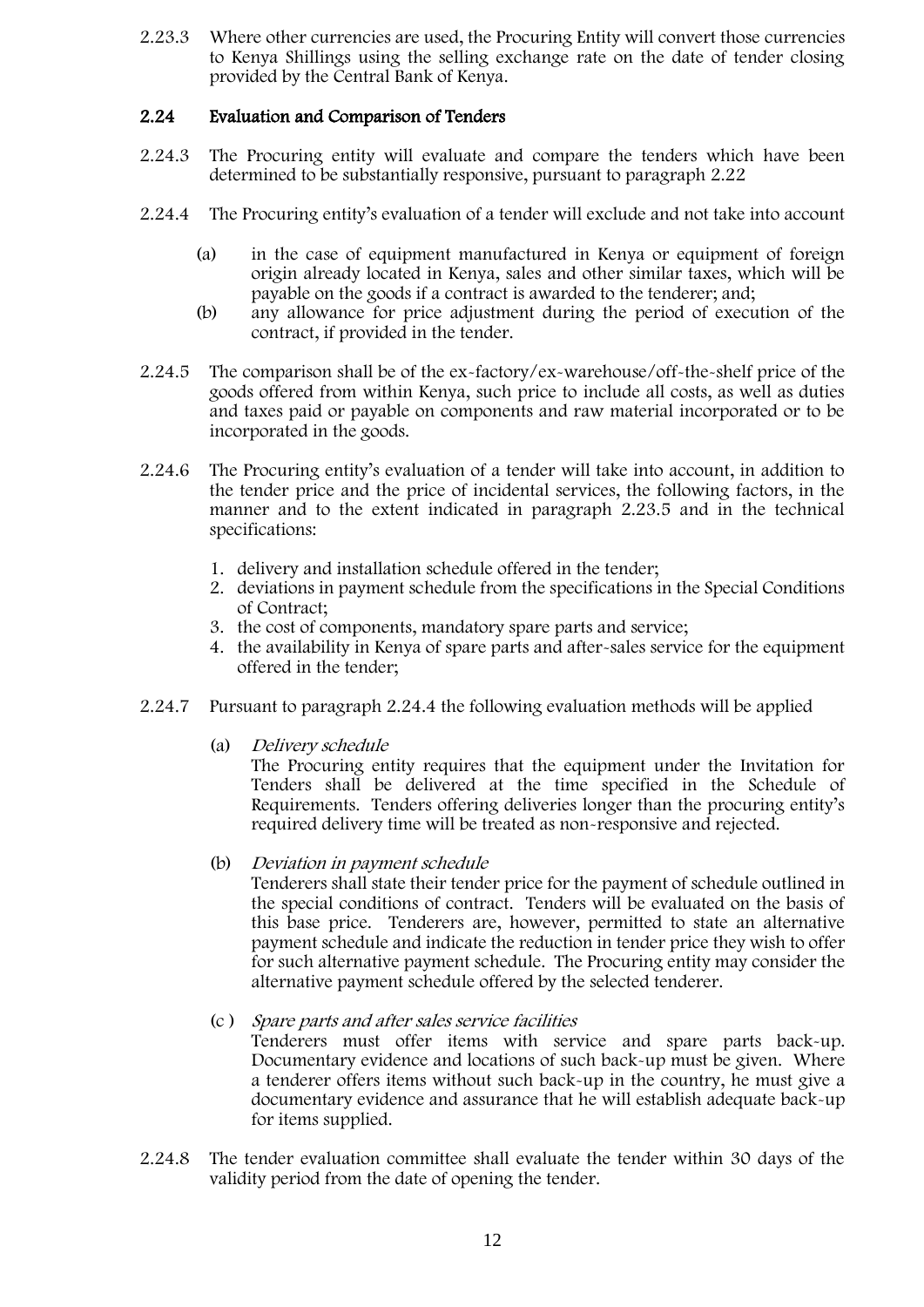2.24.9 Preference where allowed in the evaluation of tenders shall not exceed 15%

#### 2.25 Contacting the Procuring Entity

- 2.25.3 Subject to paragraph 2.21 no tenderer shall contact the Procuring entity on any matter related to its tender, from the time of the tender opening to the time the contract is awarded.
- 2.25.4 Any effort by a tenderer to influence the Procuring entity in its decisions on tender, evaluation, tender comparison, or contract award may result in the rejection of the Tenderer's tender.

#### 2.26 Award of Contract

#### (a) Post-Qualification

- 2.26.3 In the absence of pre-qualification, the Procuring entity will determine to its satisfaction whether the tenderer that is selected as having submitted the lowest evaluated responsive tender is qualified to perform the contract satisfactorily.
- 2.26.4 The determination will take into account the tenderer financial, technical, and production capabilities. It will be based upon an examination of the documentary evidence of the tenderers qualifications submitted by the tenderer, pursuant to paragraph 2.12.3 as well as such other information as the Procuring entity deems necessary and appropriate.
- 2.26.5 An affirmative determination will be a prerequisite for award of the contract to the tenderer. A negative determination will result in rejection of the Tenderer's tender, in which event the Procuring entity will proceed to the next lowest evaluated tender to make a similar determination of that Tenderer's capabilities to perform satisfactorily.

#### (b) Award Criteria

- 2.26.6 The Procuring entity will award the contract to the successful tenderer(s) whose tender has been determined to be substantially responsive and has been determined to be the lowest evaluated tender, provided further that the tenderer is determined to be qualified to perform the contract satisfactorily.
- 2.26.7 To qualify for contract awards, the tenderer shall have the following:
	- a) Necessary qualifications, capability experience, services, equipment and facilities to provide what is being procured – as outlined in the Technical Specifications for Tenderers Reference in Envelope A.
	- b) Legal capacity to enter into a contract for procurement
	- c) Shall not be insolvent, in receivership, bankrupt or in the process of being wound up and is not the subject of legal proceedings relating to the foregoing.
	- d) Shall not be debarred from participating in public procurement.

### (c) Procuring Entity's Right to Accept or Reject Any or All Tenders

2.26.8 The Procuring entity reserves the right to accept or reject any tender, and to annul the tendering process and reject all tenders at any time prior to contract award, without thereby incurring any liability to the affected tenderer or tenderer of the grounds for the procuring entity's action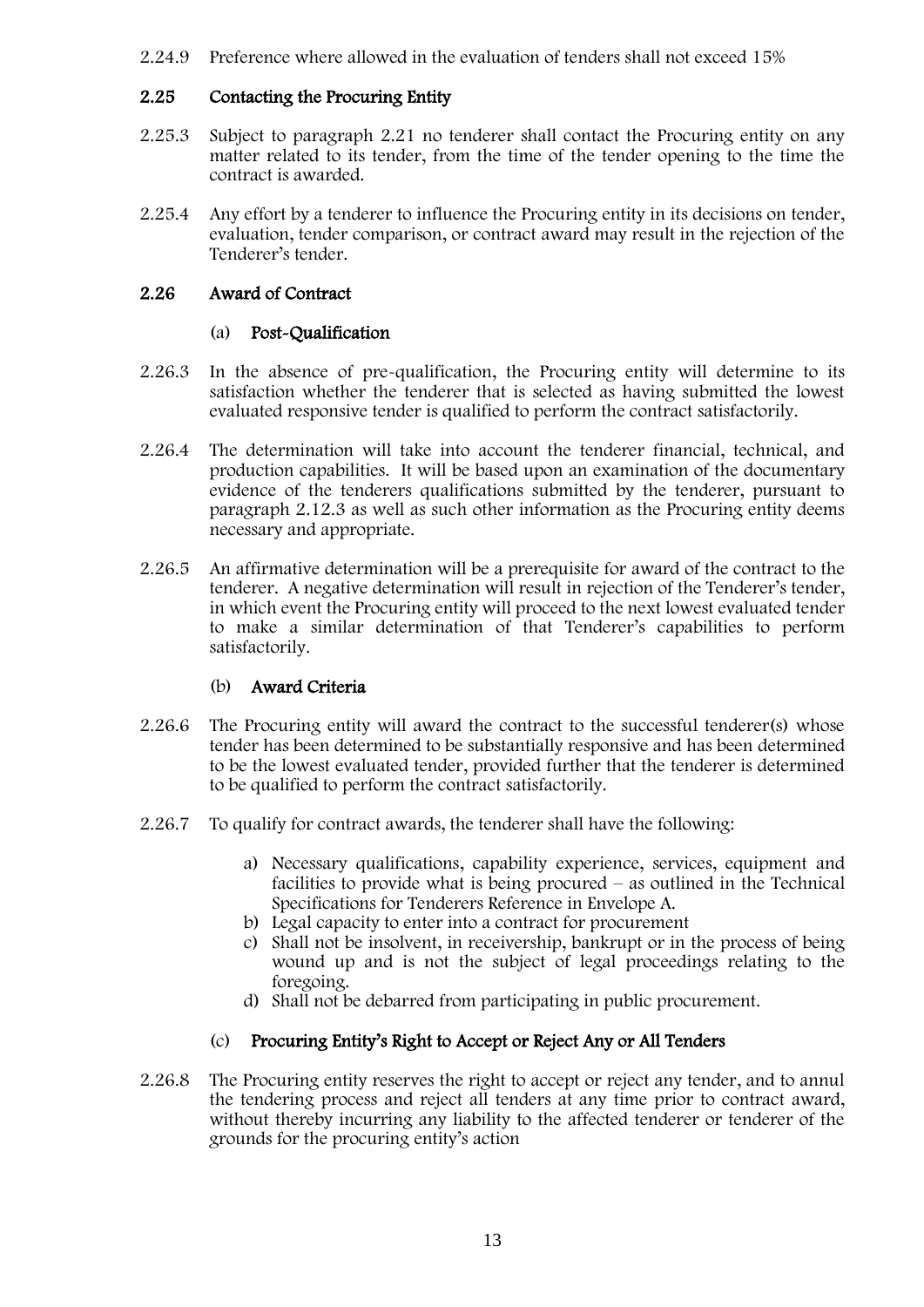- 2.26.9 The procuring entity may at any time terminate procurement proceedings before contract award and shall not be liable to any person for the termination
- 2.26.10 The procuring entity shall give prompt notice of the termination to the tenderers and on request give its reasons for termination within 14 days of receiving the request from any tenderer.
- 2.26.11 A tenderer who gives false information in the tender document about is qualification or who refuses to enter into a contract after notification of contract award shall be considered for debarment from participating in future public procurement.

#### 2.27 Notification of Award

- 2.27.3 Prior to the expiration of the period of tender validity, the Procuring entity will notify the successful tenderer in writing that its tender has been accepted.
- 2.27.4 The notification of award will signify the formation of the Contract but will have to wait until the contract is finally signed by both parties. Simultaneous other tenderers shall be notified that their tenders have not been successful.
- 2.27.5 Upon the successful Tenderer's furnishing of the performance security pursuant to paragraph 2.29, the Procuring entity will simultaneously inform the other tenderers that their tenders have not been successful

#### 2.28 Signing of Contract

- 2.28.3 At the same time as the Procuring entity notifies the successful tenderer that its tender has been accepted, the procuring entity will simultaneously inform the other tenderers that their tenders have not been successful.
- 2.28.4 Within fourteen (14) days of receipt of the Contract Form, the successful tenderer shall sign and date the contract and return it to the Procuring entity.
- 2.28.5 The parties to the contract shall have it signed within 30 days from the date of notification of contract award unless there is an administrative review request.

#### 2.29 Performance Security

- 2.29.3 Within Thirty (30) days of the receipt of notification of award from the Procuring entity, the successful tenderer shall furnish the performance security in accordance with the Conditions of Contract, in the Performance Security Form provided in the tender documents, or in another form acceptable to the Procuring entity.
- 2.29.4 Failure of the successful tenderer to comply with the requirements of paragraph 2.28 or paragraph 2.29 shall constitute sufficient grounds for the annulment of the award and forfeiture of the tender security, in which event the Procuring entity may make the award to the next lowest evaluated

#### 2.30 Corrupt or Fraudulent Practices

- 2.30.3 The procuring entity requires that tenderers observe the highest standard of ethics during the procurement process and execution of contracts. A tenderer shall sign a declaration that he has and will not be involved in corrupt or fraudulent practices.
- 2.30.4 The Procuring entity will reject a proposal for award if it determines that the tenderer recommended for award has engaged in corrupt or fraudulent practices in competing for the contract in question.
- 2.30.5 Further a tenderer who is found to have indulged in corrupt or fraudulent practices risks being debarred from participating in public Procurement in Kenya.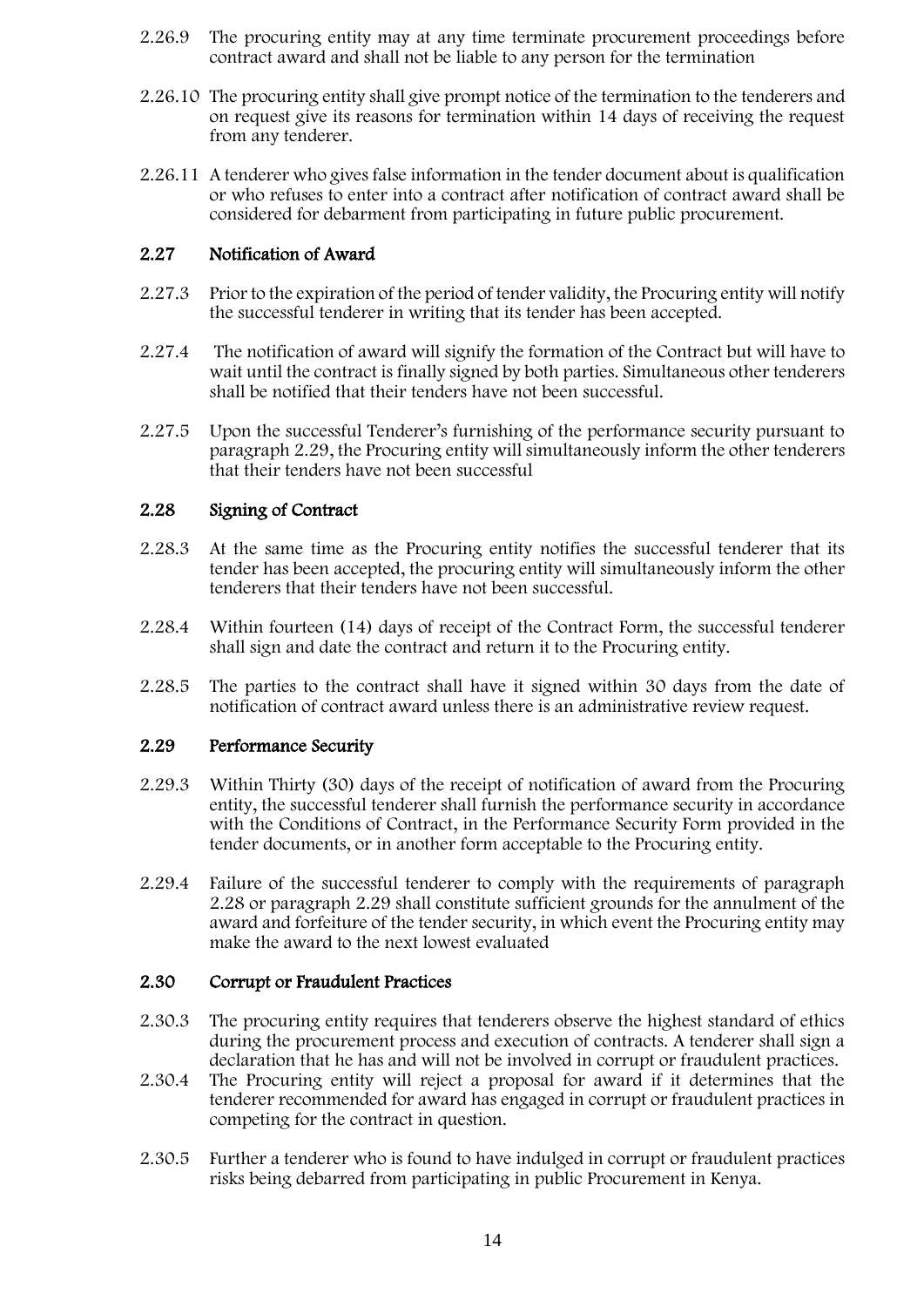### APPENDIX TO INSTRUCTIONS TO TENDERERS

<span id="page-14-0"></span>The following information regarding the particulars of the tender shall complement supplement or amend the provisions of the instructions to tenderers. Wherever there is a conflict between the provision of the instructions to tenderers and the provisions of the appendix, the provisions of the appendix herein shall prevail over those of the instructions to tenderers.

| <b>ITT</b> |                 | Particulars of appendix to instructions to tenderers                                                                                                                                                                                                                                                                                                                  |        |
|------------|-----------------|-----------------------------------------------------------------------------------------------------------------------------------------------------------------------------------------------------------------------------------------------------------------------------------------------------------------------------------------------------------------------|--------|
| 2.1.1      |                 | Particulars of eligible tenderers: This tender is open to bidders with proven financial and                                                                                                                                                                                                                                                                           |        |
|            |                 | technical capability to provide an Electronic Document Management System                                                                                                                                                                                                                                                                                              |        |
| 2.3.2      |                 | Price to be charged for manual tender documents. Kshs. 1,000                                                                                                                                                                                                                                                                                                          |        |
| 2.10       |                 | Particulars of other currencies allowed. None                                                                                                                                                                                                                                                                                                                         |        |
| 2.11       |                 | Particulars of eligibility and qualifications documents of evidence required. Refer the<br><b>Evaluation Criteria</b>                                                                                                                                                                                                                                                 |        |
| 2.14.2     |                 | The amount of tender security required is 2% of tender contract price                                                                                                                                                                                                                                                                                                 |        |
| 2.14.4     | <b>ACCEPTED</b> | A tender security in the form of a Guarantee from a reputable Bank or an Insurance<br>Company approved by the PPOA. SELF ISSUED BID BONDS BY THE BIDDERS WILL NOT BE                                                                                                                                                                                                  |        |
| 2.15       |                 | Validity of Tenders: Tenders Shall remain valid for 120 days up from date of opening                                                                                                                                                                                                                                                                                  |        |
| 2.17.1     |                 | The bidder shall seal the original and copy of the tender in separate envelopes duly marked<br>"ORIGINAL" and "COPY". The envelopes shall then be sealed in an outer envelope addressed<br>to The Secretary, Teachers Service Commission P.O Box Private Nairobi. The Bulky tenders<br>which do not fit in the tender box shall be delivered to the Procurement Unit. |        |
| 2.22       |                 | <b>Evaluation Criteria</b>                                                                                                                                                                                                                                                                                                                                            |        |
|            |                 | a) Preliminary Evaluation - Mandatory Requirements (MR)                                                                                                                                                                                                                                                                                                               |        |
|            | No.             | Documents to be submitted                                                                                                                                                                                                                                                                                                                                             | YES/NO |
|            | MR1             | Copy of certificate of Registration/Incorporation                                                                                                                                                                                                                                                                                                                     |        |
|            | MR <sub>2</sub> | Copy of Valid Tax Compliance certificate                                                                                                                                                                                                                                                                                                                              |        |
|            | MR <sub>3</sub> | Copy of valid PIN/VAT                                                                                                                                                                                                                                                                                                                                                 |        |
|            | MR <sub>4</sub> | Dully filled, signed and stamped Confidential Business Questionnaire in<br>format provided                                                                                                                                                                                                                                                                            |        |
|            | MR <sub>5</sub> | Price Schedule in the format provided                                                                                                                                                                                                                                                                                                                                 |        |
|            | MR <sub>6</sub> | Filled and signed Form of Tender in the Format provided                                                                                                                                                                                                                                                                                                               |        |
|            | MR7             | Documentary proof of adherence to ISO 15489 International Records<br>Management                                                                                                                                                                                                                                                                                       |        |
|            | MR <sub>8</sub> | Documentary Proof of adherence to ISO 19005-1 - Document                                                                                                                                                                                                                                                                                                              |        |
|            |                 | management - Electronic document file format for long-term<br>Preservation Standard                                                                                                                                                                                                                                                                                   |        |
|            | MR <sub>9</sub> | Detail of licensing mode options for server administration, per server<br>and end user (also specify whether annual or one-off)                                                                                                                                                                                                                                       |        |
|            | MR 10           | Detail of warranty for EDMS for at least 3 months following the                                                                                                                                                                                                                                                                                                       |        |
|            |                 | commissioning                                                                                                                                                                                                                                                                                                                                                         |        |
|            | <b>MR11</b>     | Manufacturer's Authorization or Dealership Agreement                                                                                                                                                                                                                                                                                                                  |        |
|            | <b>MR12</b>     | Original copy of the Tender Security (Bid bond) of 2% of the contract                                                                                                                                                                                                                                                                                                 |        |
|            |                 | price inform of a Bank guarantee or bankers cheque from a reputable                                                                                                                                                                                                                                                                                                   |        |
|            |                 | bank in Kenya or Insurance guarantee approved by PPRA and must be                                                                                                                                                                                                                                                                                                     |        |
|            |                 | valid for 150 days from the date of tender opening.                                                                                                                                                                                                                                                                                                                   |        |
|            | MR 13           | Filled, signed and stamped declaration that the bidder is not debarred<br>from participating in Public Procurement in the format provided                                                                                                                                                                                                                             |        |
|            | <b>MR14</b>     | Filled, signed and stamped declaration that they will not engage in any<br>corrupt practice in the format provided                                                                                                                                                                                                                                                    |        |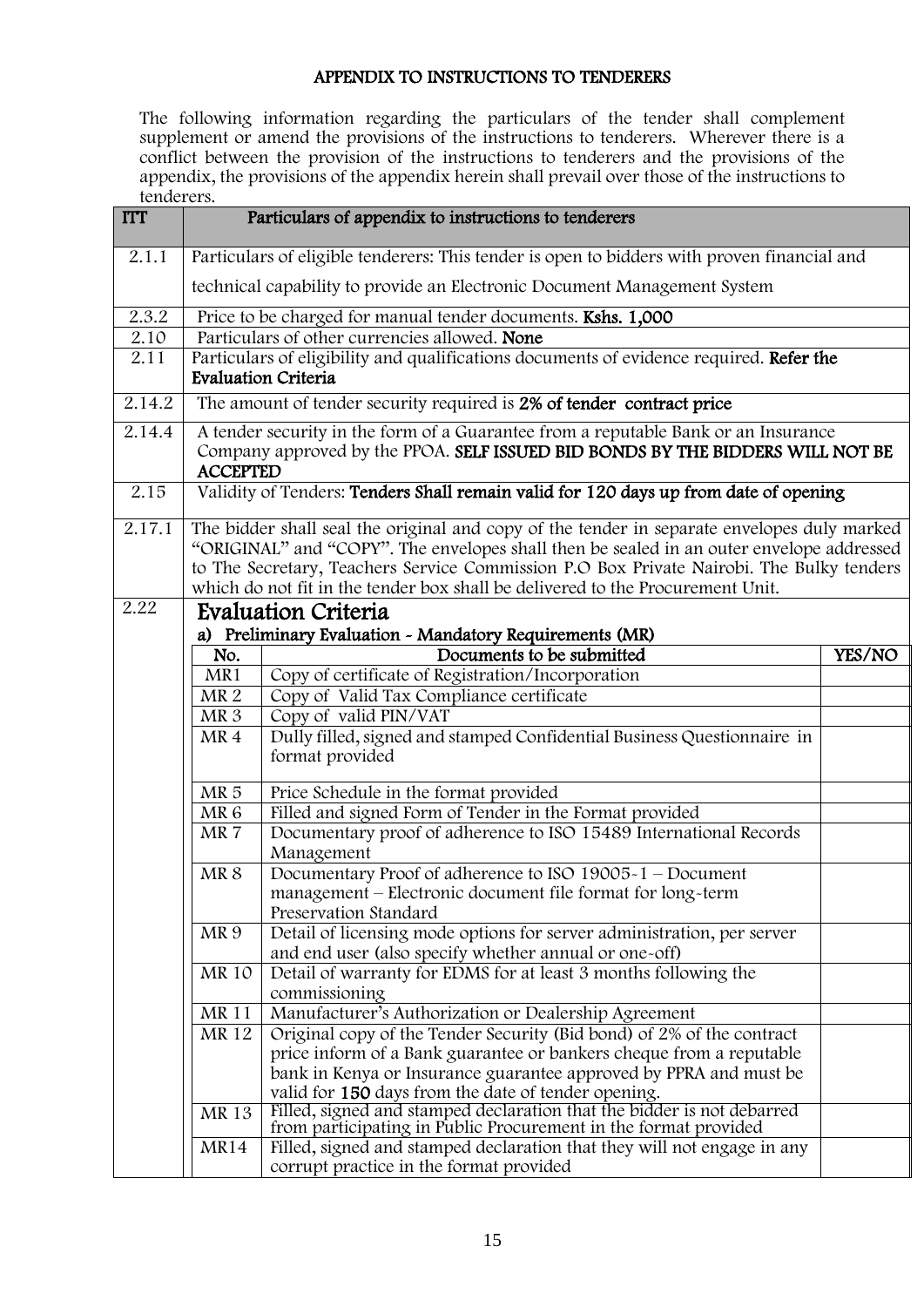| MR15        | Valid Business Permit from the county government                                         |  |
|-------------|------------------------------------------------------------------------------------------|--|
| <b>MR16</b> | Dully filled, signed and stamped Site visit form by appointed TSC and                    |  |
|             | Bidder representatives                                                                   |  |
|             |                                                                                          |  |
|             | Note: Only bids meeting all the above requirements shall proceed to technical evaluation |  |

| TECHNICAL EVALUATION CRITERIA ~ PHASE 1                                                                                                                          |          |
|------------------------------------------------------------------------------------------------------------------------------------------------------------------|----------|
| <b>EDMS</b> - Technical Specification                                                                                                                            | Response |
| <b>Product Considerations</b>                                                                                                                                    |          |
| State the name of each software product/component included in the proposal<br>and provides a description of each.                                                |          |
| Is it an ECM & Workflow suit which uses the same business logic, user interface,<br>content repository, and security and administration modules?                 |          |
| Does the system have the ability to easily configure, deploy and modify<br>sophisticated ECM solutions without being locked into a rigidly coded<br>application? |          |
| Does the system have a wizard based function to customize applications for<br>different organization needs?                                                      |          |
| Can application be generated without writing any code?                                                                                                           |          |
| Does the system allow defining of input forms or ability to modify the system<br>input screens?                                                                  |          |

| different organization needs?                                                                                                                                              |  |
|----------------------------------------------------------------------------------------------------------------------------------------------------------------------------|--|
| Can application be generated without writing any code?                                                                                                                     |  |
| Does the system allow defining of input forms or ability to modify the system<br>input screens?                                                                            |  |
| Does the system allow defining of retrieval screens or ability to modify the<br>system retrieval screens?                                                                  |  |
| Does the system provide ability to view the - Application navigation panel,<br>Search results, Document (image, word, etc.), and Metadata at the same time in<br>one page? |  |
| Does the system have proven ability to store and manage more than billion<br>documents?                                                                                    |  |
| Does the system have proven ability support more than 2000 users working<br>simultaneously?                                                                                |  |
| Can internal IT staff maintain and expand and even change the applications<br>without the assistance of the vendor and without writing any code?                           |  |
| Technical                                                                                                                                                                  |  |
| Does the system support both Microsoft MSSQL and Oracle database platforms?                                                                                                |  |
| Does the system support both Internet / Intranet environments?                                                                                                             |  |
| Can the system be managed and maintained on a hosted site?                                                                                                                 |  |
| Does the system support hybrid private clouds solution?                                                                                                                    |  |
| Does the system support Microsoft IE, Firefox Mozilla and Google Chrome<br>browsers?                                                                                       |  |
| Does the system support storing of documents on distributed NAS / SAN devices?                                                                                             |  |
| Does the system provide a TCP/IP based access to the documents repository and<br>encryption capabilities for the documents?                                                |  |
| Is the system a modular solution?                                                                                                                                          |  |
| Does the system have the ability to authenticate using Active Directory?                                                                                                   |  |

Does the system have the ability to use single-sign-on for authentication? Is the architecture scalable?

Does the system provide a customizable reporting tool?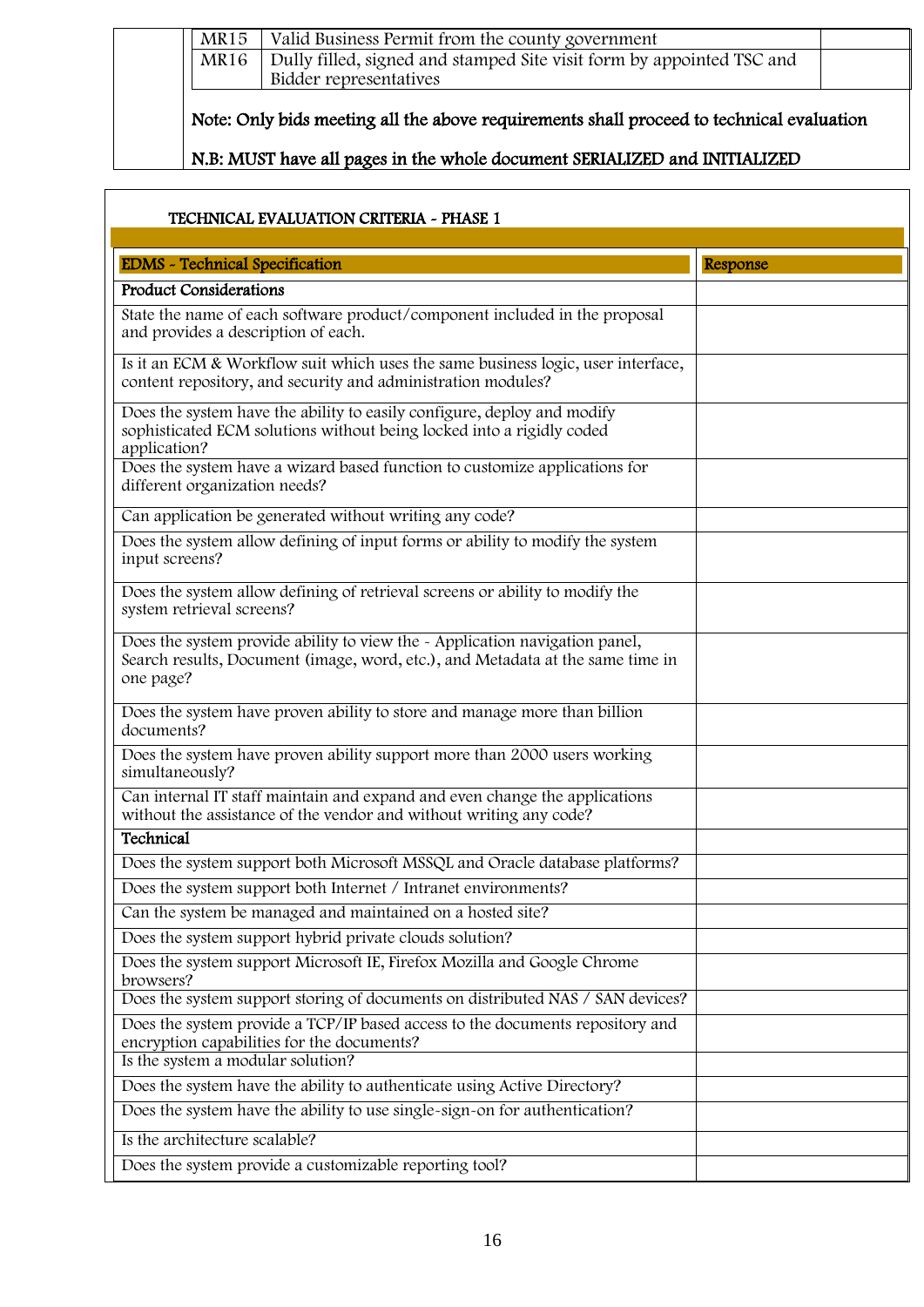| Does the system provide a web based viewer which minimize the amount of data<br>sent over the network by displaying the first page of the file and small thumbnail |  |
|--------------------------------------------------------------------------------------------------------------------------------------------------------------------|--|
| images of other pages in the file?                                                                                                                                 |  |
| Scanning/Imaging<br>Can the system scan directly into the DMS using TWAIN source using the web                                                                     |  |
| interface?                                                                                                                                                         |  |
| Can the system scan multi-pages of B&W, Gray-scale or True color?                                                                                                  |  |
| Does the system support high-volume scanning?                                                                                                                      |  |
| Does the system support network scanning stations?                                                                                                                 |  |
| Does the system have the ability to capture and add e-mail (including<br>attachments) to the library directly from the user's desktop?                             |  |
| Does the system have unrestricted ability to classify documents with metadata to<br>make them easier to search and retrieve in the future?                         |  |
| Can additional fields be added to the metadata at any point without writing any<br>code?                                                                           |  |
| Does the system support automatically sending scanned documents to<br>workflow?                                                                                    |  |
| Can the system be customized to work with other applications (if the<br>applications use the same framework architecture as the proposed system?)                  |  |
| Does the system support massive batch scanning of documents and automatic of<br>distribution for indexing?                                                         |  |
| Does the system allow for the saving of scanning parameters and settings e.g.<br>pages date, author etc.?                                                          |  |
| Do you support distributed network scanners?                                                                                                                       |  |
| Documents can be scanned remotely?                                                                                                                                 |  |
| Is there an automated importing capability with the system?                                                                                                        |  |
| Specify the import methods that the system supports.                                                                                                               |  |
| Specify the scanning technologies supported by the system                                                                                                          |  |
| Does the system provide archiving of images and electronic documents?                                                                                              |  |
| Does the system provide an integrated image viewing and processing tools such<br>as ZOOM, Negative, Flip, Mirror, Contrast and Brightness, Resize and Rotate etc.  |  |
| Does images are compressed automatically to save storage space?                                                                                                    |  |
| Does the system support OCR from the scanned images?                                                                                                               |  |
| Does the system support Bar-Code recognition from the scanned images?                                                                                              |  |
| Upload                                                                                                                                                             |  |
| Does the system support scheduling of import jobs from local or server folders to<br>enable automatic import on a regular basis?                                   |  |
| Does the system have the ability to capture transactional documents generated<br>by other systems?                                                                 |  |
| Annotation                                                                                                                                                         |  |
| Can comments be posted on documents?                                                                                                                               |  |
| Can comments be kept in the database?                                                                                                                              |  |
| Does the system provide the ability to markup documents with colored marks,<br>text annotations, sticky notes, etc.?                                               |  |
| Is comment information kept with date, time, user, text?                                                                                                           |  |
| Documents                                                                                                                                                          |  |
| Does the system support DOCX, XLSX, PPTX, PDF, MSG formats?                                                                                                        |  |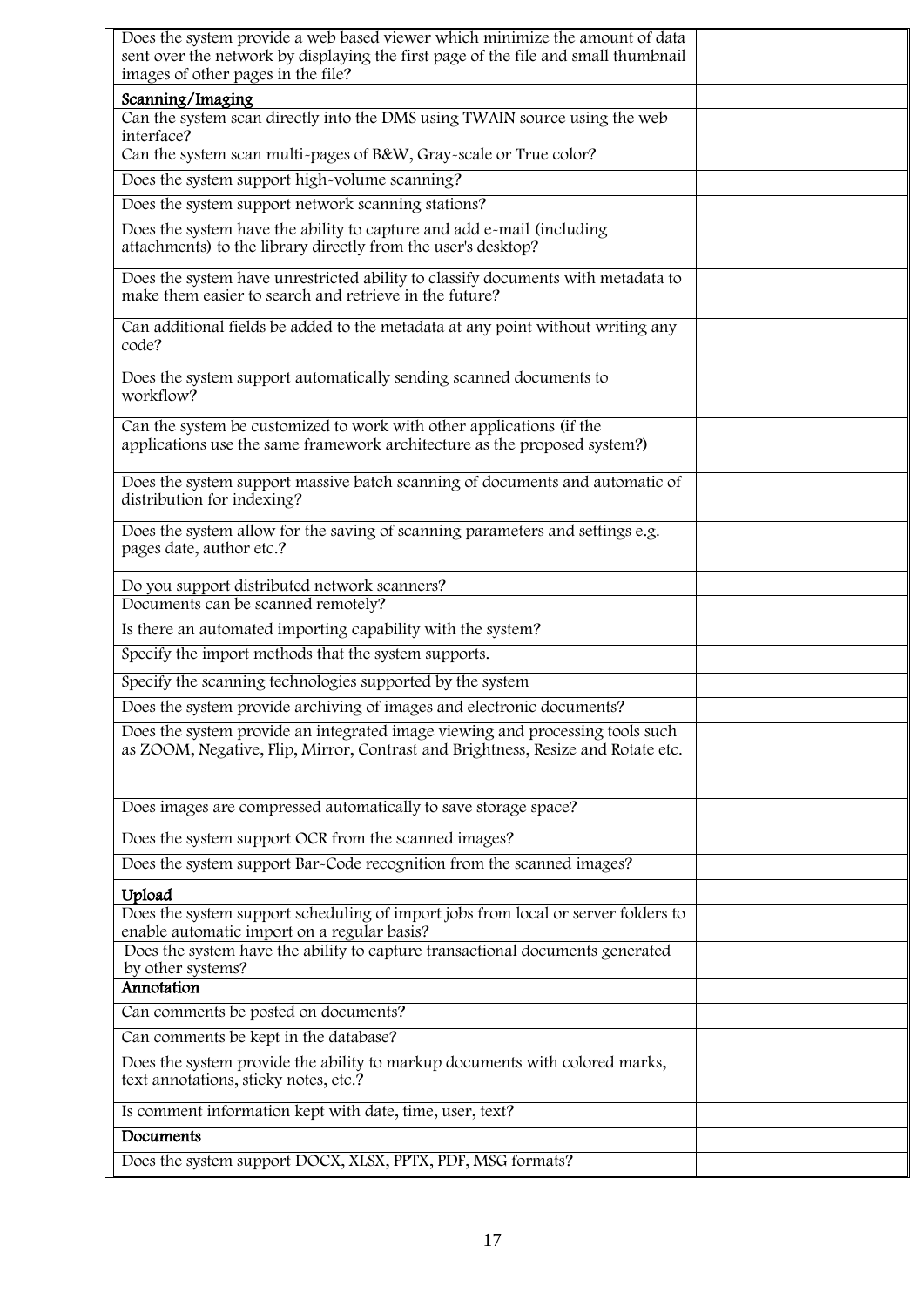| Can files be viewed using a built-in viewer (E.G viewing Word files without                                                                                                                          |  |
|------------------------------------------------------------------------------------------------------------------------------------------------------------------------------------------------------|--|
| having MS-Word installed in the station)<br>Are documents kept in their native format without being changed?                                                                                         |  |
| Does the system mange document versions?                                                                                                                                                             |  |
| Does the system have a check-in/ check-out capabilities?                                                                                                                                             |  |
| Can a document be viewed while checked-out?                                                                                                                                                          |  |
| Can documents be converted to other formats? E.g. Word to TIF or PDF?                                                                                                                                |  |
| Does the system support hierarchical Filing?                                                                                                                                                         |  |
| Can documents be saved directly from the native application (e.g. MS Word)<br>into the DMS system?                                                                                                   |  |
| Does the system support the ability to launch documents externally from the<br>DMS using native applications?                                                                                        |  |
| Does the system support import of documents with index information?                                                                                                                                  |  |
| Does the system support ability to edit and save documents directly from the<br>DMS viewer without changing the original?                                                                            |  |
| Does the system manage system fields for each document including:<br>creation/update date, user creating/updating, document type, version number,<br>etc. regardless of additional metadata defined? |  |
| Can any documents be linked to other documents within the DMS?                                                                                                                                       |  |
| <b>Email Management</b>                                                                                                                                                                              |  |
| Does the system provide an automated process for the capturing of all inbound<br>and outbound e-mails?                                                                                               |  |
| Does the system allow to save e-mails with or without attachments, both<br>incoming and outgoing?                                                                                                    |  |
| Does the system allow saving of e-mails with attachments, as a single multipage<br>TIF or PDF?                                                                                                       |  |
| Does the system allow linking the mail message and its attachments to an<br>existing document in DMS?                                                                                                |  |
| Does the system enable view of email messages stored in the DMS with an<br>indication of its attachments?                                                                                            |  |
| Does the system enable view of email messages attachments from within the<br>DMS?                                                                                                                    |  |
| <b>Business Process Automation/Workflow</b>                                                                                                                                                          |  |
| Does the system have native workflow capabilities for handling documents based<br>tasks?                                                                                                             |  |
| Does the system support ad-hoc and rules based workflow?                                                                                                                                             |  |
| Does the system offer a graphical user interface for developing workflow?                                                                                                                            |  |
| Does the system support modifying of an active workflow design while keeping<br>the old version?                                                                                                     |  |
| Does the system workflow provide conditional flows depending on user input or<br>system data?                                                                                                        |  |
| Does the system workflow support both private (single user) and public<br>(multiple users) queues for tasks?                                                                                         |  |
| Does the system workflow support manager authorization to control both<br>private and public queues (view, transfer, close, etc.) of tasks?                                                          |  |
| Does the system offer approval/disapproval functionality?                                                                                                                                            |  |
| Does the system offer escalation of workflow items? Does it offer queue transfer<br>and balancing in case of vacations, sickness, or load?                                                           |  |
| Does the system offer the ability to create alarms based on time, numbers, queue,<br>and custom properties?                                                                                          |  |
| Can workflow be sent to external recipients?                                                                                                                                                         |  |
| Does the system manage work time tracking to manage the amount of time users<br>spend performing their work?                                                                                         |  |
| Does the workflow process engine allow for Load balancing?                                                                                                                                           |  |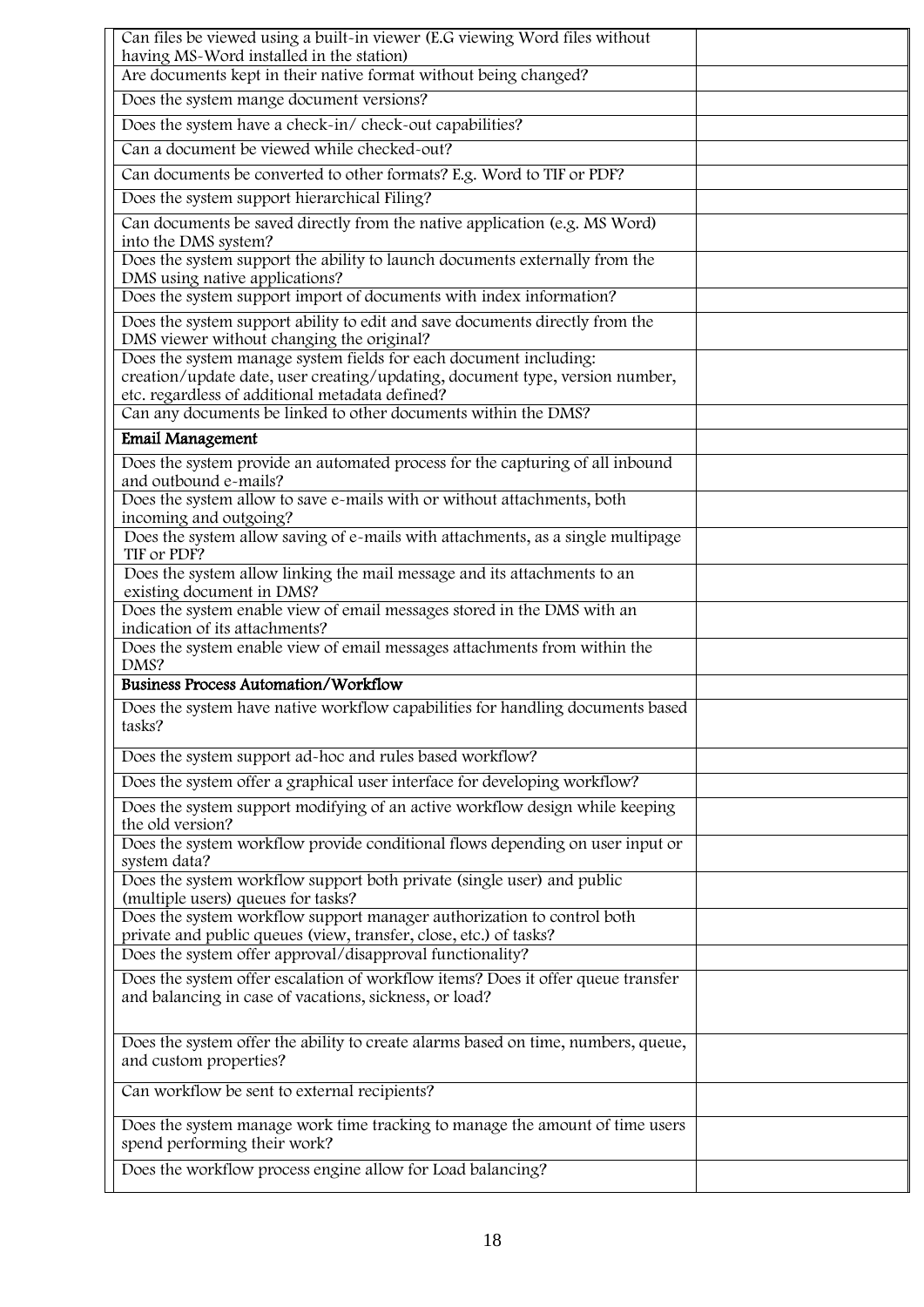| Does the DMS have a strong reporting utility for each workflow defined? This          |  |
|---------------------------------------------------------------------------------------|--|
| should include reports like, All work not completed, User productivity in             |  |
| responding to tasks. Time taken to complete a specific workflow etc.                  |  |
| Does the system include the ability to prioritize items in queues?                    |  |
| Does the system workflow feature allow users to assign "pending" status to a          |  |
| workflow item until a certain date or event occurs?                                   |  |
| Does the system workflow include a facility to distribute incoming items to           |  |
| group members in rotation, or on a member's completion of the current task, to        |  |
| balance team members' workloads?                                                      |  |
| Does the system show the progress of a document through a workflow so that            |  |
| users can determine the status of a document in the process?                          |  |
| Does the system keep and can show the history of a workflow process for each          |  |
| document that participate in a workflow process?                                      |  |
| Searching & Queries                                                                   |  |
| Does the system provide for basic and advanced searching?                             |  |
| Does the system provide for instant retrieval?                                        |  |
| Does the system provide the ability to define searches for specific users?            |  |
| Does the system Support for Boolean operators to do document searches?                |  |
|                                                                                       |  |
| Does the system offer the ability to perform document searches from other             |  |
| applications such as ERP, or web applications?                                        |  |
| Does the system offer permission based searching so a user can see only               |  |
| documents they have access to?                                                        |  |
|                                                                                       |  |
| Does the system support "Google like" full text search?                               |  |
| Can searches be done on the metadata and the content of the file at the same          |  |
| time?                                                                                 |  |
| Does the system provide a configurable tool to build queries and reports?             |  |
|                                                                                       |  |
|                                                                                       |  |
| Does the system provide ability to create sub queries within the main search          |  |
| criteria?                                                                             |  |
| Do queries supports drill-down capabilities? (E.g. Clients > Orders > Items)          |  |
|                                                                                       |  |
| Does the system provide ability to search text within file notes of documents in      |  |
| the database?                                                                         |  |
|                                                                                       |  |
| Does the system avoid returning results the user is not allowed to see?               |  |
|                                                                                       |  |
|                                                                                       |  |
| Does the system allow for interactions via Mobile platforms – including USSD          |  |
| dial in of queries?<br><b>User Interface</b>                                          |  |
|                                                                                       |  |
| Does the system provide a configurable user interface, both in win form and web       |  |
| form, without the need to write any code?                                             |  |
|                                                                                       |  |
| Does the system have the ability to customize data views or user interface            |  |
| framesets for different user groups?                                                  |  |
|                                                                                       |  |
| Does the system have the ability to delete/disable unwanted (not required<br>fields)? |  |
|                                                                                       |  |
| Does the system have the ability to modify field names?                               |  |
| Does the system have the ability to add new fields and names?                         |  |
| Does the system offer a simple drag and drop interface style for uploading            |  |
| documents?                                                                            |  |
|                                                                                       |  |
| Can documents be created (and not just uploaded) directly from the system UI?         |  |
| (E.g. operate a scanner, create word document by template).                           |  |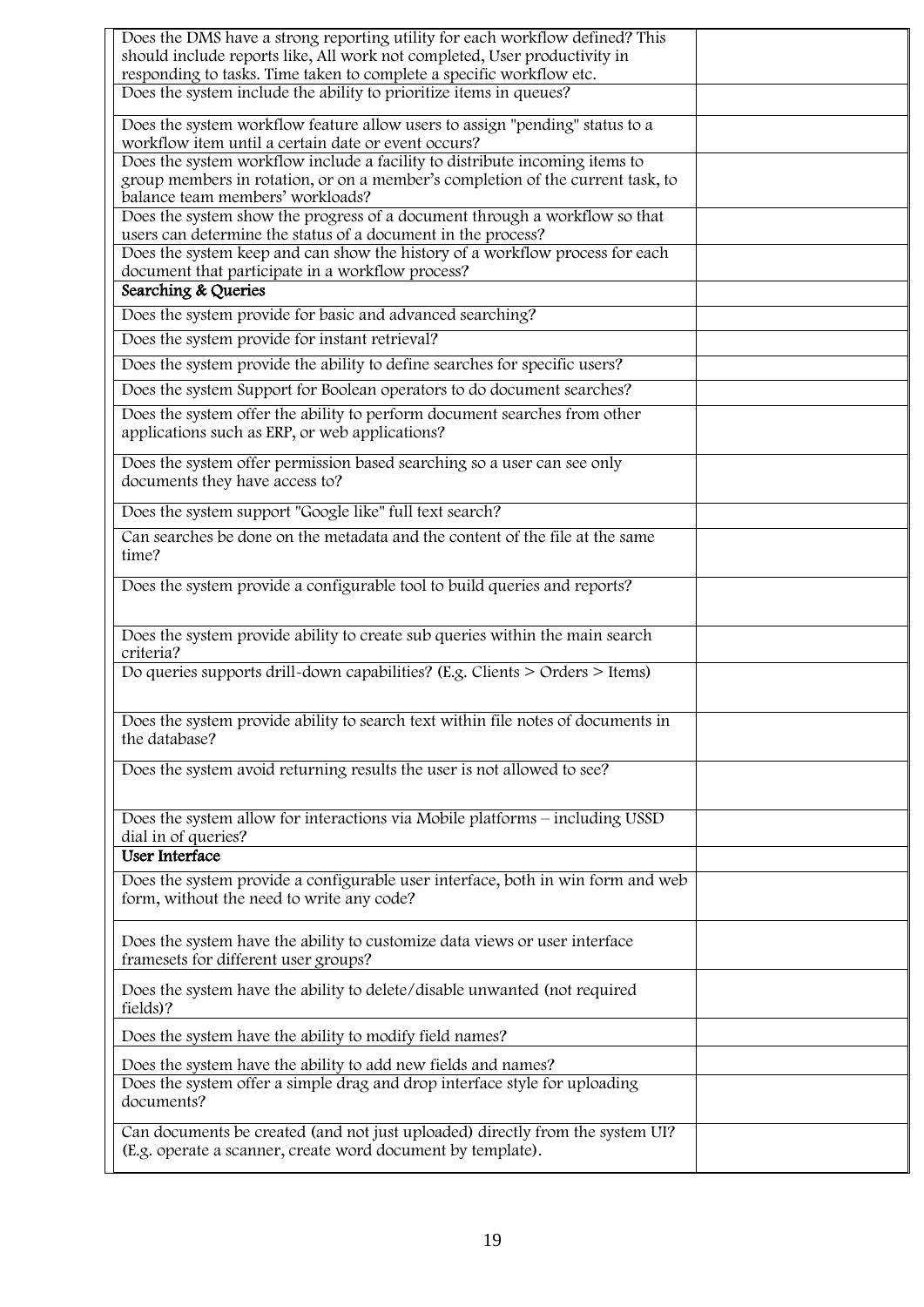| Can external systems access easily the system UI to perform documents retrievals<br>or document creation? If so, which kind of authorization is needed?                                       |  |
|-----------------------------------------------------------------------------------------------------------------------------------------------------------------------------------------------|--|
| Integration                                                                                                                                                                                   |  |
| Specify the applications (if any) that the system can integrate with?                                                                                                                         |  |
| Does the system integrate with 3rd party data bases?                                                                                                                                          |  |
| Will the system integrates easily with legacy systems?                                                                                                                                        |  |
| Will the system integrates easily with legacy systems such as ERP (HRMIS/FINANCIAL<br>SYSTEM), CRM, Teachers Online System, TPAD, TPAY, Mobile app, Messaging System                          |  |
| Will the system integrates easily using script based integration tools?                                                                                                                       |  |
| Does the system provide Web Services for Uploading and Downloading of data<br>and documents and for Workflow activities?                                                                      |  |
| Does the system integrate with websites?                                                                                                                                                      |  |
| Does the system integrate with LDAP?                                                                                                                                                          |  |
| Does the system support ubiquitous browsers?                                                                                                                                                  |  |
| Does the system supports crystal report integration?                                                                                                                                          |  |
| <b>Audit Trail</b>                                                                                                                                                                            |  |
| Does the system have the ability to restore deleted files?                                                                                                                                    |  |
| Does the system maintain an audit trail for modifications?                                                                                                                                    |  |
| Does the system maintain an audit trail for all user activities?                                                                                                                              |  |
| Does the system provide the ability to modify a document while safeguarding the<br>original copy?                                                                                             |  |
| Does the system can send alerts in cases of irregular activities, predefined by the<br>system administrator?                                                                                  |  |
| Does the system record each user's log-on and log-off times?                                                                                                                                  |  |
| Security                                                                                                                                                                                      |  |
| Does the system have independent security system from that of the network?                                                                                                                    |  |
| Apart from having its own authentication mechanism, does the system support<br>LDAP Authentication?                                                                                           |  |
| Does the system provide protection at-?<br>Application Level, Library Level, Document level, Fields Level and Content Level?                                                                  |  |
| Does the system have the ability to retain some documents as private?                                                                                                                         |  |
| Does the system provide comprehensive collaboration using role-based access                                                                                                                   |  |
| for viewing, accessing, or modifying documents based on permissions?<br>Structured user rights - prevent users from accessing documents that they do not<br>have authority to access.         |  |
| Does the system provide a configurable navigational security with multiple<br>layers of user-definable security to limit access at the system, departmental, user,<br>function, and workflow? |  |
| Does the system provide the ability to audit all system activity and create audit<br>reports including a clear, auditable record of access and changes?                                       |  |
| Does the system include audit process for date/time/user stamp for scanned<br>files?                                                                                                          |  |
| Can documents be blocked?                                                                                                                                                                     |  |
| Can document security be controlled based upon metadata rules?                                                                                                                                |  |
| Does the system work over HTTPS/SSL?                                                                                                                                                          |  |
| Is there a way to restrict printing or exporting?                                                                                                                                             |  |
| Can the file content be encrypted within the repository by the system?                                                                                                                        |  |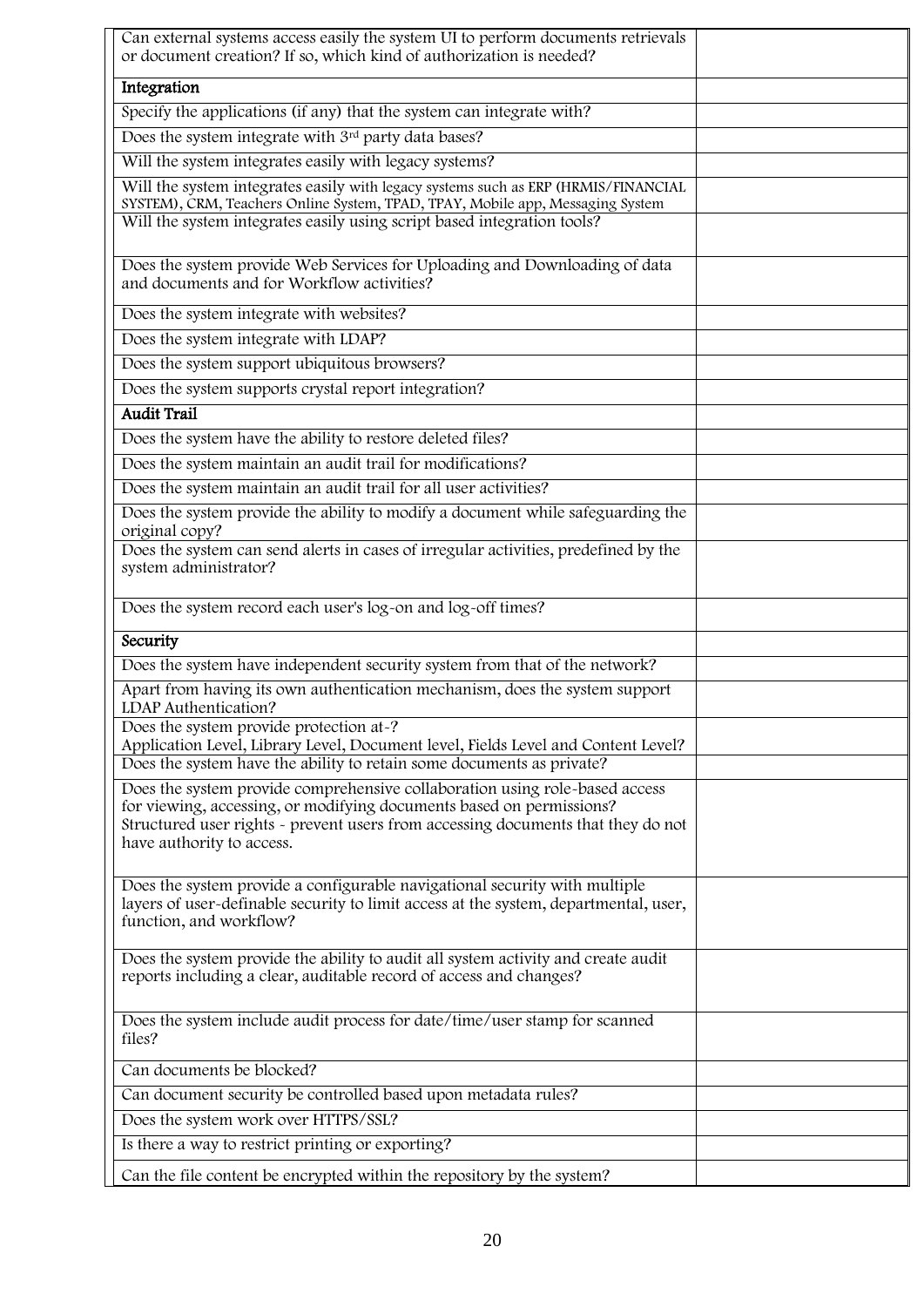| Does the system have the ability to support firewall and work within firewall<br>without any third party applications?                                                                                                                                             |  |
|--------------------------------------------------------------------------------------------------------------------------------------------------------------------------------------------------------------------------------------------------------------------|--|
| Does the system have the ability to force regular passwords changes?                                                                                                                                                                                               |  |
| Does the system have the facility to restrict users to certain functions within the<br>system?                                                                                                                                                                     |  |
| Resources                                                                                                                                                                                                                                                          |  |
| Provide a project and implementation plan for deployment and implementation<br>of the software solution within 90 days.                                                                                                                                            |  |
| Can the system be easily customized? Are there APIs or Web Services? Can the<br>UI be modified without writing code?                                                                                                                                               |  |
| Can the system software be easily deployed? Fast implementation - up and<br>running within weeks?                                                                                                                                                                  |  |
| Training                                                                                                                                                                                                                                                           |  |
| Provide information on the training tools proposed.                                                                                                                                                                                                                |  |
| Are interfaces intuitive and require minimal training for the end users?                                                                                                                                                                                           |  |
| Does vendor provide online ongoing training as needed?                                                                                                                                                                                                             |  |
| Reporting and Analysis                                                                                                                                                                                                                                             |  |
| Does the system Provide reporting capabilities which exist as part of the system?                                                                                                                                                                                  |  |
| Does the system Provide Content Analytics capabilities which exist as part of the system?                                                                                                                                                                          |  |
| Does the system Allow reports to be saved for future reuse?                                                                                                                                                                                                        |  |
| Vendor                                                                                                                                                                                                                                                             |  |
| Please tell us about your largest implementation, number of licenses, users,<br>documents, size of the installation and number of servers used?                                                                                                                    |  |
| What is your approach to implementation? Please provide a typical timeline and<br>examples of your project process.                                                                                                                                                |  |
| Do you deploy and manage the system?                                                                                                                                                                                                                               |  |
| Architecture                                                                                                                                                                                                                                                       |  |
| Describe what platform you recommend for your product and what platforms<br>are supported that will allow your EDMS to scale to meet our needs. Please<br>elaborate on the exact architecture needed, preferred database, application<br>servers, and web servers. |  |
| Describe the system scalability concept.                                                                                                                                                                                                                           |  |
| Describe the system Integration capabilities and APIs.                                                                                                                                                                                                             |  |
| NB: Brochures required where applicable.                                                                                                                                                                                                                           |  |

#### TECHNICAL EVALUATION CRITERIA - PHASE 2

| No. | Factor Under Consideration                                                                                                        | Weight (%) |
|-----|-----------------------------------------------------------------------------------------------------------------------------------|------------|
| 1.  | Adherence to technical specifications of the EDRMS:                                                                               |            |
|     | • Hardware (Server) Specifications (20 Marks)                                                                                     |            |
|     | • Interface Capabilities (10 Marks)                                                                                               | 50         |
|     | • Workflow (14 Marks)                                                                                                             |            |
|     | • Allow transfer of records to a third party software<br>or a storage media (6 Marks)                                             |            |
|     | NB: only tenderers whose products meet at least 90%<br>of this factor (i.e. 45 out of 50) shall proceed to be<br>evaluated below. |            |
| 2.  | Methodology and Work Plan                                                                                                         | 29         |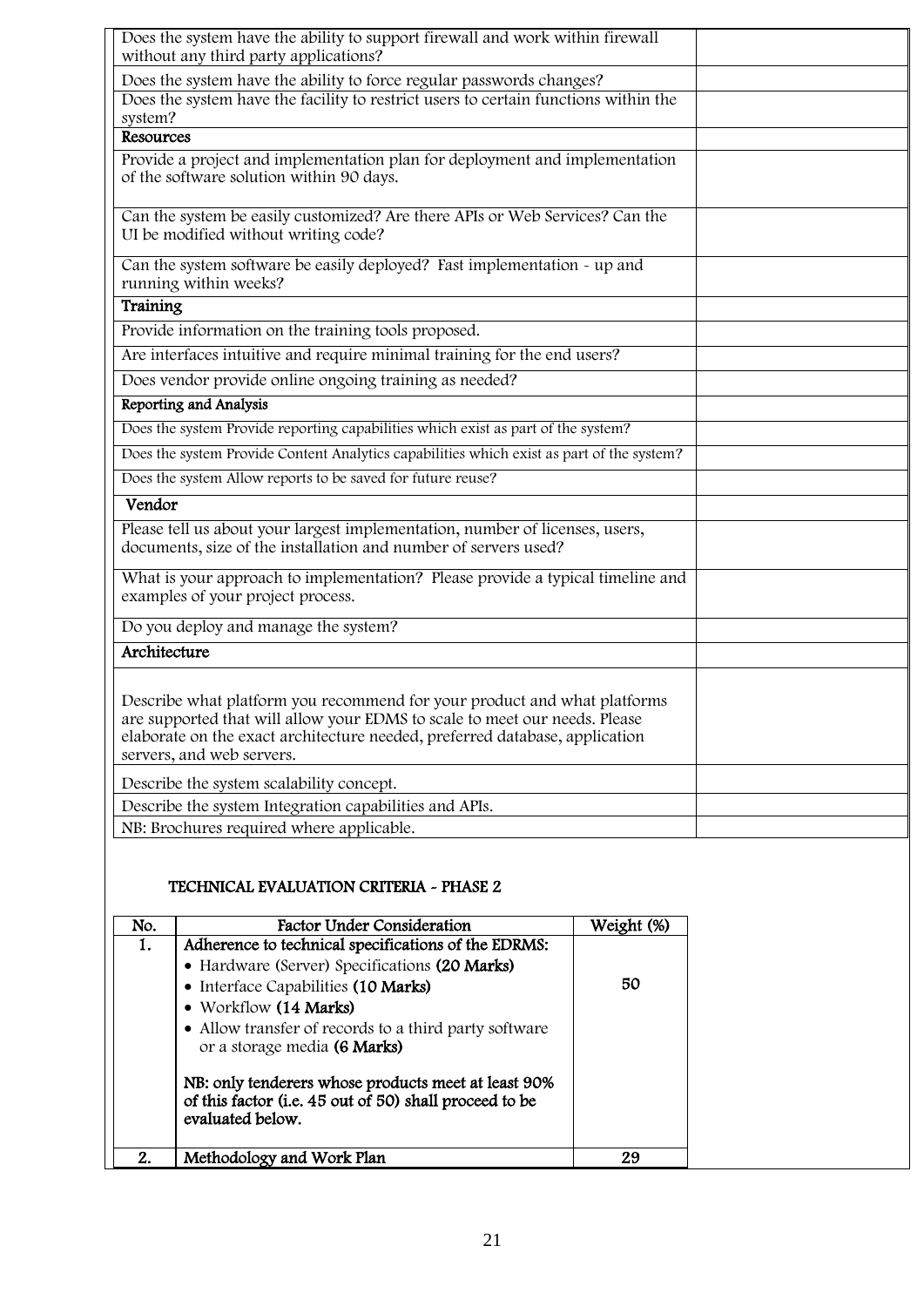|    | Qualifications of personnel proposed for the<br>project: Attach detailed CVs and copies of<br>certifications) (10 Marks).                                                                                                                                                                                                                                                                                                                                                                                                                                                                                                                                                                                                                         |    |  |
|----|---------------------------------------------------------------------------------------------------------------------------------------------------------------------------------------------------------------------------------------------------------------------------------------------------------------------------------------------------------------------------------------------------------------------------------------------------------------------------------------------------------------------------------------------------------------------------------------------------------------------------------------------------------------------------------------------------------------------------------------------------|----|--|
|    | Project Manager (6 Marks)<br>Should have Masters in Management<br>$\bullet$<br>or related degree<br>Ten years' experience in the ICT Field<br>10<br>project<br>years<br>management<br>experience of the proposed solution in<br>four sites<br>Should have PMI or equivalent project<br>management certifications                                                                                                                                                                                                                                                                                                                                                                                                                                  |    |  |
|    | System engineer-4 (4 Marks)                                                                                                                                                                                                                                                                                                                                                                                                                                                                                                                                                                                                                                                                                                                       |    |  |
|    | Should have a BSC in computer<br>$\bullet$<br>science or related degree<br>Should be fully certified in the<br>proposed EDMS and related hardware<br>like scanners and servers                                                                                                                                                                                                                                                                                                                                                                                                                                                                                                                                                                    |    |  |
|    | 5 years' experience<br>the<br>in<br>development of the proposed solution.                                                                                                                                                                                                                                                                                                                                                                                                                                                                                                                                                                                                                                                                         |    |  |
|    | Provide proposed site organizational structure (4<br>$\qquad \qquad -$<br>Marks).                                                                                                                                                                                                                                                                                                                                                                                                                                                                                                                                                                                                                                                                 |    |  |
|    | Installation, Testing & Commissioning Timetable<br>$\qquad \qquad -$<br>in GANTT chart format (5 Marks).                                                                                                                                                                                                                                                                                                                                                                                                                                                                                                                                                                                                                                          |    |  |
|    | Adequacy of defects liability plan, 1 year warranty<br>(4Marks)                                                                                                                                                                                                                                                                                                                                                                                                                                                                                                                                                                                                                                                                                   |    |  |
|    | Training<br>Details of training activities, both on-site as<br>well as OEM training (4 Marks)<br>Time table of training activities (2 marks)<br>$\bullet$                                                                                                                                                                                                                                                                                                                                                                                                                                                                                                                                                                                         |    |  |
| 3. | Past experience:<br>Provide a list of 5 (five) corporate clients supplied<br>$\qquad \qquad \blacksquare$<br>with similar systems in the past 5 years. Please<br>attach documentary evidence of such works i.e.<br>Contract agreements, purchase orders, completion<br>certificates and reference letters addressed to<br>Teachers Service Commission (TSC)<br>Administration from the clients.<br>Include a list of all completed and ongoing<br>$\overline{\phantom{a}}$<br>projects undertaken by the bidder with supporting<br>documentation on value and stage of completion.<br>Site visits will be conducted for verification with<br>the clients. Non-disclosures in the regard will lead<br>to automatic disqualification of the bidder. | 10 |  |
| 4. | Financial Strength and Performance of the Tenderer:<br>Provide audited financial accounts for the previous<br>two (2) years - 2013/2014 and 2014/2015:                                                                                                                                                                                                                                                                                                                                                                                                                                                                                                                                                                                            | 11 |  |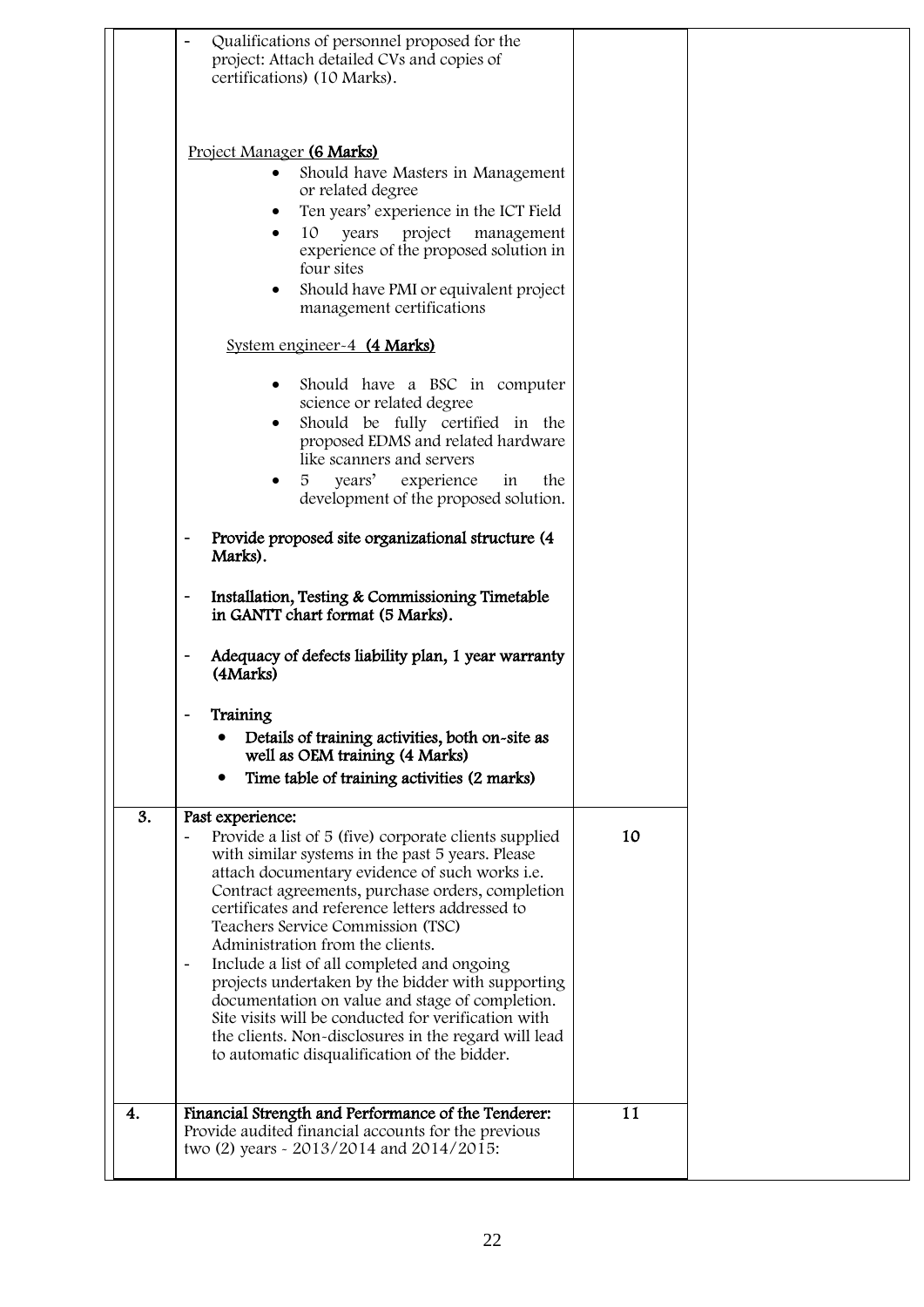| Gearing ratios not more than $50\% = 3$ marks<br>$\bullet$<br>$50\% \sim 99\% = 2$ marks<br>100% and above $= 1$ mark<br>Profitability ratios 10% and above $= 2$ marks<br>$\bullet$<br>$5\% \sim 9\% = 1$ marks<br>Below $5\%$ - 0 mark<br>Turnover above Kshs, $400m = 3$ marks<br>$\bullet$ | $\bullet$ | Liquidity ratios: $CA/CL \ge 1:1 = 3$ marks<br>$CA/CL \ge 0.5:1 = 2$ marks<br>$CA/CL < 0.5 = 1$ marks |  |
|------------------------------------------------------------------------------------------------------------------------------------------------------------------------------------------------------------------------------------------------------------------------------------------------|-----------|-------------------------------------------------------------------------------------------------------|--|
|                                                                                                                                                                                                                                                                                                |           |                                                                                                       |  |
|                                                                                                                                                                                                                                                                                                |           |                                                                                                       |  |
|                                                                                                                                                                                                                                                                                                |           |                                                                                                       |  |

#### $\mathbf{D}$ I) Financial Evaluation & Award Criteria

The tender will be awarded to the bidder with the lowest evaluated price.

#### System Demonstration:

The vendor may be invited to demonstrate the functionality of the system as per the scope of work contained in the tender document.

#### Site Visit:

The Procuring entity reserves the right, in determining to its satisfaction whether the bidder can perform the contract satisfactorily, to conduct site visits to the reference sites.

Performance Security shall be 10% of the contract sum in form of a bank guarantee in the format provided in the tender document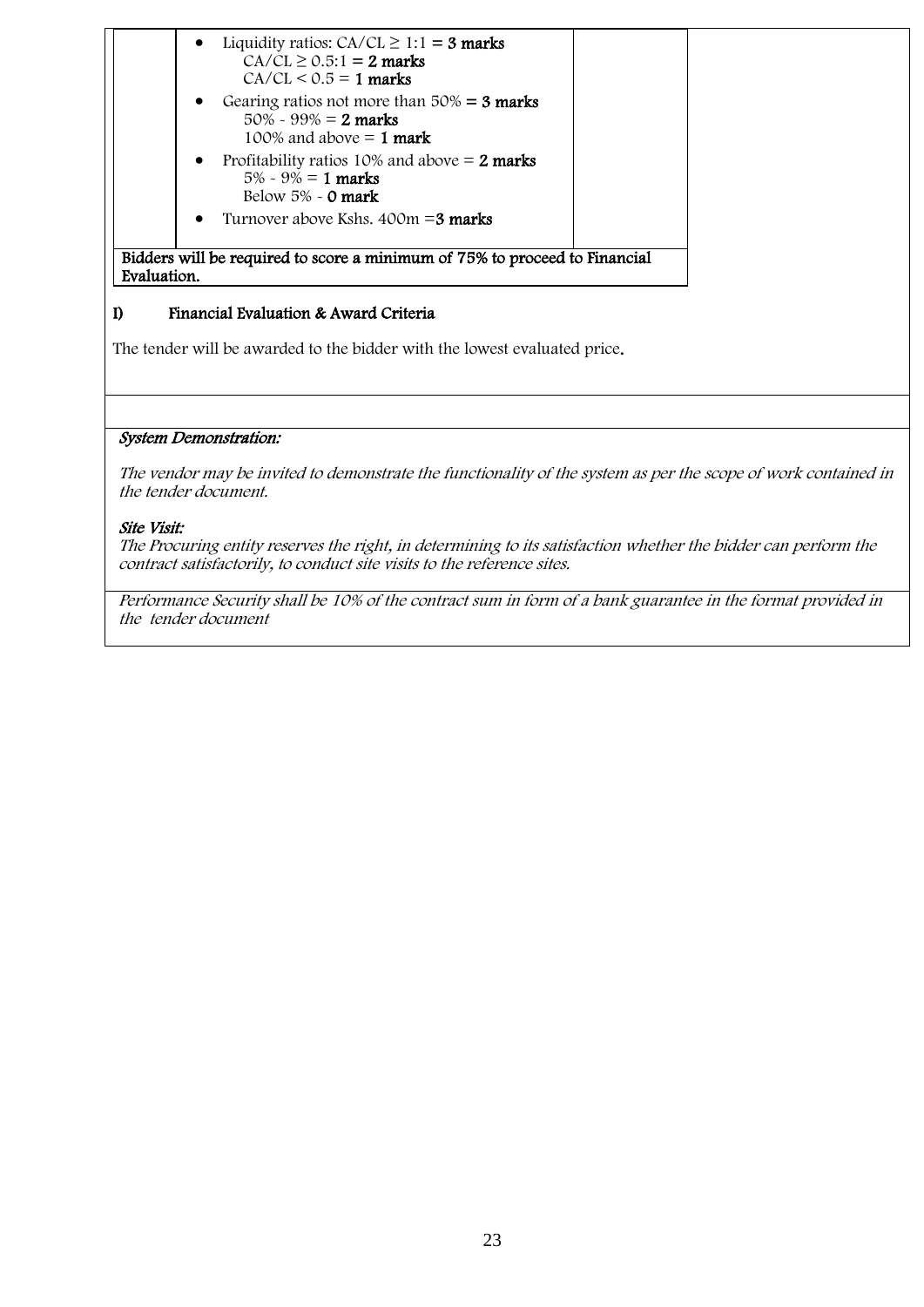### SECTION III ~ GENERAL CONDITIONS OF CONTRACT

#### 3.1 Definitions

- 3.1.1 In this Contract, the following terms shall be interpreted as indicated:-
	- (a) "The Contract" means the agreement entered into between the Procuring entity and the tenderer, as recorded in the Contract Form signed by the parties, including all attachments and appendices thereto and all documents incorporated by reference therein.
	- (b) "The Contract Price" means the price payable to the tenderer under the Contract for the full and proper performance of its contractual obligations
	- (c) "The Goods" means all of the equipment, machinery, and/or other materials, which the tenderer is required to supply to the Procuring entity under the Contract.
	- (d) "The Procuring entity" means the organization purchasing the Goods under this Contract.
	- (e) "The Tenderer' means the individual or firm supplying the Goods under this Contract

### 3.2 Application

3.2.1 These General Conditions shall apply in all Contracts made by the Procuring entity for the procurement installation and commissioning of equipment to the extent that they are not superseded by provisions of other part of contract.

#### 3.3 Country of Origin

- 3.3.1 For purposes of this clause, "Origin" means the place where the Goods were mined, grown or produced.
- 3.3.2 The origin of Goods and Services is distinct from the nationality of the tenderer and will be treated thus in the evaluation of the tender.

#### 3.4 Standards

3.4.1 The Goods supplied under this Contract shall conform to the standards mentioned in the Technical Specifications.

#### 3.5 Use of Contract Documents and Information

- 3.5.1 The Candidate shall not, without the Procuring entity's prior written consent, disclose the Contract, or any provision therefore, or any specification, plan, drawing, pattern, sample, or information furnished by or on behalf of the Procuring entity in connection therewith, to any person other than a person employed by the tenderer in the performance of the Contract.
- 3.5.2 The tenderer shall not, without the Procuring entity's prior written consent, make use of any document or information enumerated in paragraph 3.5.1 above
- 3.5.3 Any document, other than the Contract itself, enumerated in paragraph 3.5.1 shall remain the property of the Procuring entity and shall be returned (all copies) to the Procuring entity on completion of the Tenderer's performance under the Contract if so required by the Procuring entity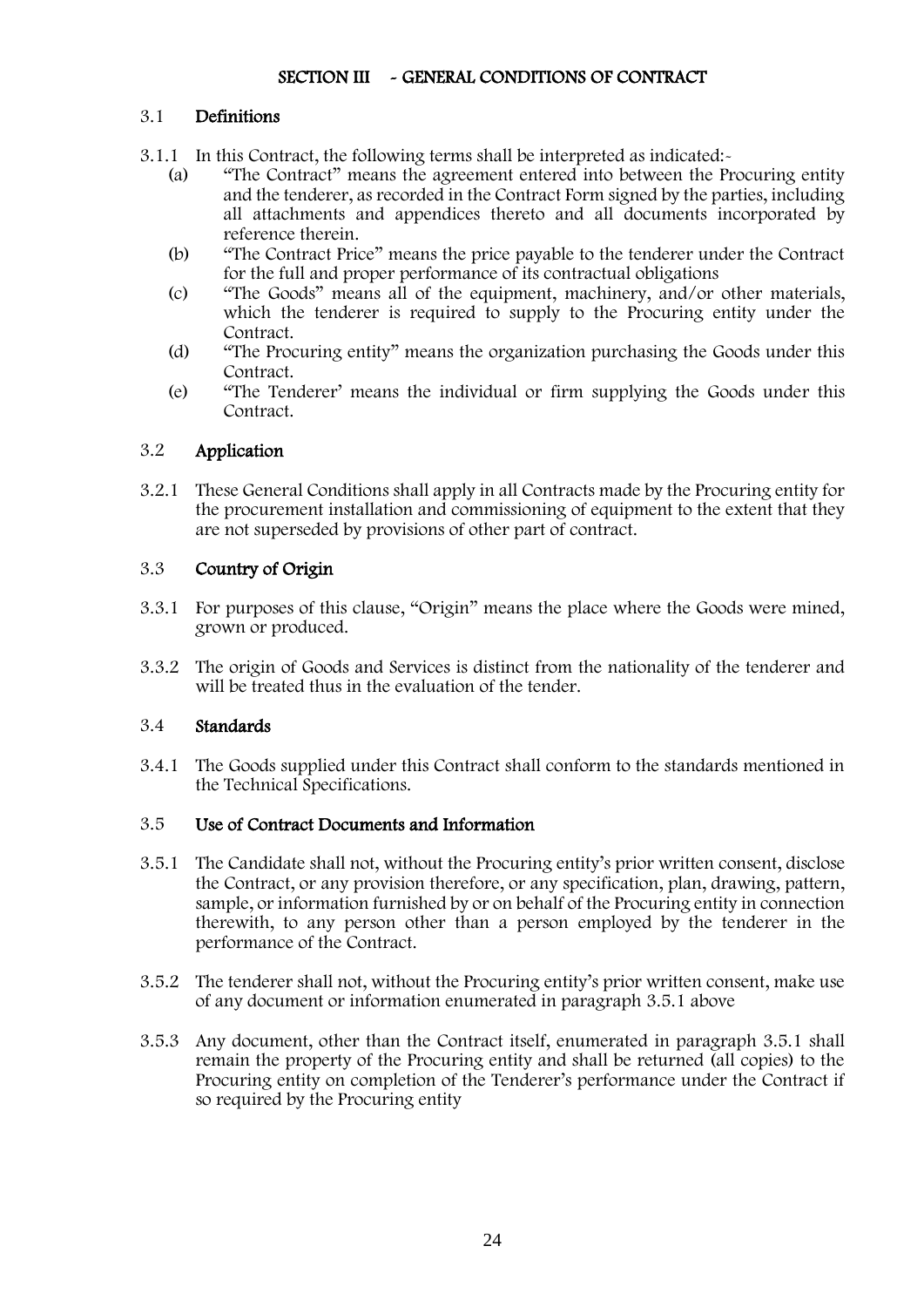#### 3.6 Patent Rights

3.6.1 The tenderer shall indemnify the Procuring entity against all third-party claims of infringement of patent, trademark, or industrial design rights arising from use of the Goods or any part thereof in the Procuring entity's country

#### 3.7 Performance Security

- 3.7.1 Within twenty eight (28) days of receipt of the notification of Contract award, the successful tenderer shall furnish to the Procuring entity the performance security where applicable in the amount specified in Special Conditions of Contract.
- 3.7.2 The proceeds of the performance security shall be payable to the Procuring entity as compensation for any loss resulting from the Tenderer's failure to complete its obligations under the Contract.
- 3.7.3 The performance security shall be denominated in the currency of the contract, or in a freely convertible currency acceptable to the procuring entity and shall be in the form of
	- a) Cash
	- b) Bank guarantee
	- c) Such insurance guarantee approved by the TSC
	- d) Letter of credit
- 3.7.4 The performance security will be discharged by the Procuring entity and returned t the Candidate not late than thirty (30) days following the date of completion of the Tenderer's performance obligations under the Contract, including any warranty obligations, under the Contract

#### 3.8 Inspection and Tests

- 3.8.1 The Procuring entity or its representative shall have the right to inspect and/or to test the equipment to confirm their conformity to the Contract specifications. The Procuring entity shall notify the tenderer in writing in a timely manner, of the identity of any representatives retained for these purposes.
- 3.8.2 The inspections and tests may be conducted in the premises of the tenderer. All reasonable facilities and assistance, including access to drawings and production data, shall be furnished to the inspectors at no charge to the Procuring entity.
- 3.8.3 Should any inspected or tested equipment fail to conform to the Specifications, the Procuring entity may reject the equipment, and the tenderer shall either replace the rejected equipment or make alterations necessary to make specification requirements free of costs to the Procuring entity.
- 3.8.4 The Procuring entity's right to inspect test and where necessary, reject the equipment after the equipment arrival and installation shall in no way be limited or waived by reason of the equipment having previously been inspected, tested and passed by the Procuring entity or its representative prior to the equipment delivery.
- 3.8.5 Nothing in paragraph 3.8 shall in any way release the tenderer from any warranty or other obligations under this Contract.

#### 3.9 Packing

3.9.1 The tenderer shall provide such packing and packaging of the equipment as is required to prevent their damage or deterioration during transit to their final destination, as indicated in the Contract.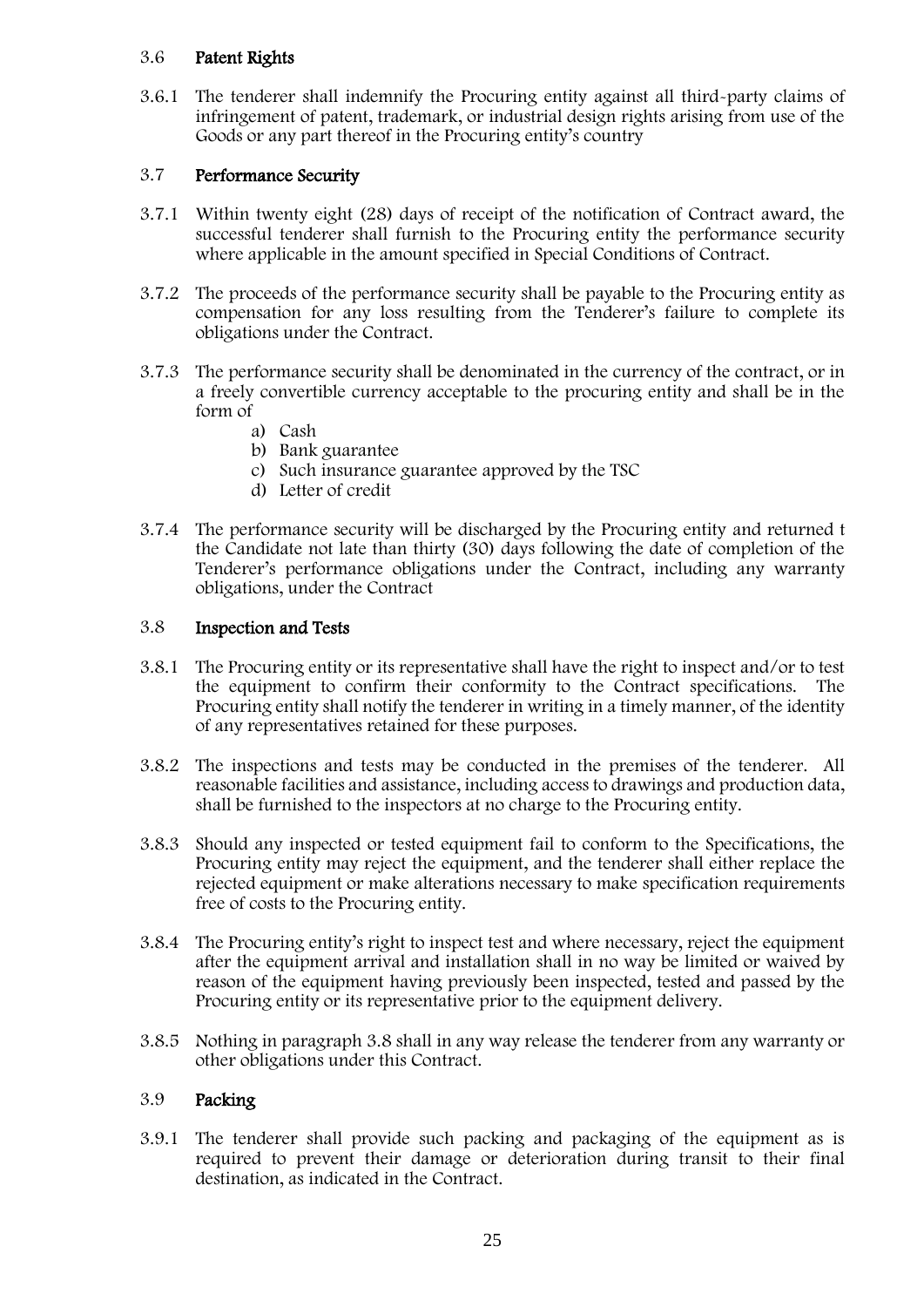3.9.2 The packing, marking, and documentation within and outside the packages shall comply strictly with such special requirements as shall be expressly provided for in the Contract

#### 3.10 Delivery and Documents

3.10.1 Delivery of the equipment, documents and installation of the same shall be made by the tenderer in accordance with the terms specified by Procuring entity in its Schedule of Requirements and the Special Conditions of Contract

#### 3.11 Insurance

3.11.1 The equipment supplied under the Contract shall be fully insured against loss or damage incidental to manufacturer or acquisition, transportation, storage, and delivery in the manner specified in the Special conditions of contract.

#### 3.12 Payment

- 3.12.1 The method and conditions of payment to be made to the tenderer under this Contract shall be specified in Special Conditions of Contract
- 3.12.2 Payments shall be made promptly by the Procuring entity as specified in the contract

### 3.13 Prices

- 3.13.1 Prices charged by the tenderer for equipment delivered and installation performed under the Contract shall not, with the exception of any price adjustments authorized in Special Conditions of Contract, vary from the prices by the tenderer in its tender.
- 3.13.2 Contract price variations shall not be allowed for contracts not exceeding one year (12 months)
- 3.13.3 Where contract price variation is allowed, the variation shall not exceed 10% of the original contract price.
- 3.13.4 Price variation requests shall be processed by the procuring entity within 30 days of receiving the request.

### 3.14. Assignment

The tenderer shall not assign, in whole or in part, its obligations to perform under this Contract, except with the Procuring entity's prior written consent

### 3.15. Subcontracts

3.15.1 The tenderer shall notify the Procuring entity in writing of all subcontracts awarded under this Contract if not already specified in the tender. Such notification, in the original tender or later, shall not relieve the tenderer from any liability or obligation under the Contract

### 3.16. Termination for Default

- 3.16.1 The Procuring entity may, without prejudice to any other remedy for breach of Contract, by written notice of default sent to the tenderer, terminate this Contract in whole or in part
	- (a) if the tenderer fails to deliver any or all of the equipment within the period9s) specified in the Contract, or within any extension thereof granted by the Procuring entity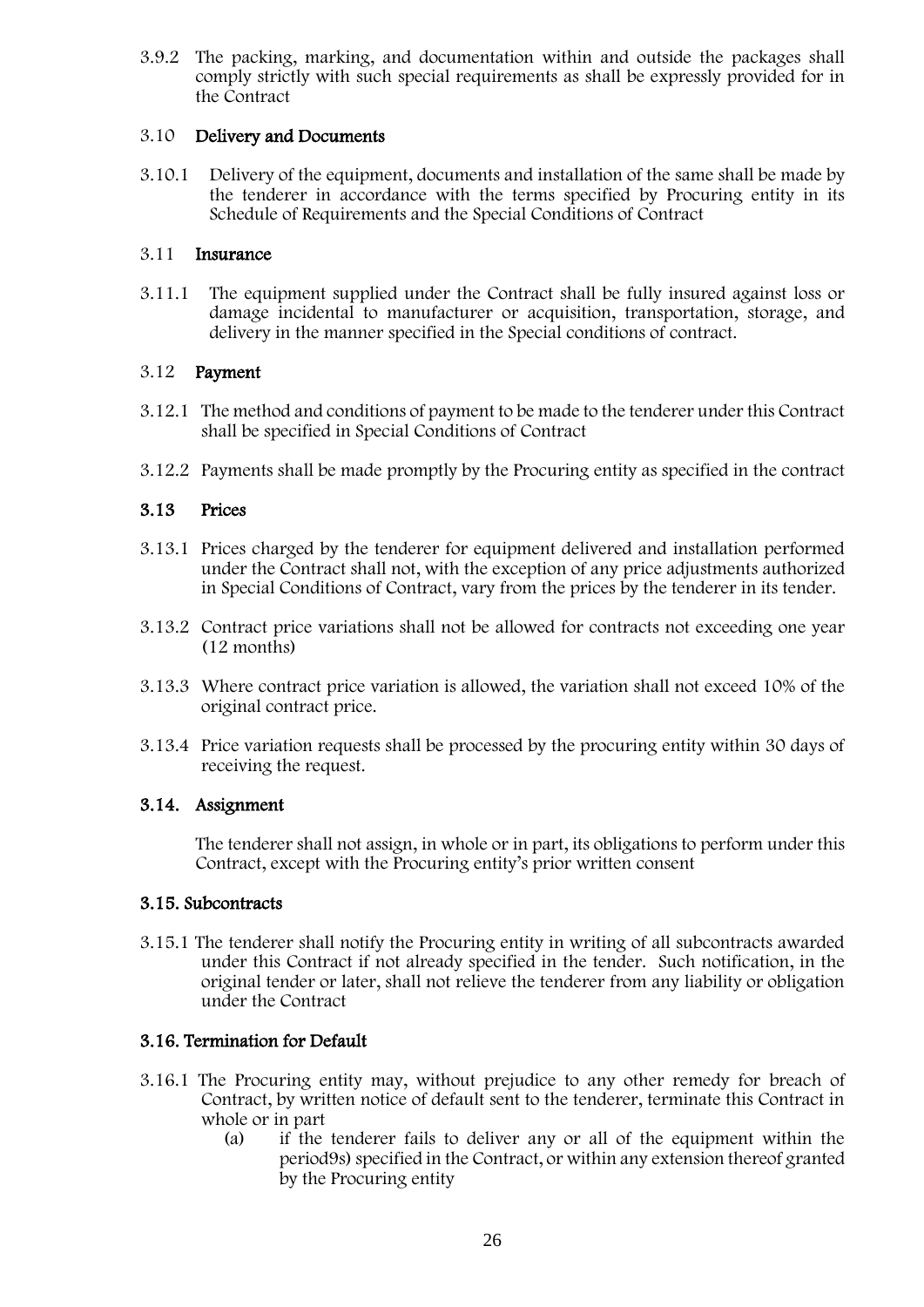- (b) if the tenderer fails to perform any other obligation(s) under the Contract
- (c) if the tenderer, in the judgment of the Procuring entity has engaged in corrupt or fraudulent practices in competing for or in executing the Contract
- 3.16.2 In the event the Procuring entity terminates the Contract in whole or in part, it may procure, upon such terms and in such manner as it deems appropriate, equipment similar to those undelivered, and the tenderer shall be liable to the Procuring entity for any excess costs for such similar equipment.

### 3.17. Termination for convenience

#### 3.18. Liquidated Damages

3.18.1 If the tenderer fails to deliver and/or install any or all of the items within the period(s) specified in the contract, the procuring entity shall, without prejudice to its other remedies under the contract, deduct from the contract prices liquidated damages sum equivalent to 0.5% of the delivered price of the delayed items up to a maximum deduction of 10% of the delayed goods. After this the tenderer may consider termination of the contract.

#### 3.19. Resolution of Disputes

- 3.19.1 The procuring entity and the tenderer shall make every effort to resolve amicably by direct informal negotiation any disagreement or dispute arising between them under or in connection with the contract
- 3.19.2 If, after thirty (30) days from the commencement of such informal negotiations both parties have been unable to resolve amicably a contract dispute, either party may require that the dispute be referred for resolution to the formal mechanisms specified in the SCC.

#### 3.20. Language and Law

3.20.1The language of the contract and the law governing the contract shall be English language and the Laws of Kenya respectively unless otherwise specified in the SCC

### 3.21. Force Majeure

3.21.1The Tenderer shall not be liable for forfeiture of its performance security or termination for default if and to the extent that it's delay in performance or other failure to perform its obligations under the Contract is the result of an event of Force Majeure.

#### 3.22 Notices

- 3.22.1Any notice given by one party to the other pursuant to this contract shall be sent to other party by post or by fax or Email and confirmed in writing to the other party's address specified.
- 3.22.2A notice shall be effective when delivered or on the notices effective date, whichever is later.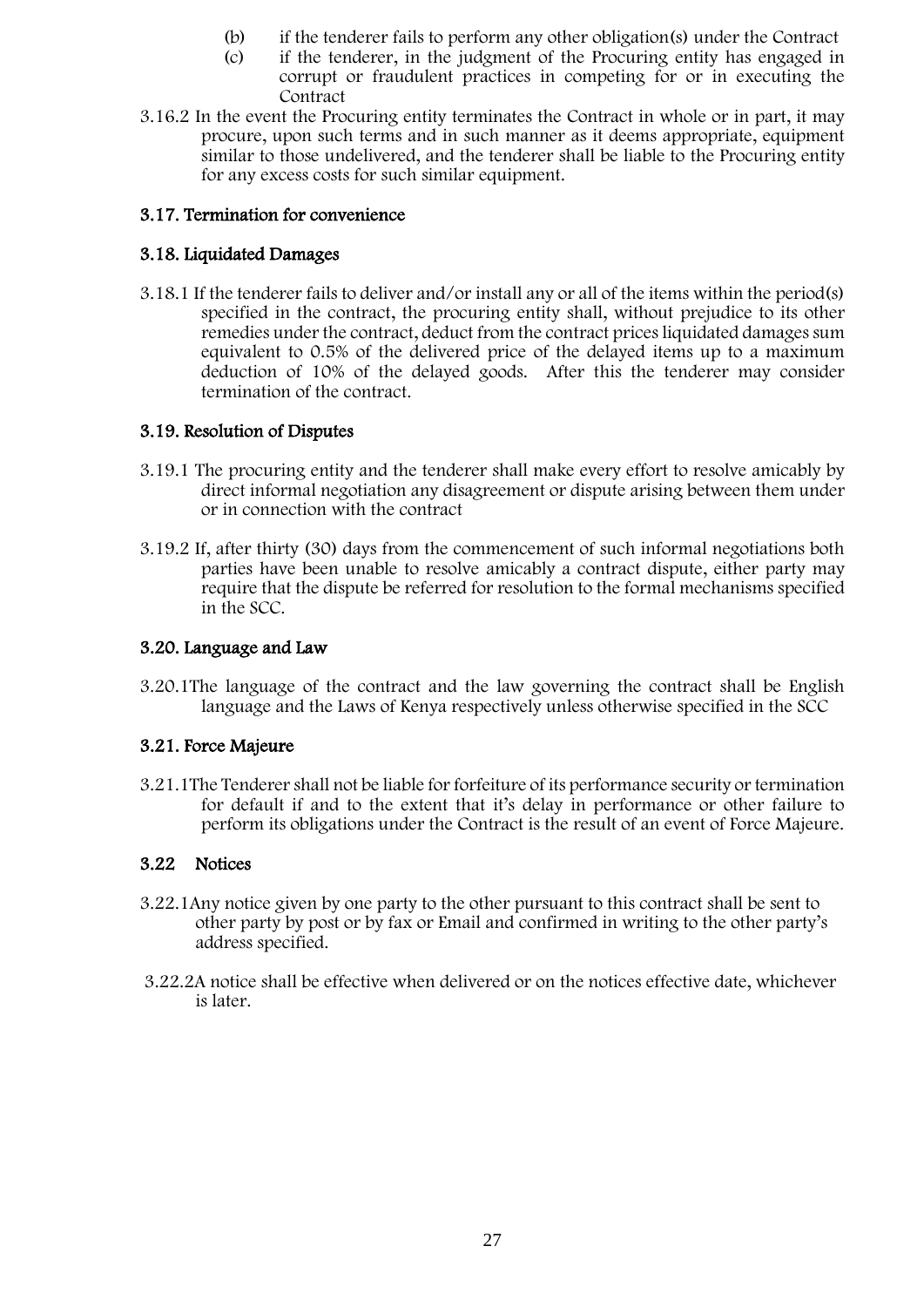#### SECTION IV - SPECIAL CONDITIONS OF CONTRACT

- <span id="page-27-0"></span> $4.1$ 4.1 Special Conditions of Contract (SCC) shall supplement the General Conditions of Contract (GCC). Whenever there is a conflict, between the GCC and the SCC, the provisions of the SCC herein shall prevail over these in the GCC.
- 4.2 Special conditions of contract as relates to the GCC

<span id="page-27-1"></span>

| <b>REFERENCE OF</b> | SPECIAL CONDITIONS OF CONTRACT                                                                                                                                   |
|---------------------|------------------------------------------------------------------------------------------------------------------------------------------------------------------|
| GCC                 |                                                                                                                                                                  |
| 3.7.1               | Performance Bond shall be 10% of the contract sum                                                                                                                |
| 3.10                | The vendor shall provide for System upgrade patches compatible with<br>the existing Operating Systems at no extra cost                                           |
|                     | The contractor shall be required to partner with a local firm preferably<br>within the Country for purposes of offering after sales support                      |
|                     | The ownership of data captured under the Electronic Data Management<br>System shall remain that of the TSC                                                       |
| 3.12.1              | Payments shall be made 30 days after certification of invoice as follows:                                                                                        |
|                     | i. Twenty (20) percent of the Contract Price shall be paid on the<br>commencement date against the submission of bank guarantee<br>advance payment for the same. |
|                     | ii. The balance shall be paid against deliverables (Milestones as agreed)                                                                                        |
| 3.18.1              | Resolution of disputes shall be through arbitration.                                                                                                             |
|                     | Appointment of an Arbitrator shall be in accordance with the provisions<br>of the Arbitration Act Cap 49 of the Laws of Kenya                                    |
|                     | Appointment of arbitrator to be conducted as per the Arbitration Act                                                                                             |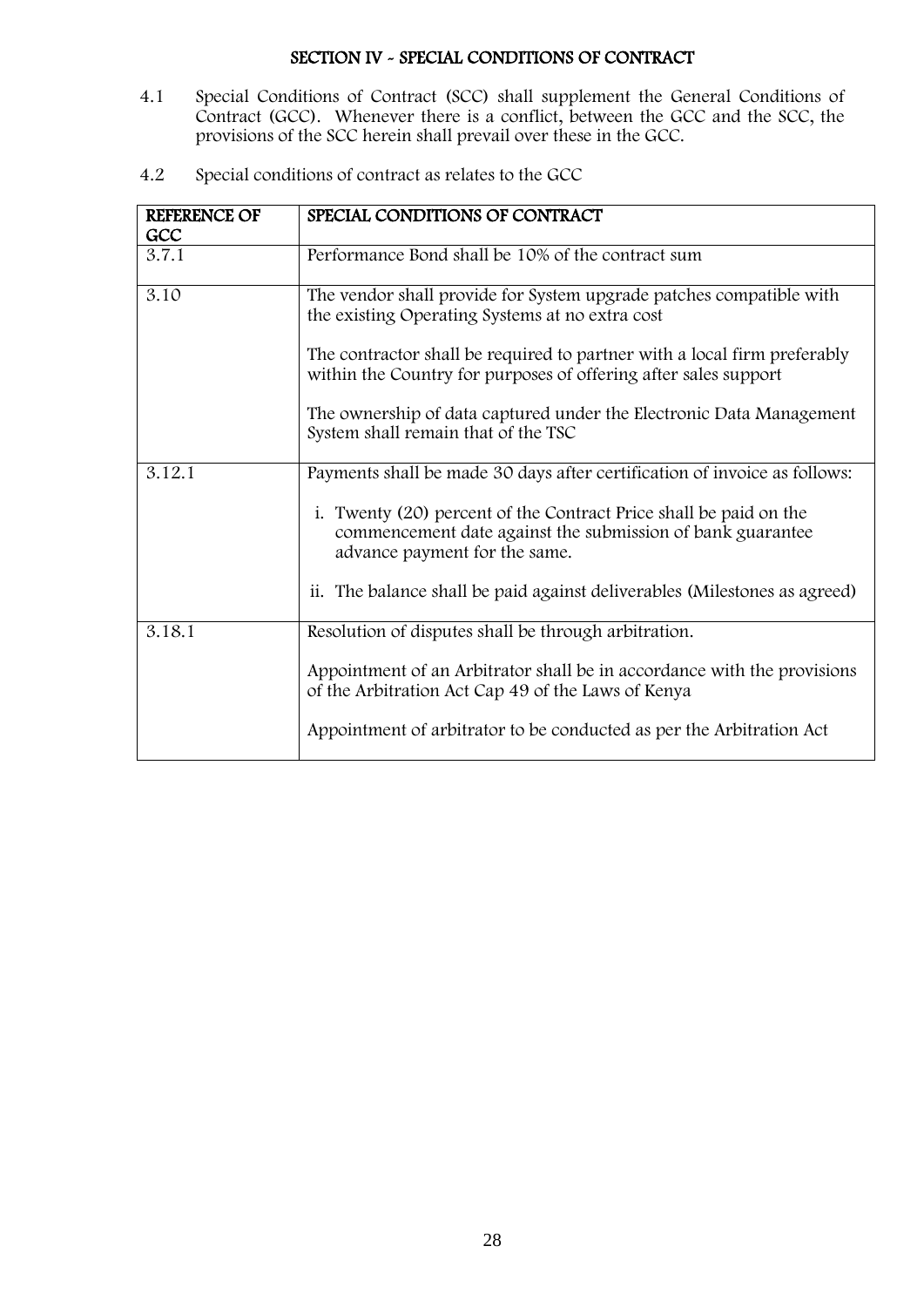#### SECTION VI ~ TECHNICAL SPECIFICATIONS

#### 6.1 GENERAL

- 6.1.1. These specifications describe the basic requirements for equipment. Tenderers are requested to submit with their offers the detailed specifications, drawings, catalogues, etc for the products they intend to supply.
- 6.1.2 Tenderers must indicate on the specifications sheets whether the equipment offered comply with each specific requirement.
- 6.1.3 All the service elements to be supplied shall not be less than those required in these specifications. Deviations from the basic requirements, if any, shall be explained in detail in writing with the offer, with supporting data such as calculation sheets, etc. The procuring entity reserves the right to reject the products, if such deviations shall be found critical to the use and operation of the products
- 6.1.4 The tenderers are requested to present information along with their offers as follows;-
	- (i) Shortest possible delivery period of each product
	- (ii) Information on proper representative and/or workshop for back-up service/repair and maintenance including their names and addresses

### 6.2 BACKGROUND

- 6.2.1 The Teachers Service Commission is the agency responsible for the nation's teaching staff. The TSC undertakes various functions aimed at enhancing welfare of the members of the TSC in the country as guided by the executive law.
- 6.2.2 TSC would like to implement an Electronic Document Management System and digitization of approximately 108,000,000 records to in order provide the following benefits;
	- 1. Reduce or eliminate paper flow and storage throughout TSC
	- 2. Have quick and easy access to documents and information
	- 3. Optimize document flow throughout the TSC's administration
	- 4. Preserve document confidentiality and integrity
	- 5. Minimize instances of lost or misplaced documents
	- 6. Eliminate duplication in filing documents
	- 7. Maintain consistency in filing documents
	- 8. Save on storage space
	- 9. Improve organizational productivity.
- 6.2.3 TSC requires the services of an experienced service provider to digitize and index records and to provide comprehensive user training in the use of the Electronic Document Management System for all levels of staff.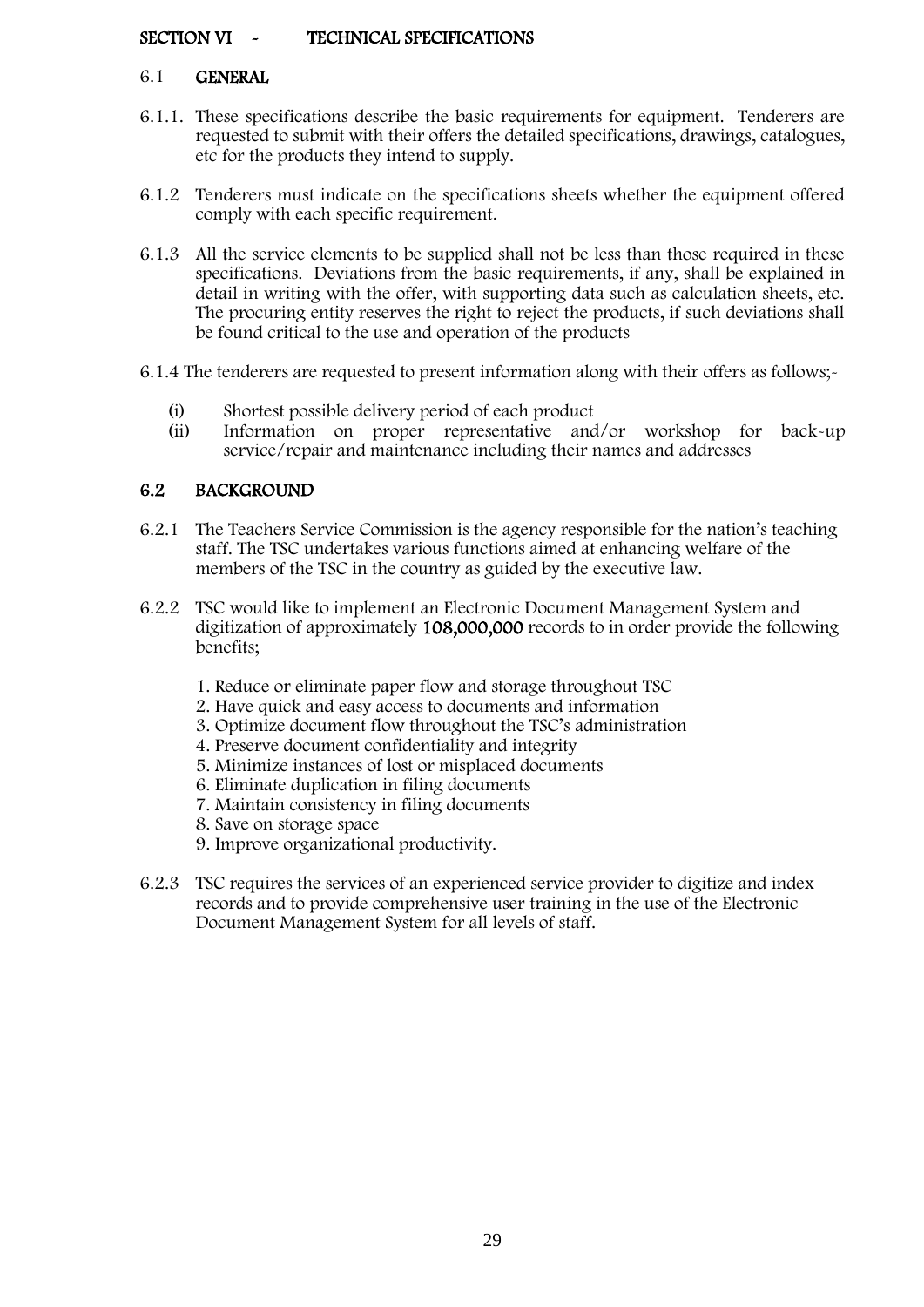#### PART ONE – EDMS

#### 5.0 Scope of Project

TSC seeks the services of a qualified contractor to supply the EDMS and carry out the implementation of the EDMS and services described herein. The Contractor must demonstrate in their proposal that they fully meet the various requirements stipulated in this document.

Broadly, the contractor shall be expected to:-

- I. Provide the EDMS application software that meets the technical/solutions requirements detailed in section 5.6.9 (sections A-W). See section 5.1 for the requirements. The deliverables in this case is the Commercial Off-the-Shelf (COTS)/out-of-the box EDMS system and all the associated quantity of software licenses.
- II. Provide Implementation, Change Management, Project Management and Technical Support Services to guarantee 100% success of the project and subsequent continual operation of the solution (see section 5.2). The deliverables in this case are a fully working EDMS solution that meets all the identified specific business requirements and use cases and all documentation including but not limited to use case specifications, technical design specifications, user manuals, installation manuals, operational manuals etc.
- III. Provide training services to the Commission end users to facilitate adoption and maximum utility of the benefits afforded by the EDMS system and provide training services to the Commission's ICT team (see section 5.3). The deliverables include trained business and technical personnel, training presentation materials in digital and hard copy forms submitted to TSC.
- IV. The system shall be expected to implement workflows as listed below;
	- a) Transport
	- b) Parliamentary questions
	- c) Secretariat to Commission meetings
	- d) Performance Contracting
	- e) Legal
	- f) Records Management
	- g) Policy Analysis

### 5.1 EDMS Software Solutions Requirements Scope

Detailed requirements for each functional module can be found in section 5.6.9. The required workflows are indicated in section 5.0 IV (a-j). These requirements have been extrapolated from analysis of current process needs and future anticipated growth of the Commission. The following are the modules that the system must have;

- a) Scanning Module
- b) User Interface Module
- c) Administration Module
- d) Business process/Workflow Module
- e) Archival Module
- f) Forms Module
- g) Security Module
- h) Integration Module
- i) Reports Module
- j) Barcode recognition Module
- k) Automatic Email Archive Module
- l) Electronically Certified Documents Modu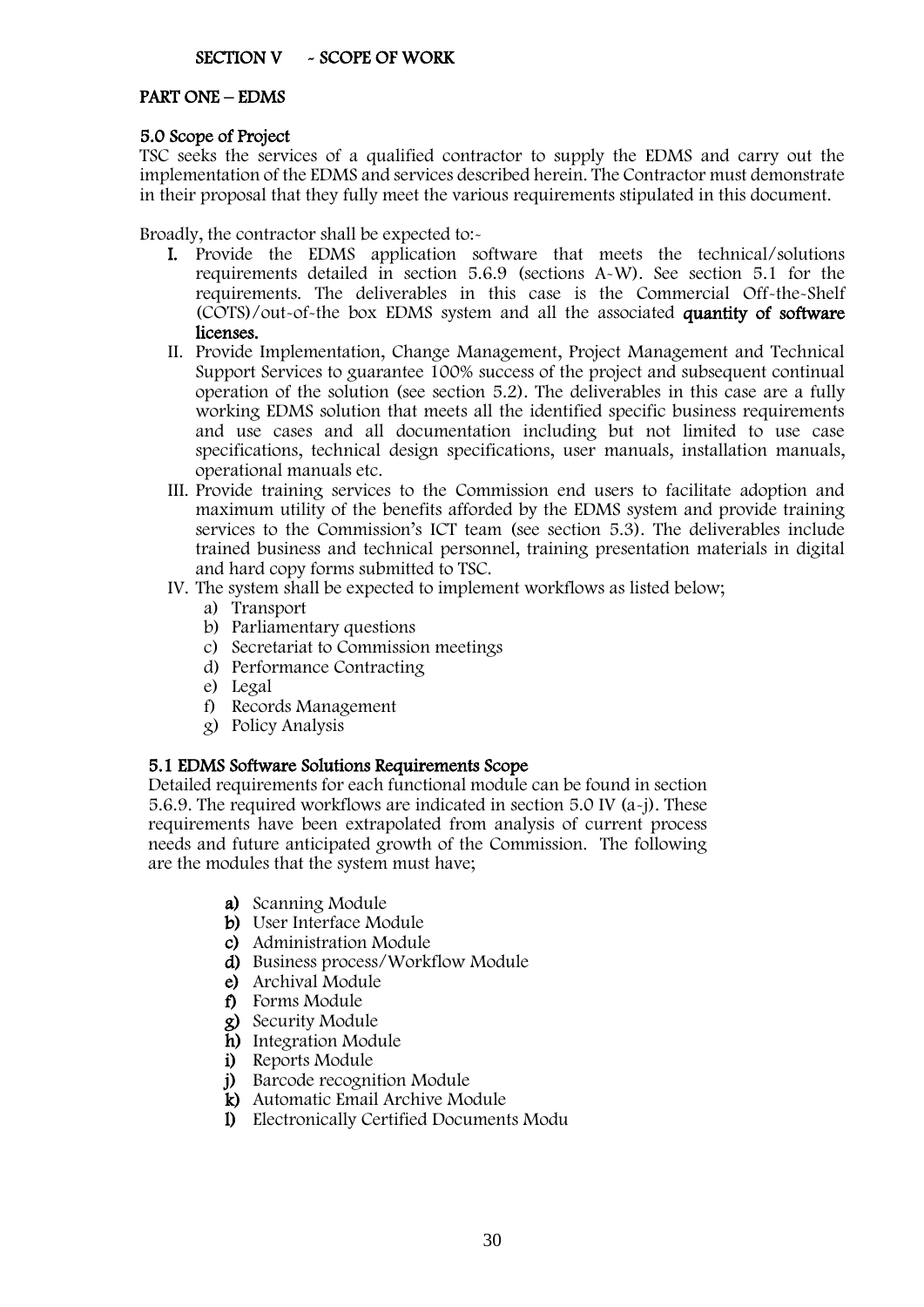#### 5.2 Implementation, Change Management and Project Management Scope

The contractor shall undertake among others, the following services:-

- I. Provide professional advice on the best practices related to implementation of EDMS projects within the industry in which TSC operates. This includes but not limited to content taxonomy and classification schemes, indexing, disposition and archival policies, standard form templates, standard business processes etc.
- II. Undertake analysis, design, specification, coding and testing of required system interfaces and software components required to address TSC specific requirements related to document Management, Digital Asset Management, Collaboration, Web Content Management, Enterprise search, Learning content management, Business Process/Workflow Management, Enterprise wide business process integration, Reporting, Analytics, and Visual Data modeling.
- III. Provide specifications for development, staging, testing and production system software, database system, system hardware and communication infrastructure required for the successful delivery of the EDMS project and for the subsequent optimal operation of the EDMS system.
- IV. Configure the EDMS development environment: infrastructure components and application software components. This includes ensuring the right configurations of the operating system, database system, peripheral devices (scanners, printers) etc
- V. Configure the EDMS test environment: infrastructure components and application software components. This includes ensuring the right configurations of the operating system, database system, peripheral devices (scanners, printers) etc
- VI. Configure the product environment: infrastructure components and application software components. This includes ensuring the right configurations of the operating system, database system, peripheral devices (scanners, printers) etc
- VII.Lead the data migration of existing digitized documents from legacy systems into the target EDMS system
- VIII. Provide post implementation technical support services

#### 5.3 Scope of Training Services

- 5.3.1 The contractor must assist the TSC to become self-sufficient in supporting, maintaining, managing, and utilizing the proposed EDMS solution over time.
- 5.3.2 The training program and training materials provided by the contractor must ensure that TSC employees or agents become able to manage, operate and troubleshoot the infrastructure, application, and functional components of the solution. Various parties of the TSC must also become proficient in developing and deploying the required interfaces in their respective environments.
- 5.3.3 The contractor must provide training and materials for the following groups of individuals:
	- a) Identified individuals to be trained as competent technical system administrators.
	- b) IT application support analysts who will be competent to provide day to day technical support for the installed solutions that the contractor will implement
	- c) Software developers who will develop or customize specific interfaces, components or reports as and when required.
	- d) Non-technical functional system super users or Single Point of Contacts (SPOCs), proficient in the basic configuration and advanced usage of the various features of the system. This group of individuals will be drawn from the various business functional areas (directorates).

#### 5.4 Assumptions Pertaining To Project Scope

- 5.4.1 This tender specification reflects requirements of the TSC Staff within the TSC will be direct/guide users of the system.
- 5.4.2 The Commission has a workforce of 3000 staff. Based on the assessment of requirements for identified stakeholder groups, the TSC anticipates a user base of 1500. In time, other stakeholders within the Commission may choose to use the EDMS system to meet their independent functional requirements. Therefore, the Commission seeks a fully scalable system that will support users across the TSC offices country wide.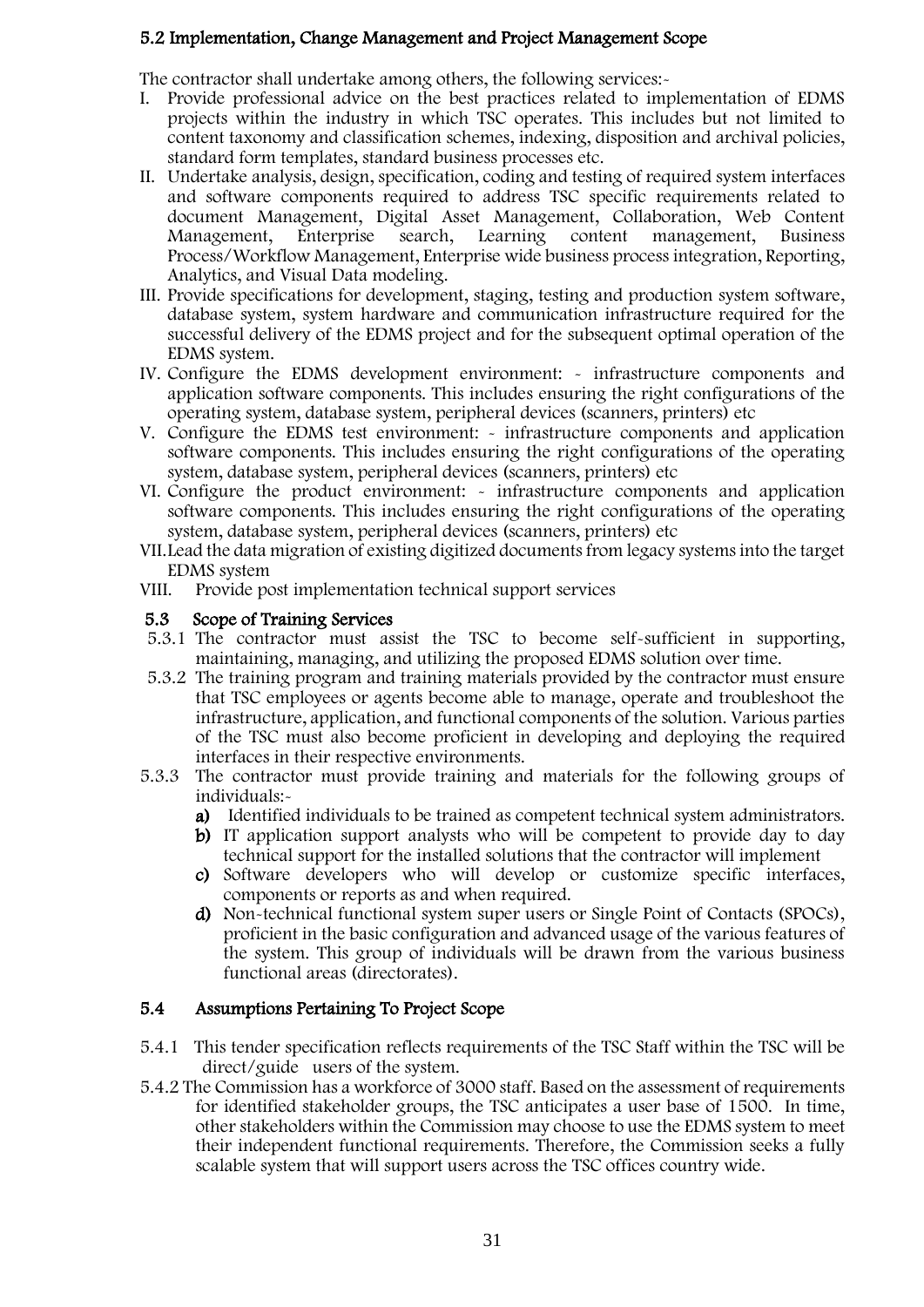- 5.4.3 For proposing purposes, assume a user base of 1,500 employees; 10% of those being non-technical content contributors or other power users and the remaining 90% casual users. The manual documents are approximately 125 million pages in number. The manual documents will be digitized over time. Document production volume in<br>TSC is in the five millions of pages per year. TSC is in the five millions of pages per year.
- 5.4.4 The TSC anticipates that the solution may consist of multiple instances of software able to communicate with one another as needed. For example, the document management system to store documents related to teachers' transactions and secretariat staff and support Teacher Relationship Management System (TRMS), Customer Relationship Management System (CRMS), Human Capital Management System and other MIS.

#### 5.5 TSC Current and Future Computing Environments

#### 5.5.1 Client Side Computing Environment

 The Commission currently has about 700 work stations/client desktop machines. A good number of these machines run on MS Windows. An EDMS platform that can be accessed on windows desktops in addition to later windows operating systems will be preferred.

#### 5.5.2 Office Automation Tools

The TSC currently uses the Microsoft Office professional suite of applications (Word, Excel, etc) for office automation. Our current electronic mailing system is based on an open source system with basic functionalities that shall be replaced with an elaborate electronic messaging system in the very near future.

#### 5.5.3 Server Side System Software

 Currently, the TSC servers are operating on Windows Server 2012 Data Center Edition. The OS supports virtualization based on *HyperV*. Thus any operating system that can be virtualized using HyperV can be provisioned. NB: The Commission is in the process of adopting Hyper-convergence server technology with virtualization using VMware.

#### 5.5.4 Server Side System Hardware

TSC systems software and applications run on IBM Flex Server.

#### 5.5.5 Storage and Backup Infrastructure

 The TSC utilizes an enterprise level IBM solution for centralized storage that should be used for any storage of live data. The preferred EDMS solution will be highly available with a redundant infrastructure that supports automated failover in case of component failure. Load sharing based solutions will be ranked higher than hot standbys.

#### 5.5.6 Communication Network Infrastructure

 The network connecting different business units (TSC and its county offices) is through MPLS. TSC has standardized on a Cisco Network infrastructure. 11 Counties has cabled LAN whereas 36 are on wireless.

### 5.5.7 Identity Management Technology

 The current identity management solution facility is based on Microsoft Active Directory to provide a standard solution for user authentication. It is important that all new solutions being implemented are fully integrated to work with the security framework.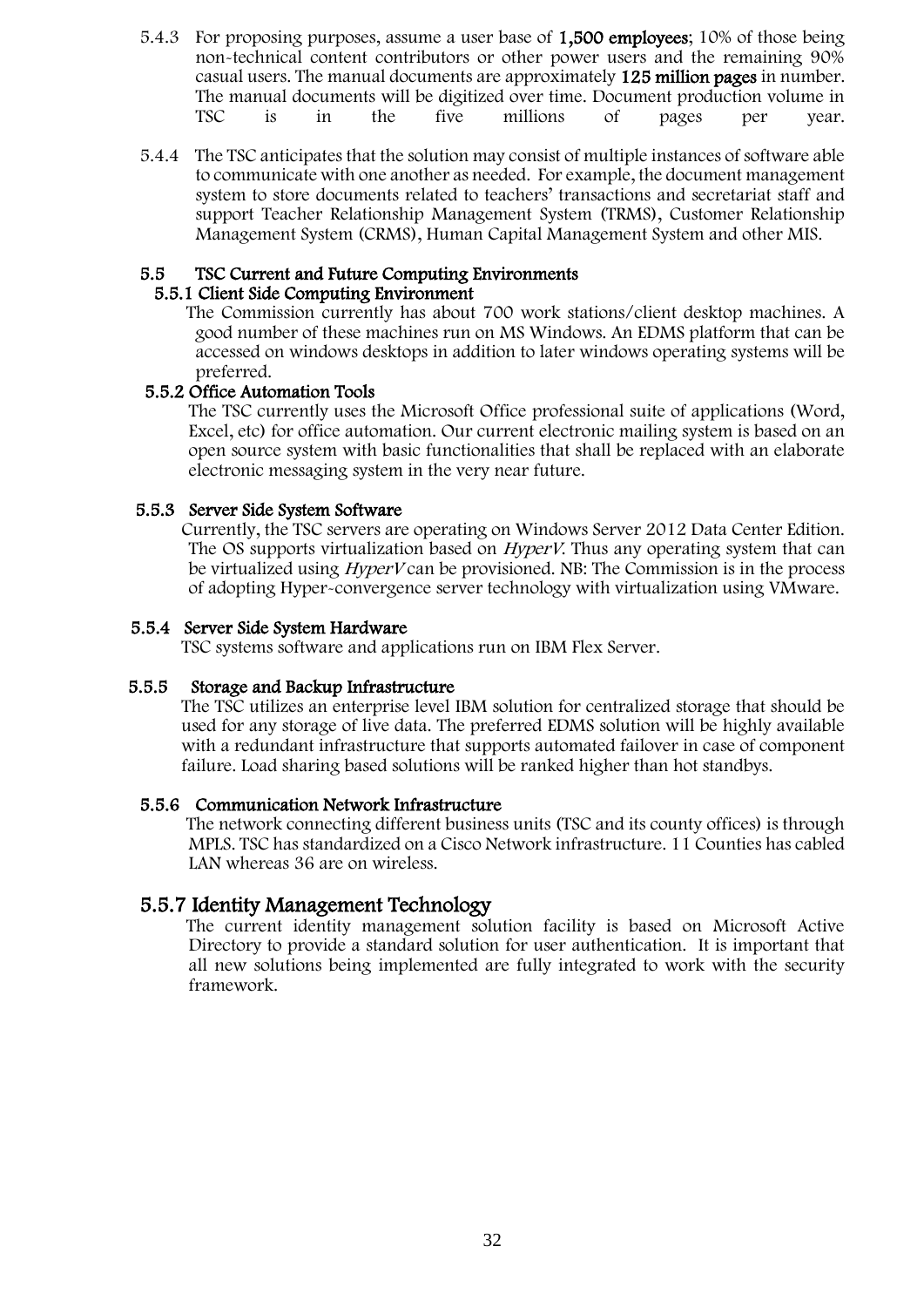## 5.8 Database Technology

 Oracle is the preferred choice of the TSC for relational database management. Other database solutions are currently used as part of the core TSC hosted service offering, but in an effort to standardize, any solution that supports the most current version of Oracle in a multi-host real application clustering implementation will be preferred.

## 5.6 PROPOSAL CONTENTS (TECHNICAL CONTENTS ONLY)

## 5.6.1 Proposed Application Software and Computing Environment

The vendor must present, in detail, features and capabilities of the proposed application software. This part of the response is a free narrative section. The discussion should provide comprehensive information about the actual solution and services being proposed to address this tender. The content may overlap the content provided in other sections of the response, but should attempt to not directly replicate other content. It is acceptable to refer to the detailed information and supporting tables, charts, and graphs provided in other sections of the response.

In addition, the following information must be included in narrative form:

- I. Hardware Environment: Describe the hardware environment required to utilize the proposed software. In the event there is more than one (1) suitable hardware platform, list the best options indicating the relative strengths and drawbacks (if any) of each.
- II. Network Environment: Describe the network environment required to utilize the proposed software. In the event that there is more than one (1) suitable network configuration, list options indicating the relative strengths and drawbacks (if any) of each.
- III. Operating System(s): Identify the operating system(s) required by the proposed applications software and database management system in the hardware environment recommended above. In the event there is more than one (1) suitable operating system, list all options indicating the relative strengths and drawbacks (if any) of each.
- IV. Database Platform(s): The preferred database platform of the TSC is SQL Language. The vendor should identify the ideal database platform for the proposed software. In the event there is more than one (1) suitable database platform, list all options indicating the relative strengths and drawbacks (if any) of each.
- V. Desktop Requirements: Identify the desktop computer hardware and software requirements to the EDMS solution. Include typical requirements for a "power occasional casual, report viewer, system administrator and work requestor.

### 5.6.2 System Security Architecture

5.6.2.1 The vendor must include a detailed description of the proposed solution's security features. A description of how to secure transactions in a distributed network, over LAN, WAN, MPLS, VPN and public Internet connections must also be included.

5.6.2.2The vendor must also explain in-detail, the security model of the application, and describe generally the tasks required to configure and maintain application security. Explain as well if and how system security validation can be integrated with MS Active Directory.

### 5.6.3 Third-Party Products/Optional Software.

The vendor must explicitly list and describe the name of any third-party products that are part of the proposed solution to the TSC. For each third-party product there must be comments about whether the vendor's contract will encompass the third-party product and/or whether the TSC will have to contract on its own for the product.

#### 5.6.4 Solution Implementation, Change Management and Project Management Strategies

The implementation plan and associated cost proposal should reflect a best-practice based scenario per the proposer's past experience and industry knowledge. The proposer's implementation plan should include the following recommended approach:-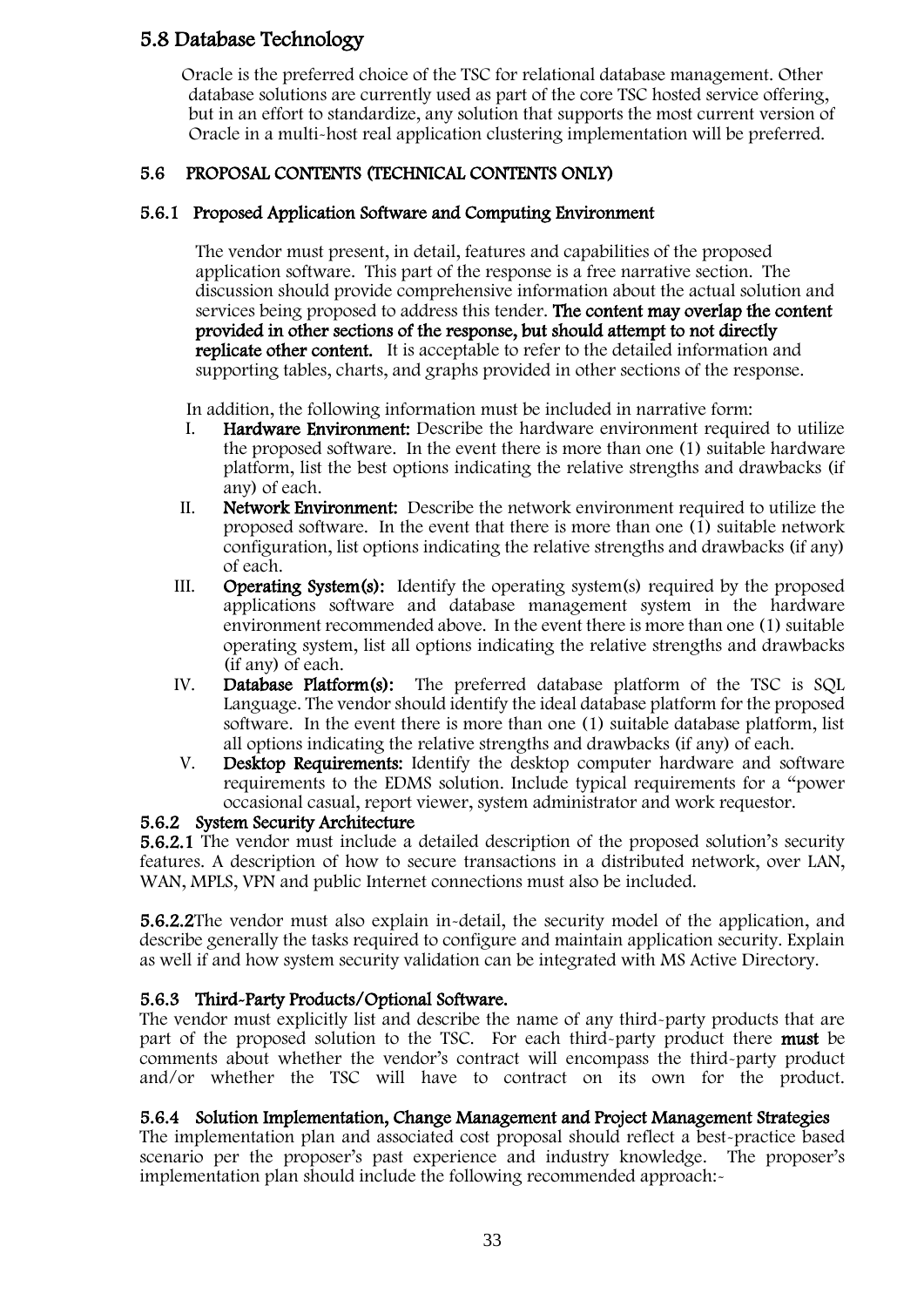- I. Solution map
- II. A visual representation of the components and high-level IT landscape of the proposed EDMS solution. Indicate partner product integration touch points, future software modules and anticipated integration with current and future TSC systems (current systems include Teachers' Online Web portal, Microsoft Dynamics CRM, T-Pay, Human Resource Management System, Finance and Accounting Management, Active Directory, Mobile applications, Electronic Content Messaging systems).
- III. Project management methodology: Among other details, include your approach to managing project scope, change requirements and change orders.
- IV. Change management methodology<br>V. Risk Management Approach: Descr
- Risk Management Approach: Describe your methodology of handling risks and issues
- VI. Proposed data migration methods and tools
- VII. Methods for identification and capture of hard copy content
- VIII. Testing Strategy: Provide details on your process for conducting unit, functional, system and integration, stress and load tests and Acceptance testing
	- IX. Project plan and time line
	- X. Proposed project staffing, including descriptions of roles and expertise; please detail by project phase. Note that the ratio of vendor resources to TSC staff will be determined upon detailed project resource planning, following selection of a vendor partner.

### 5.6.5 Development and Staging Environment Hardware & Software

The responses in this section should include detailed specifications and a rationale for the software, services and equipment for the Development, Staging and production Environments. Tenderers should include complete hardware, software and services sufficient to procure, install and configure a development and staging environment for the proposed solution on-site at the TSC offices. Please note that TSC will make available the requisite hardware and hence no need to provide prices of hardware equipment.

## 5.6.6 Training Plan

This section should outline the vendor's recommendations and plans for assisting the TSC and the TSC contractors to become self-sufficient in supporting, maintaining, managing and utilizing the proposed solution over time. TSC employees or agents must be able to manage, operate and troubleshoot the infrastructure components of the solution. Various parties of the TSC must also become proficient in developing and deploying the required interfaces in their respective environments. The vendor must provide a detailed plan for train-the-trainer training, project team training, end user training and technology personnel.

This information must include:

- I. Clear identification of the proposed training methods (classroom, lab, mentoring, etc.), schedule and assumptions regarding prerequisite skills of the employees receiving the training. The TSC is also requesting the vendor's recommendations on the number of full time employees (FTEs) required supporting this solution.
- II. Name of third-party training resources. Vendor should identify third party partners that provide training on the use of their application.
- III. Education on the use of application and interface development tools and services included in the proposed solution.
- IV. Change management processes, procedures and tools needed to host, maintain and support the solution.

### 5.6.7 Maintenance and Post Implementation Support Program.

The tenderer should specify their plans to carry out post-implementation and support including:

I. Post-Implementation support (e.g., 12 months of on-site support after go-live).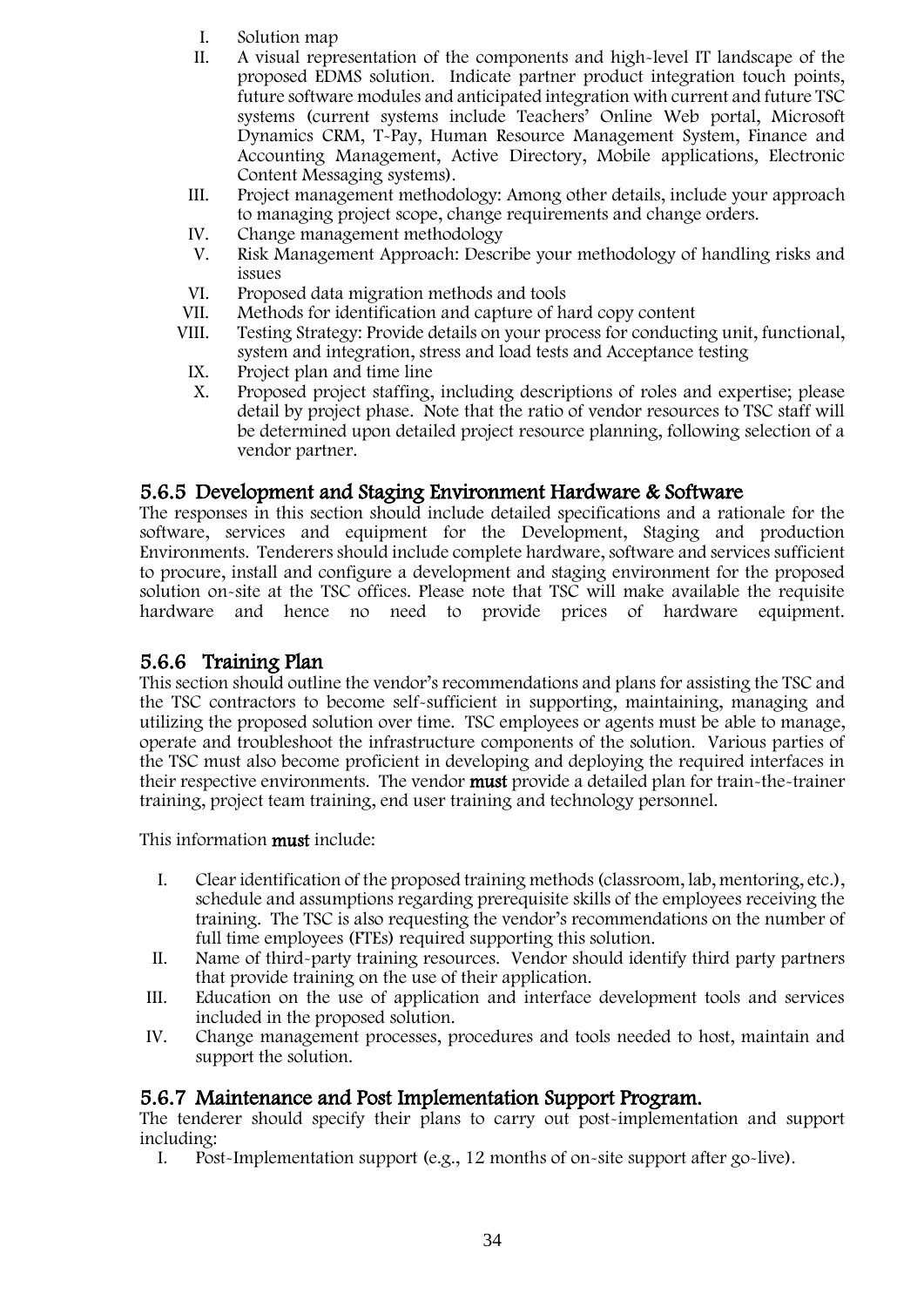- II. Telephone support (include toll-free support hotline, hours of operation, availability of 12 x 7 hotline, etc.)
- III. Special plans defining "levels" of customer support (e.g., gold, silver, etc.).<br>IV. Availability and locality of online groups or discussion groups.
- IV. Availability and locality of online groups or discussion groups.<br>V. Your escalation policy and procedures for system problems, iss
- Your escalation policy and procedures for system problems, issues, and "bugs".
- VI. Your upgrade process, path, and recent upgrade release timeframes
- VII. Your ability to assist the Commission in recreating an operational system after any event that renders the system completely unable to operate. The Commission will be implementing an off-site backup copies of the data and operational system file.

#### 5.6.8 Sample Technical Documents.

To establish a complete and competitive proposal, tenderers must include sample copies of the following documents:

- I. Five (5) URLs for websites using the vendor's EDMS/DMS solution
- II. Case studies focusing on document management, web content management, digital asset management, workflow management, and collaboration for past implementations of similar scope.
- III. Sample project plan for past implementation of similar scope<br>IV. Sample EDMS software documentation (CD-ROMs would be
- IV. Sample EDMS software documentation (CD-ROMs would be preferred)<br>V. Sample business process flows to the proposed EDMS solution.
- Sample business process flows to the proposed EDMS solution.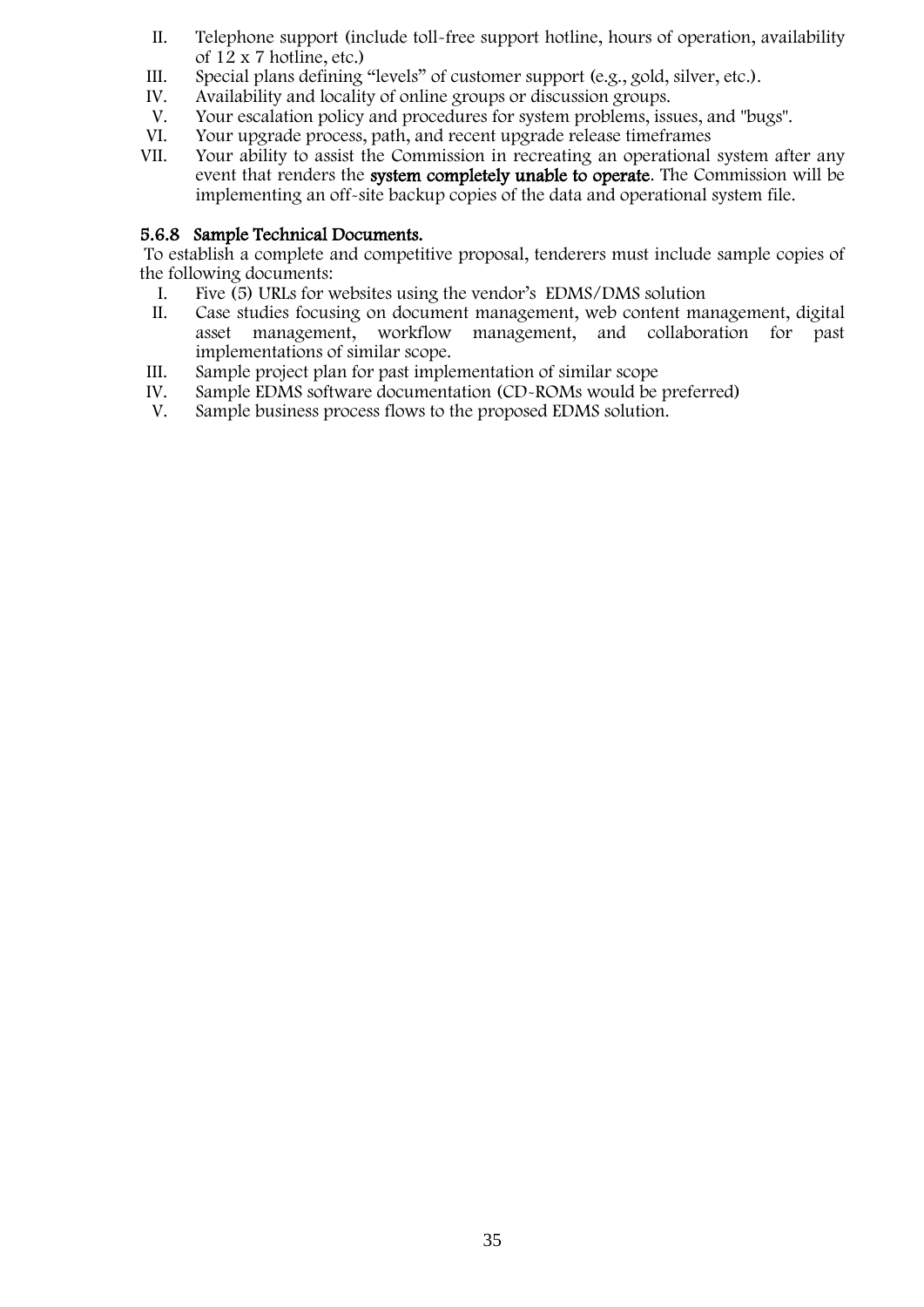#### <span id="page-35-0"></span>PART B - DIGITIZATION

#### 6.3 SCOPE OF WORK AND DELIVERABLES

#### 6.3.1 Scope

TSC requires the services of an experienced Document Management System service provider to digitize and index of the organization's documents that are approximately 108,000,000 Physical records (that include teachers, secretariat, general, confidential, discipline active and semi-active files, Legal records and microfilmed payroll). In order for the TSC to get maximum benefit from this exercise, the successful bidder will be expected to: -

- Customize the system and compartmentalize its access levels to allow Web access.
- Provide Document Conversion / Digitization services.
- Provide comprehensive onsite user training to selected personnel from the TSC Administration.
- Integrate the proposed system with the ERP in place.
- Supply the required hardware equipment

#### 6.3.2 Deliverables

The following are the project deliverables: -

- Delivery of the equipment.
- Appraisal of documents.
- Scanning of the documents.
- Disposal of waste papers.
- Creation of the Templates for the system.
- Creation of a fully operational Archives.
- Training of staff.
- Commission and hand over of system

#### 6.4 BUSINESS REQUIREMENTS AND BPM CAPABILITIES

- 6.4.1 TSC wishes to implement an ISO Certified web-centric, browser-based Document Management system to leverage the economy and scalability of today's sophisticated enterprise architectures to meet its needs. Once implemented the system is expected to enable TSC to automate diverse business processes, manage their data, and streamline their business operations.
- 6.4.2 The Document Management system should be a J2EE based application platform that provides support for case management, collaborative and ad-hoc processes, structured processes, document management, and imaging optimized for web-based applications.
- 6.4.3 The system should be an out-of-box graphical development environment that allows for structured processes to be designed in an intuitive and effective manner. The Document Management System should have a complete and robust Web Services interface, making it a core component in an SOA environment.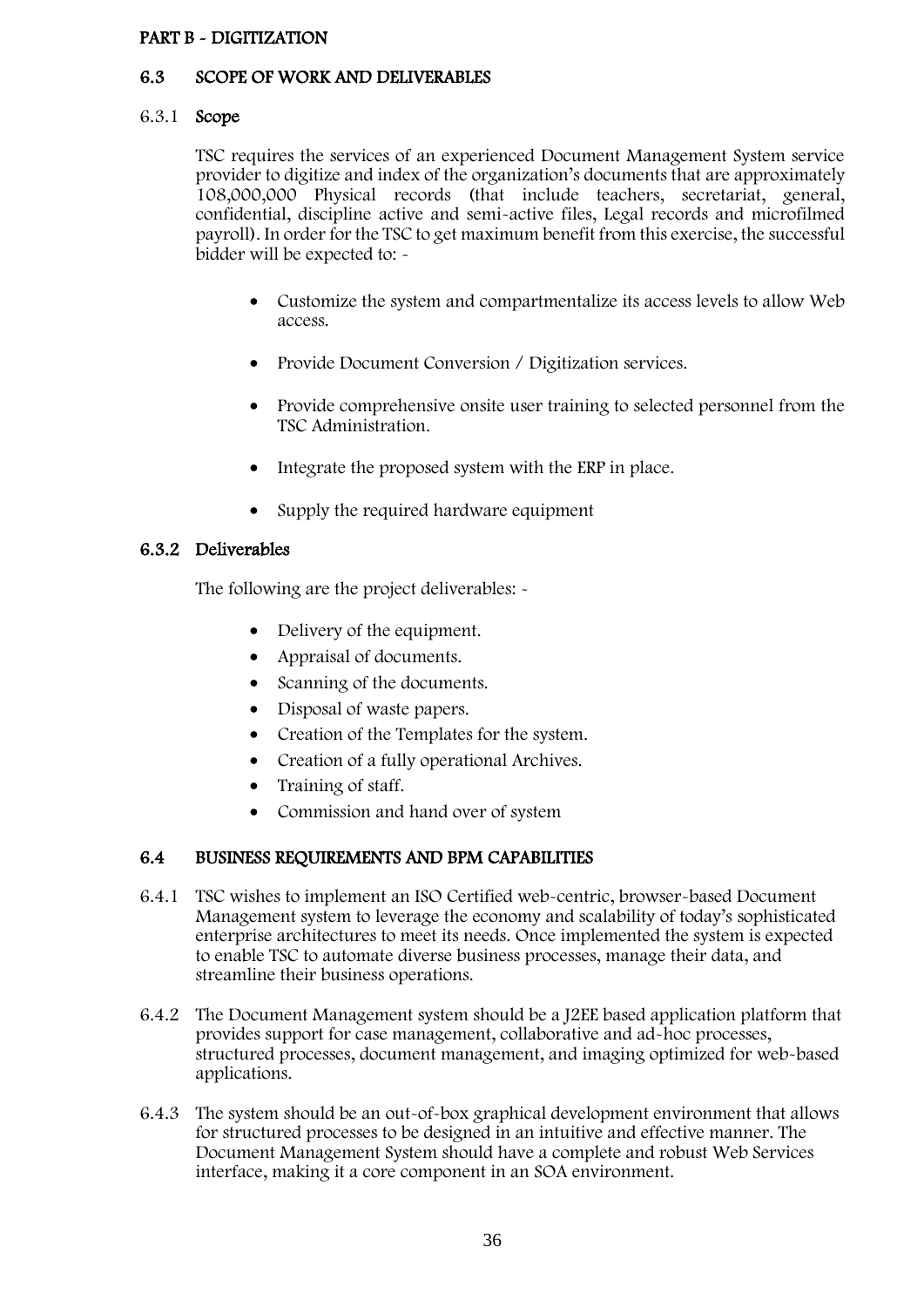- 6.4.4 The Document Management System should be fully web based and should follow client-server architecture.
	- 1. Document Management: The System shall support content repository that manages electronic content, including images, PDF files, application documents, e-mail, audio, video, rich media and links to web content and COLD/ERM, offering a full life cycle management that begins with process driven access and follows through to document migration and rule-based document purging.
	- 2. Content Management: Should offer a robust and powerful Content Management system that organizes unstructured and structured data from any source -- including, but not limited to, native DMS repositories, external repositories, and web content -- and presents it to users and/or other business processes in an organized and coherent manner.
	- 3. Process Management: Should have a high volume, high performance structured workflow engine. Records and Retention Management: The System shall support Records management functionalities that will be used to help TSC meet regulatory and legal obligations associated with records and establish retention periods for all information, to reduce risk and cost
	- 4. Core Services: The System should provide the TSC fundamental capabilities for accessing and storing content. These should include Content management services, workflow services, lifecycle services, XML services, Java Messaging services, and Content Delivery Services.

#### 1. Content Management services

The System shall provide the content management functions needed to implement work management applications: It should Manage Content in the following ways

- $\bullet$ Check-in/check-out Ability to Protect original content from being modified by users with appropriate permission by enabling users to check out content before editing.
- Version Control: Ability to Offer support for multiple versions and multiple Renditions.
- Full Text Indexing: Capability to automatically Index entire content of uploaded files
- Security: Access to content should be based on roles and this should be propagated up to field level

#### 2. Workflow services

The workflow solution should automate TSC processes, activities and policies for repository content. The Document management system platform should persistently manage the state of multiple instances of each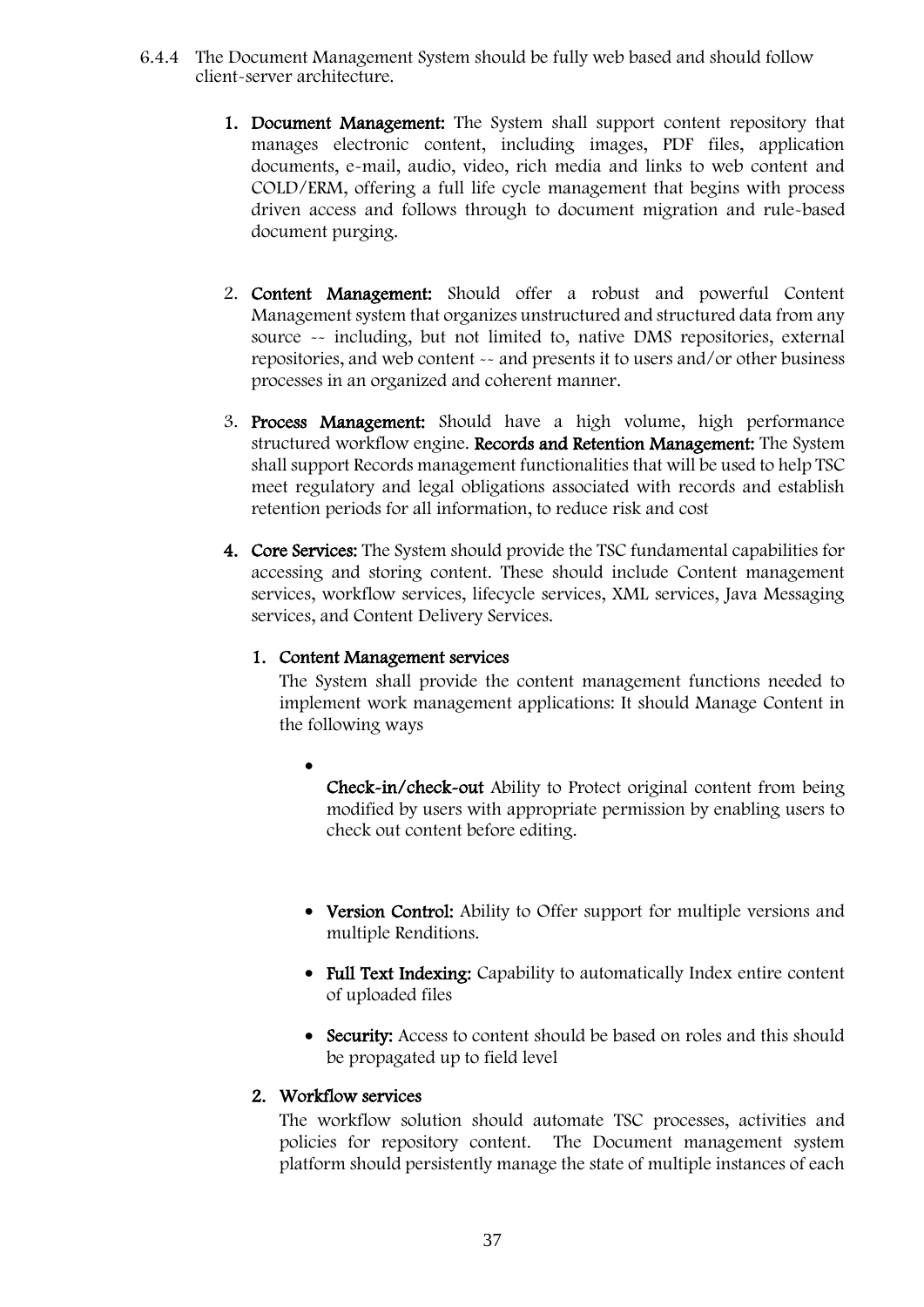workflow—by storing workflow objects in the as repository objects. Similarly, workflow templates (definitions) should be stored as repository objects so various services, such as security, versioning, and retention, can be applied.

### 3. XML Services

The Document Management system shall provide extensive support for accessing and manipulating XML documents. In addition this support shall be based on the W3C standard object model, with a few extensions.

#### 4. Java Messaging Services (JMS)

The system shall support JMS. The JMS shall provide a standard mechanism for isolating systems running different platforms and distributing components of complex architectures, by handling the message delivery and fault tolerance within the provider. In addition; the JMS shall support two main modes of operation: point-to-point and publish-subscribe.

#### 5. Life Cycle Services:

The proposed DMS shall provide the capability to manage the life cycle of documents, such as Migrate, Delete and Archive.

#### 6.5 TECHNICAL RESPONSIVENESS CHECKLIST

- 6.5.1 Note to Bidders: The following Checklist is provided to help the Bidder organize and consistently present its Technical Bid. For each of the following Technical Requirements, the Bidder must describe how its Technical Bid responds to the requirements.
- 6.5.2 In addition, the Bidder must provide cross references to the relevant supporting information, if any, included in the bid. The cross reference should identify the relevant document(s) and page number(s). The cross reference should be indicated in the column "DETAILED DESCRIPTION".
- 6.5.3 The Technical Responsiveness Checklist does not supersede the rest of the Technical Requirements (or any other part of the Bidding Documents). If a requirement is not mentioned in the Checklist that does not relieve the Bidder from the responsibility of including supporting evidence of compliance with that other requirement in its Technical Bid. One- or two-word responses (e.g. "Yes," "No,", "Will comply," etc.) are normally not sufficient to confirm technical responsiveness with Technical Requirements.
- 6.5.4 Bidders shall use the following options to indicate the "DEGREE OF SUPPORT OF COMPLIANCE" their solution provides for each of items listed in this section:
	- 1. FS (Fully Supported) the application fully supports the requirement without any modifications.
	- 2. PS (Partially Supported) the application supports the requirement with use of a workaround.
	- 3. CR (Customization required) the application will be customized to meet the requirement(s).
	- 4. NS (Not Supported) the system is not capable of supporting the requirement and cannot be modified to accommodate the requirement.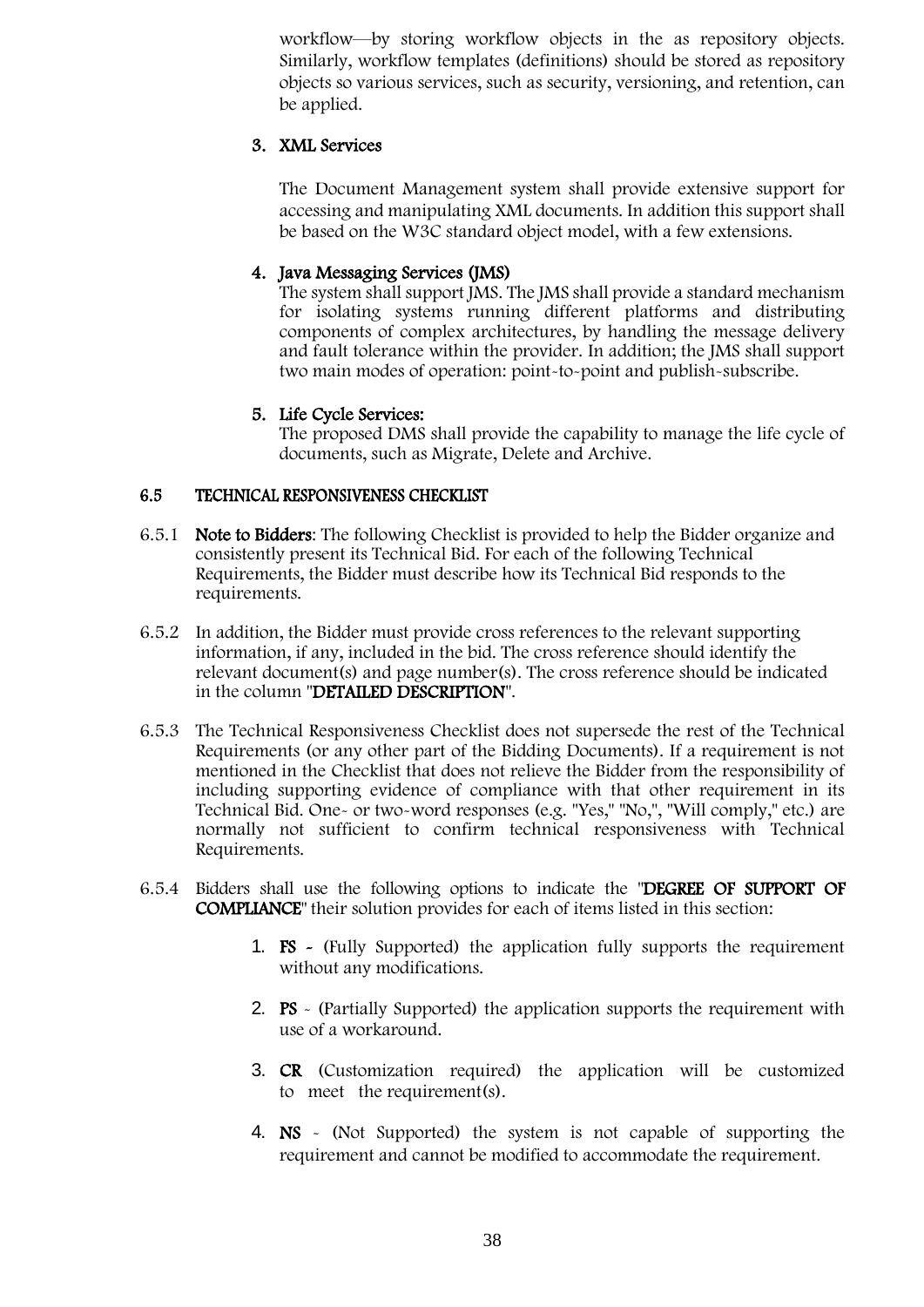- 6.5.5 Where customizations are required, clearly and comprehensively indicate the plan, design and/or approach to be undertaken to achieve the requirements.
- 6.5.6 A clause-by-clause commentary on the Technical Specifications demonstrating substantial responsiveness of the goods and service to those specifications or a statement of deviations and exceptions to the provisions of the Technical Specifications is required.
- 6.5.7 For each SPECIFICATION, bidders are requested to provide a clear and concise explanation in the DETAILED DESCRIPTION section or provide a cross-reference to where that explanation or supporting information can be found in other part of the technical proposal.
- 6.5.8 Please fill in the COMPLIANCE column as appropriate to indicate one of the responses listed above for each item and add as many comments, diagrams, maps and/or screenshots in the DETAILED DESCRIPTION column

#### 6.6 ELECTRONIC DOCUMENT AND RECORD MANAGEMENT SYSTEM

6.6.1 The objective is to accelerate business processes by collecting documents and forms, transforming them into accurate, retrievable information, and delivering it all into the business applications and databases. The system must allow, at least the following specifications:

| No.              | ORGANIZATION REQUIREMENTS                                                                                                                                                                                                                                                     |
|------------------|-------------------------------------------------------------------------------------------------------------------------------------------------------------------------------------------------------------------------------------------------------------------------------|
| 1.               | The supplier must be an Authorized service provider of the system (Attach relevant<br>documentation).                                                                                                                                                                         |
| 2.               | Staff Qualifications: Must have at least 5 Certified Trainers on the current EDMS.                                                                                                                                                                                            |
| $\overline{3}$ . | Show evidence of having offered similar services to an Administration organization of similar<br>size.                                                                                                                                                                        |
|                  | <b>SCANNING SOFTWARE</b>                                                                                                                                                                                                                                                      |
| 1.               | The bidders must specify the scanning software and models of scanners to use in this project. (<br>These must be compatible with Windows XP, Windows 7, Windows Server 2008+ and with the<br><b>EDMS</b>                                                                      |
| 2.               | The scanning software used must support a wide range of scanner models and driver interfaces<br>and must be compatible with Windows XP, Windows 7, Windows Server 2008+ and with the<br><b>EDMS</b>                                                                           |
| 3.               | The software should provide full featured scanning controls, including: auto de-skew (single<br>and multi-page), auto de-speckle, auto "dead" page recognition, rotate, crop, minor, repaginate,<br>delete, insert from disk, print, zoom in/out pan, versioning, and others. |
| 4.               | The bidder must Demonstrate capability to scan a daily output of 200,000 images per day using<br>high volume Scanners.                                                                                                                                                        |
| 5.               | The bidder will be required to setup the scanning infrastructure at the Project site (on-site) using<br>bidder's own scanners and other necessary equipment.                                                                                                                  |
|                  | <b>SCANNING</b>                                                                                                                                                                                                                                                               |
| 6.               | Bidders must show capabilities of having scanned more than 4 million documents in at least 5<br>recognized institutions in the last four years, References from 3 organizations will be an added<br>advantage                                                                 |
| 7.               | The imaging devices provided by the bidder must be able to scan Documents of various sizes for<br>example A5. A4, A3. etc.                                                                                                                                                    |
| 8.               | The setup must consist of requisite quantity of equipment such as computers, scanners etc. to<br>be deployed by the bidder and remain property of the bidder upon completion of the project.                                                                                  |
|                  | <b>INDEXING</b>                                                                                                                                                                                                                                                               |
| 9.               | The Bidder must ensure that all scanned images are indexed in the required manner as specified<br>and are in a format that is accepted by the TSC using the predefined identifications and<br>categorization parameters                                                       |
|                  | <b>QUALITY CONTROL</b>                                                                                                                                                                                                                                                        |
| 10.              | The successful bidder will be required to maintain the same sequence; Receiving of documents,<br>scanning, documentation, merging, quality - control and uploading to proposed EDMS                                                                                           |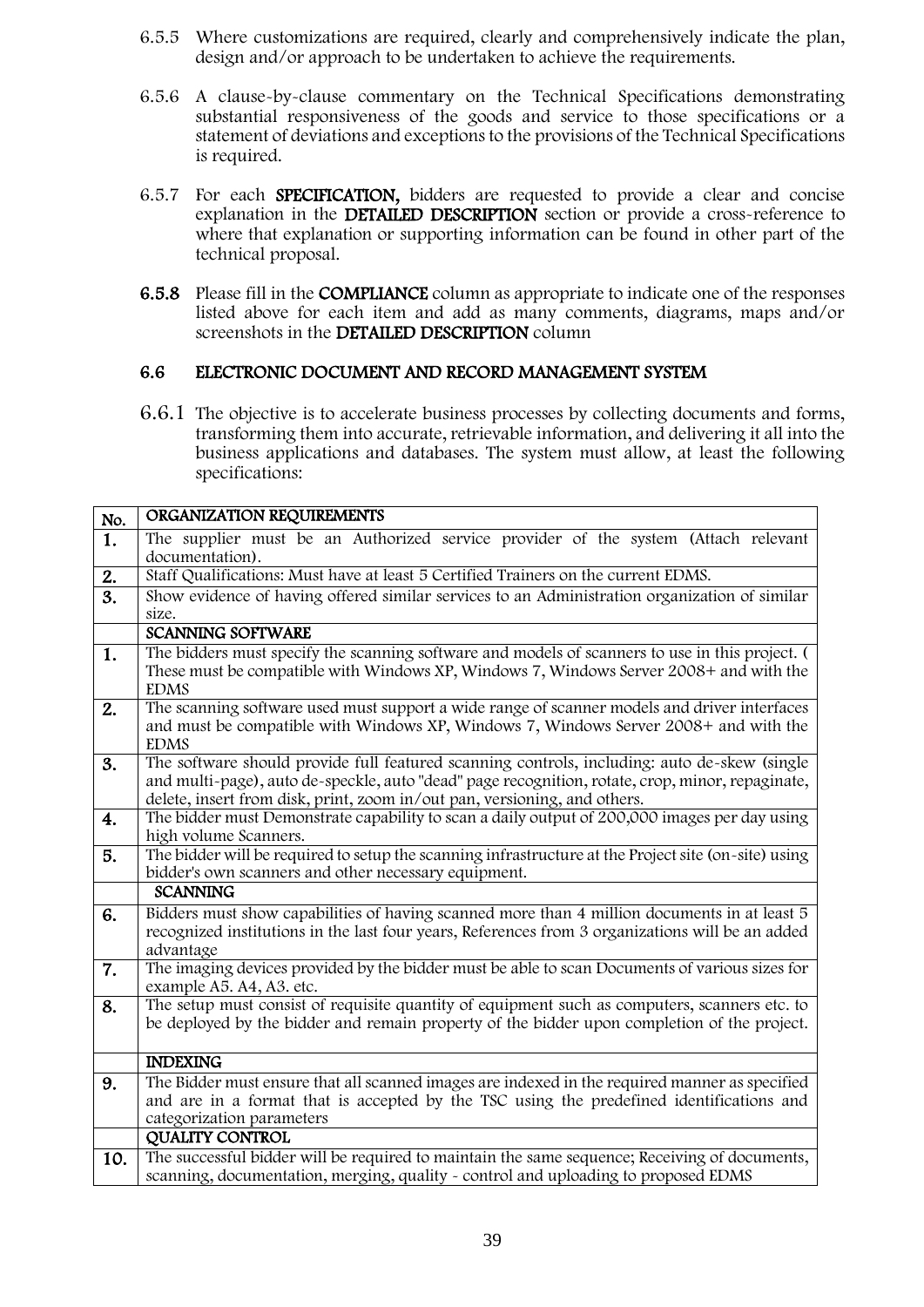| 11. | The bidder will be required to ensure the quality of all scanned Documents (clarity of images)                                                                                                                                                                                                             |
|-----|------------------------------------------------------------------------------------------------------------------------------------------------------------------------------------------------------------------------------------------------------------------------------------------------------------|
|     | and data captured (accuracy of captured attributes).                                                                                                                                                                                                                                                       |
| 12. | The bidder shall be expected to link the captured data (Index Metadata) with the scanned                                                                                                                                                                                                                   |
|     | documents in a format that is acceptable - with the EDMS.                                                                                                                                                                                                                                                  |
| 13. | Provide detailed Quality Control Mechanisms in digitization/scanning project.                                                                                                                                                                                                                              |
|     | <b>SCANNER SPECIFICATIONS</b>                                                                                                                                                                                                                                                                              |
| 14. | The following minimum specifications are expected for the scanners that will be deployed so<br>that time frames are adhered to in achieving the output number required daily of 6,000. The<br>following must be supported on the capture software level of the scanning utility.                           |
| 15. | Must have a data entry option with capabilities of doing indexing by use of database lookup to<br>populate fields form ODBC sources                                                                                                                                                                        |
| 16. | Easy to use and customize jobs where possible by use of APIs                                                                                                                                                                                                                                               |
| 17. | Ability to output different file formats to file, mail and print directly.                                                                                                                                                                                                                                 |
| 18. | Compatibility with WINDOWS XP (32-bit) SP2 and SP3                                                                                                                                                                                                                                                         |
|     | WINDOWS XP (64-bit) SP2, WINDOWS 7 (32-bit & 64-bit), Server 2003, 2008, Unix, Linux.                                                                                                                                                                                                                      |
|     |                                                                                                                                                                                                                                                                                                            |
| 19. | Must support single-document scanning, multi-document (single- batch) scanning, and multi-<br>batch scanning.                                                                                                                                                                                              |
| 20. | Easily reprocess images without re-scanning, easily insert, rescan, reorder and blank scanned<br>images.                                                                                                                                                                                                   |
| 21. | Multi-feed Detection, Ultrasonic Multi-feed featuring: Three sensors, Preemptive Ignore, VRS<br>Ignore, Ignore by Size. Must support single document scanning, multi-document (single-batch)<br>scanning, and multi-batch scanning.                                                                        |
| 22. | Easily image merges and split documents. Must have high speed multi image display, have<br>option of separating documents by count or blank page, barcode, OCR, Patch code and more.<br>Must have Zonal OCR/MICR, user optimized OCR. It should have a facility for barcode and<br>zonal OCRIMICR indexing |
| 23. | Must have capabilities of outputting to UMP, Tiff/multi-page TIFF,- Multi-page POP, RTF, TXT,<br>output unlimited searchable PDFs.                                                                                                                                                                         |
| 24. | Capability to output PEW-A, compressed color PDF & most importantly XML flies.                                                                                                                                                                                                                             |
|     |                                                                                                                                                                                                                                                                                                            |
|     | PROJECT MANAGEMENT PROCEDURES                                                                                                                                                                                                                                                                              |
| 25. | Provide outline of your proposed project management approach in the digitization/scanning<br>project                                                                                                                                                                                                       |
| 26. | Briefly explain critical ten (I0) stages of pre-scanning processes you employed during your                                                                                                                                                                                                                |
|     | previous digitization project                                                                                                                                                                                                                                                                              |
|     | POTENTIAL PROBLEMS EXPERIENCED IN DIGITIZATION                                                                                                                                                                                                                                                             |
| 27. | Define and explain briefly potential problems experienced in previous digitization/scanning                                                                                                                                                                                                                |
|     | project and how you navigated them                                                                                                                                                                                                                                                                         |
|     | <b>DAILY OUTPUT</b>                                                                                                                                                                                                                                                                                        |
| 28. | Submit the output in terms of documents/records that can be processed (prepared, scanned,                                                                                                                                                                                                                  |
|     | indexed, quality control checked and restoration done) per person per day on average                                                                                                                                                                                                                       |
|     | <b>TRAINING</b>                                                                                                                                                                                                                                                                                            |
| 29. | Submit a detailed Training program of the continuous scanning methodology that shall be<br>employed during and after the digitization process is complete                                                                                                                                                  |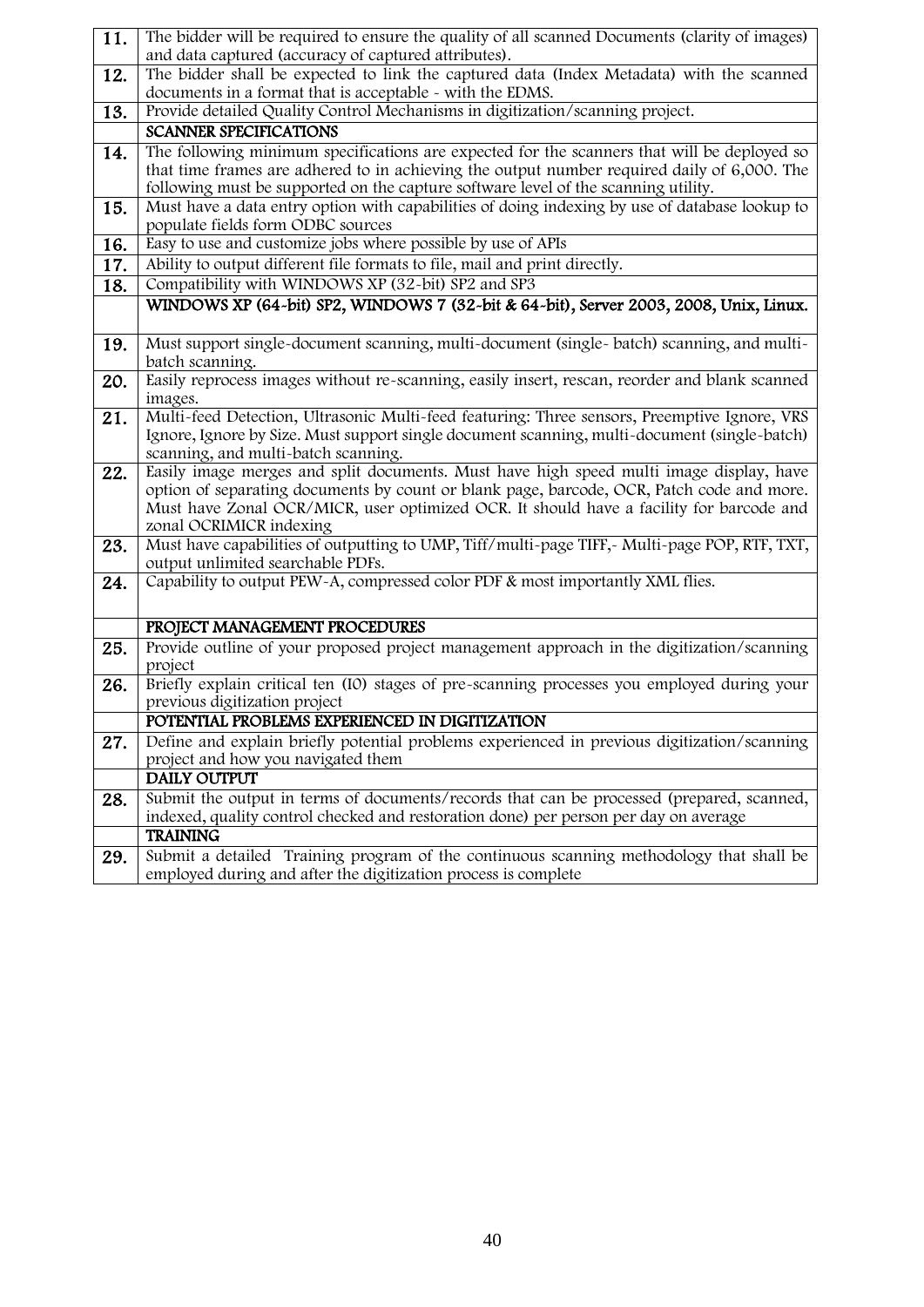## SERVER SPECIFICATIONS

| NO.             | <b>COMPONENT</b>            | <b>SPECIFICATION</b>                                                                                                                               |
|-----------------|-----------------------------|----------------------------------------------------------------------------------------------------------------------------------------------------|
| 1               | FORM FACTOR/HEIGHT          | 2U Rack                                                                                                                                            |
| 2               | PROCESSOR/CACHE             | Up to two 12-core Intel® Xeon® processors E5-2600 v2<br>series/Up to 30 MB per processor                                                           |
| 3               | PROCESSOR                   | M4, Intel 1x Xeon E5~2620v2 2.1GHz 15M 6C 1600MHz<br>$(80W)$ ,                                                                                     |
| $\overline{4}$  | MEMORY (MAX)                | Up to 768 GB via 24 slots<br>(UDIMM/RDIMM/LRDIMM/Hyper Cloud DIMM)                                                                                 |
| 5               | <b>MEMORY</b>               | 16GB (2x8GB)(1Rx4, 1.35V) 1600MHz LP RDIMM), 1.2TB<br>(4x 300GB)                                                                                   |
| 6               | <b>RAID CONTROLLER</b>      | HS 2.5in SAS, SR M5110e (Controller), Express ServeRAID<br>M5100 Series 512MB Cache/RAID 5                                                         |
| $\overline{7}$  | <b>DISK BAYS/MEDIA BAYS</b> | Sixteen 2.5-inch or six 3.5-inch HDDs or thirty-two 1.8-<br>inch SSDs/Optional ODD and tape drive bay                                              |
| 8               | <b>INSTALLED DISK</b>       | $1.2$ TB                                                                                                                                           |
| 9               | <b>RAID SUPPORT</b>         | Integrated 6 Gbps or new optional 12 Gbps hardware RAID-<br>0, $-1$ , $-10$ with optional RAID $-5$ , $-50$ , $-6$ , $-60$ .                       |
| 10              | POWER SUPPLY                | 1 redundant 550 W AC, 750 W AC, 900 W AC, or 750 W<br>DC (model dependent)                                                                         |
| 11              | NETWORK INTERFACE           | $4 \times 1$ GbE (std.), $2 \times 10$ GbE embedded adapter (slotless<br>opt.)/Trusted Platform Module                                             |
| $\overline{12}$ | <b>EXPANSION SLOTS</b>      | 4 - 6 PCIe 3.0 ports, optional 4 PCI-X or 2 double-width<br>PCIe (for GPU)                                                                         |
| 13              | USB PORTS \ VGA PORTS       | 2 front/4 back/2 internal \ 1 front/1 back                                                                                                         |
| 14              | <b>INTERNAL STORAGE</b>     | Up to 36 TB $(3.5\text{-inch model})$ or 25.6 TB $(2.5\text{-inch model})$<br>SAS/SATA                                                             |
| 15              | <b>ENERGY- EFFICIENCY</b>   | 80 PLUS® Platinum and ENERGY STAR® (model dependent)<br>Compliance                                                                                 |
| 16              | SYSTEMS MANAGEMENT          | IMM2 with optional FoD remote presence, Predictive Failure<br>Analysis, Diagnostic LEDs, light path diagnostics panel,<br>Automatic Server Restart |
| 17              | OPERATING SYSTEMS           | Microsoft Windows Server, Red Hat Enterprise Linux, SUSE<br>Linux Enterprise Server, VMware vSphere                                                |
| 18              | <b>LIMITED WARRANTY</b>     | 3-year customer replaceable unit and onsite limited<br>warranty, next business day 9x5, service upgrades available                                 |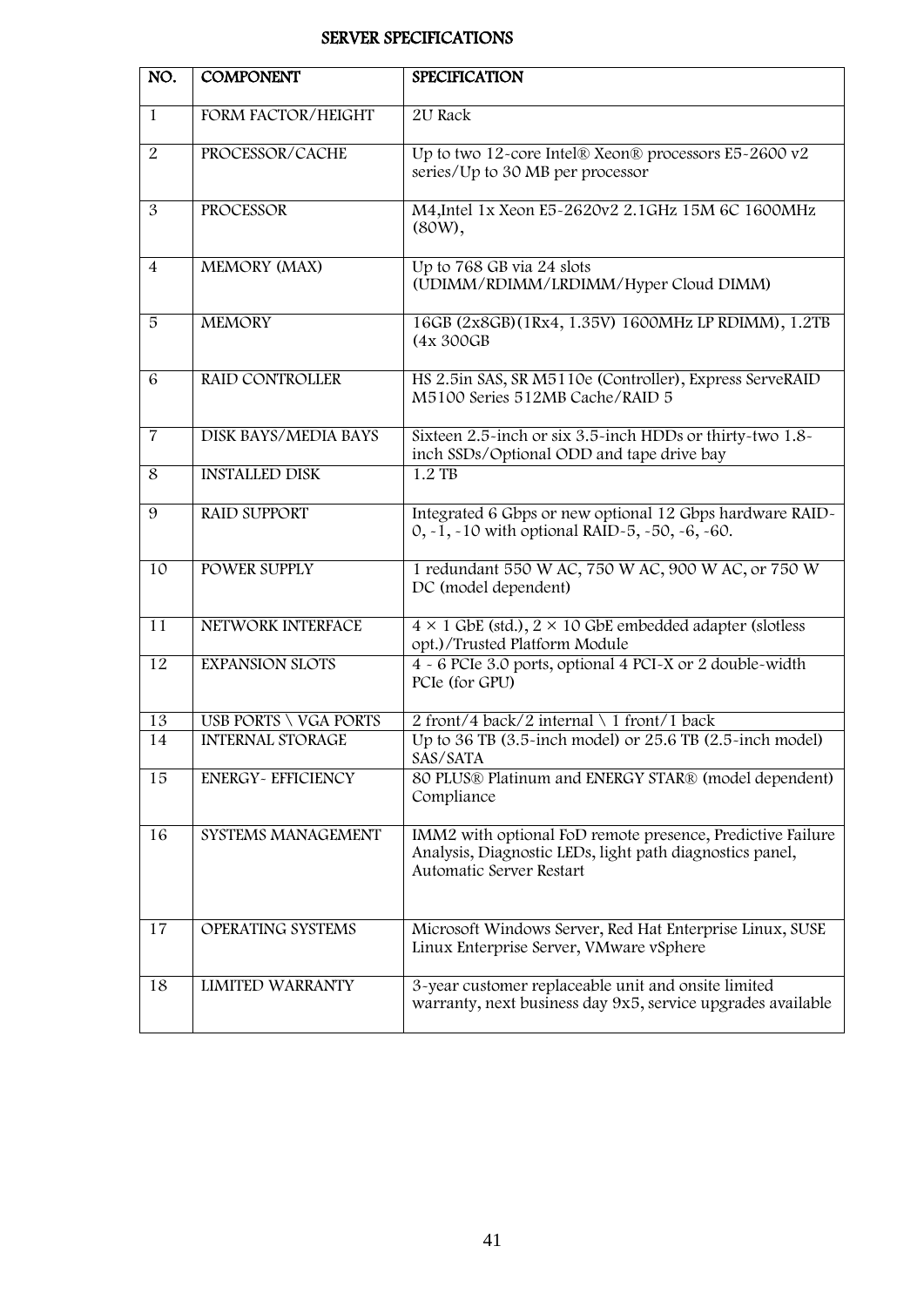| No.              | <b>Item Description</b>                                                                                                                                                                  | Qty | Installation<br>Period | Year 1<br>Price (Kshs.) | Year 2<br>Price (Kshs.) | Year 3<br>Price (Kshs.)  |
|------------------|------------------------------------------------------------------------------------------------------------------------------------------------------------------------------------------|-----|------------------------|-------------------------|-------------------------|--------------------------|
|                  |                                                                                                                                                                                          |     |                        |                         |                         |                          |
|                  | <b>PART A - EDMS</b>                                                                                                                                                                     |     |                        |                         |                         |                          |
| 1.               | Cost of Software (EDMS)                                                                                                                                                                  |     |                        | Cost                    |                         |                          |
| 2.               | Delivery and Installation                                                                                                                                                                |     |                        | Cost                    |                         |                          |
| 3.               | License Fee                                                                                                                                                                              |     |                        | Cost                    | Cost                    | Cost                     |
| 4.               | Training                                                                                                                                                                                 |     |                        |                         | Cost                    | $\overline{\phantom{0}}$ |
| $\overline{5}$ . | Post<br>Implementation<br>(annual<br>Support<br>maintenance proposal) -<br>This<br>should<br>not<br>be<br>included in the form of<br>tender but must be clearly<br>indicated separately) |     |                        |                         | Cost                    | Cost                     |
| 6.               | $\overline{of}$<br>Other<br>features<br>customization,<br>where<br>applicable                                                                                                            |     |                        |                         |                         |                          |
| 7.               | Optional extras, if any                                                                                                                                                                  |     |                        |                         |                         |                          |
|                  | <b>SUB TOTAL</b>                                                                                                                                                                         |     |                        |                         |                         |                          |
|                  | PART B - DIGITIZATION                                                                                                                                                                    |     |                        |                         |                         |                          |
| 1.               | Supply and Installation of<br>Servers                                                                                                                                                    |     |                        |                         |                         |                          |
| 2.               | Scanning of Documents                                                                                                                                                                    |     |                        |                         |                         |                          |
| 3.               | Indexing                                                                                                                                                                                 |     |                        |                         |                         |                          |
| $\overline{4}$ . | Training                                                                                                                                                                                 |     |                        |                         |                         |                          |
| $\overline{5}$ . | Optional extras, if any                                                                                                                                                                  |     |                        |                         |                         |                          |
|                  | <b>SUB TOTAL</b>                                                                                                                                                                         |     |                        |                         |                         |                          |
|                  | <b>GRAND TOTAL AMOUNT (A+B)</b>                                                                                                                                                          |     |                        |                         |                         |                          |

#### SECTION V ~ PRICE SCHEDULE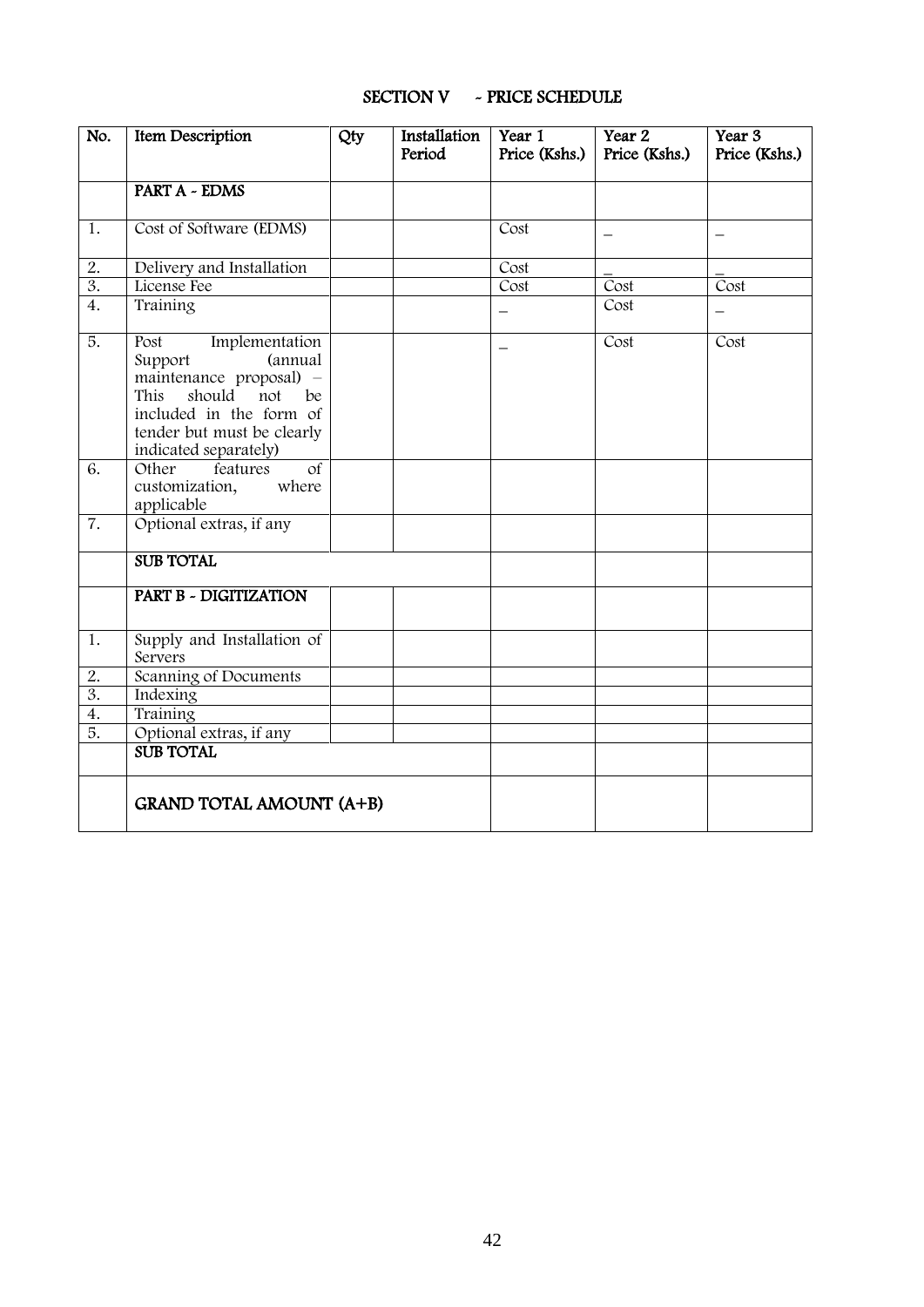# TEACHERS SERVICE COMMISSION



## SITE VISIT FORM

Bidder/Company Name …………………………………………………

Tender No.: TSC/T/037/2017-2018

Tender Name: Supply, Installation and Commissioning Of an Enterprise Electronic Document Management System (EDMS) And Digitization of Records.

This is to certify that the named bidder/company attended the site visit as required in the Tender document

TSC Rep. Name:………………………Signature:………………..Date:…

Official Stamp

Bidder's Rep Name: ………………….Signature:……………Date:………

Official Stamp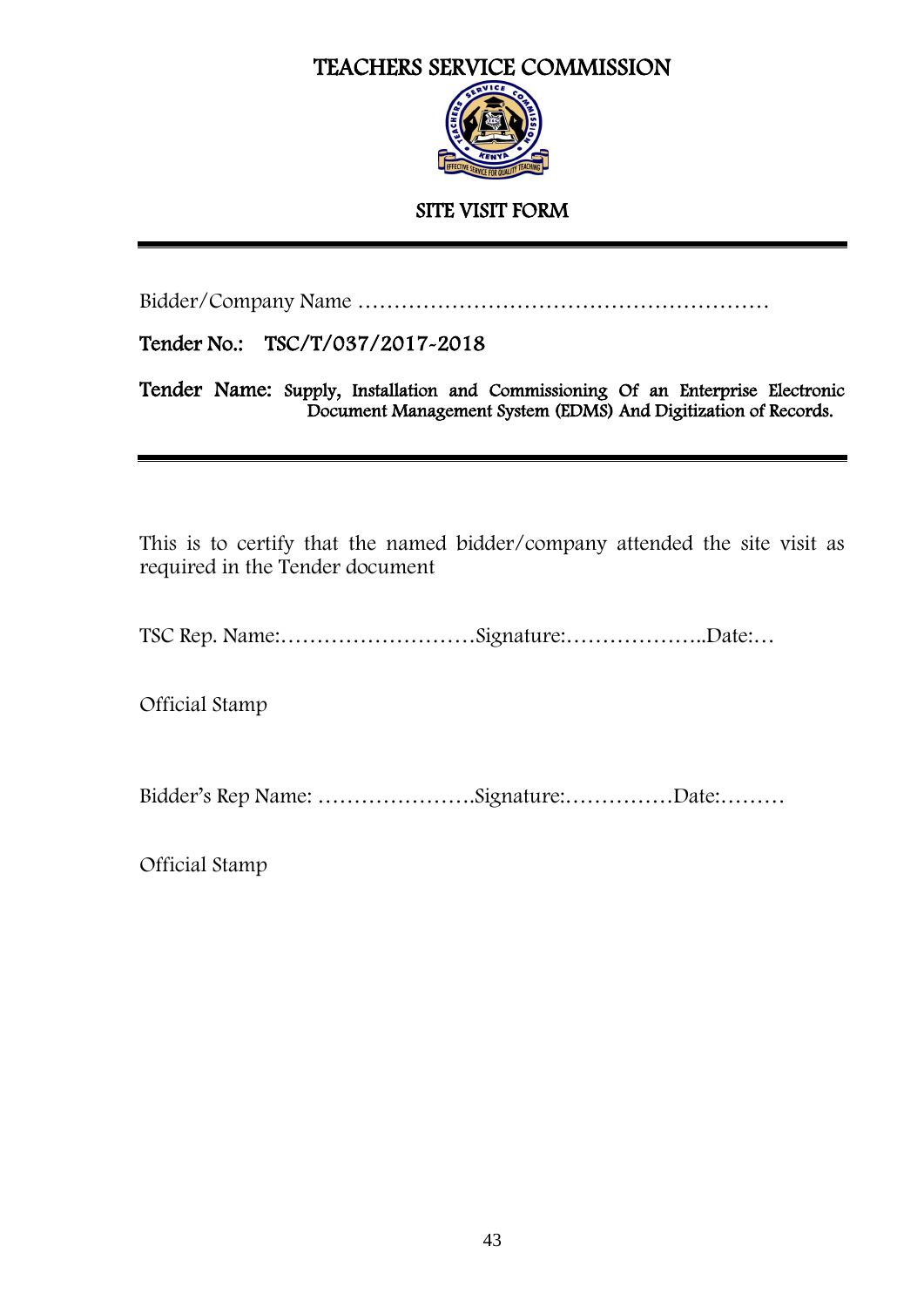#### SECTION VII ~ STANDARD FORMS

### <span id="page-43-0"></span>7.1 FORM OF TENDER

**Date** Tender No.

To:

[name and address of procuring entity]

Gentlemen and/or Ladies:

1. Having examined the tender documents including Addenda Nos. ………………………………. [insert numbers].the receipt of which is hereby duly acknowledged, we, the undersigned, offer to supply deliver, install and commission ( …………………………………………… (insert equipment description) in conformity with the said tender documents for the sum of …………………………………………………………. (total tender amount in words and figures) or such other sums as may be ascertained in accordance with the Schedule of Prices attached herewith and made part of this Tender.

2. We undertake, if our Tender is accepted, to deliver install and commission the equipment in accordance with the delivery schedule specified in the Schedule of Requirements.

3. If our Tender is accepted, we will obtain the guarantee of a bank in a sum of equivalent to <u>percent</u> of the Contract Price for the due performance of the Contract , in the form prescribed by ………………. ……………….( Procuring entity).

4. We agree to abide by this Tender for a period of ...... [*number]* days from the date fixed for tender opening of the Instructions to tenderers, and it shall remain binding upon us and may be accepted at any time before the expiration of that period.

5. This Tender, together with your written acceptance thereof and your notification of award, shall constitute a Contract, between us. Subject to signing of the Contract by the parties.

6. We understand that you are not bound to accept the lowest or any tender that you may receive.

Dated this day of 20

[signature]  $\frac{1}{\sin \theta}$  [in the capacity of]

Duly authorized to sign tender for an on behalf of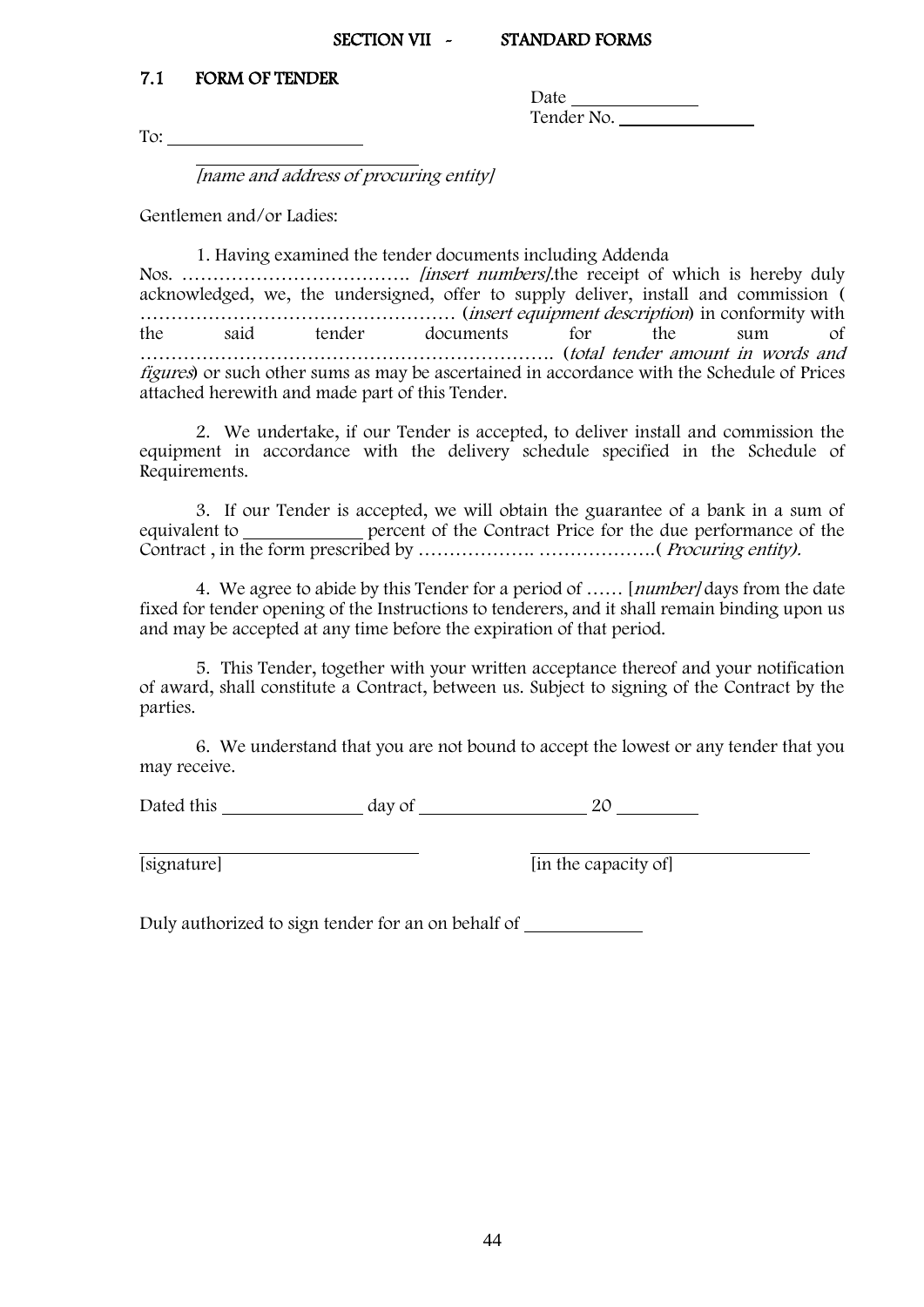# 7.2 CONFIDENTIAL BUSINESS QUESTIONNAIRE

You are requested to give the particulars indicated in Part 1 and either Part 2 (a), 2(b) or 2(c) whichever applied to your type of business.

You are advised that it is a serious offence to give false information on this form.

| Part 1 General                                                   |
|------------------------------------------------------------------|
|                                                                  |
|                                                                  |
|                                                                  |
|                                                                  |
|                                                                  |
|                                                                  |
| Maximum value of business which you can handle at any one time – |
|                                                                  |
|                                                                  |
|                                                                  |
|                                                                  |
| Part 2 (a) – Sole Proprietor                                     |
|                                                                  |
|                                                                  |
|                                                                  |

| Part 2 (b) – Partnership                           | Given details of partners as follows:                                                                                            |                                      |        |
|----------------------------------------------------|----------------------------------------------------------------------------------------------------------------------------------|--------------------------------------|--------|
|                                                    |                                                                                                                                  | Name Nationality Citizenship details | Shares |
| Private or Public<br>Nominal Kshs.<br>Issued Kshs. | Part 2 (c) – Registered Company<br>State the nominal and issued capital of company<br>Given details of all directors as follows: | Name Nationality Citizenship details | Shares |
|                                                    |                                                                                                                                  |                                      |        |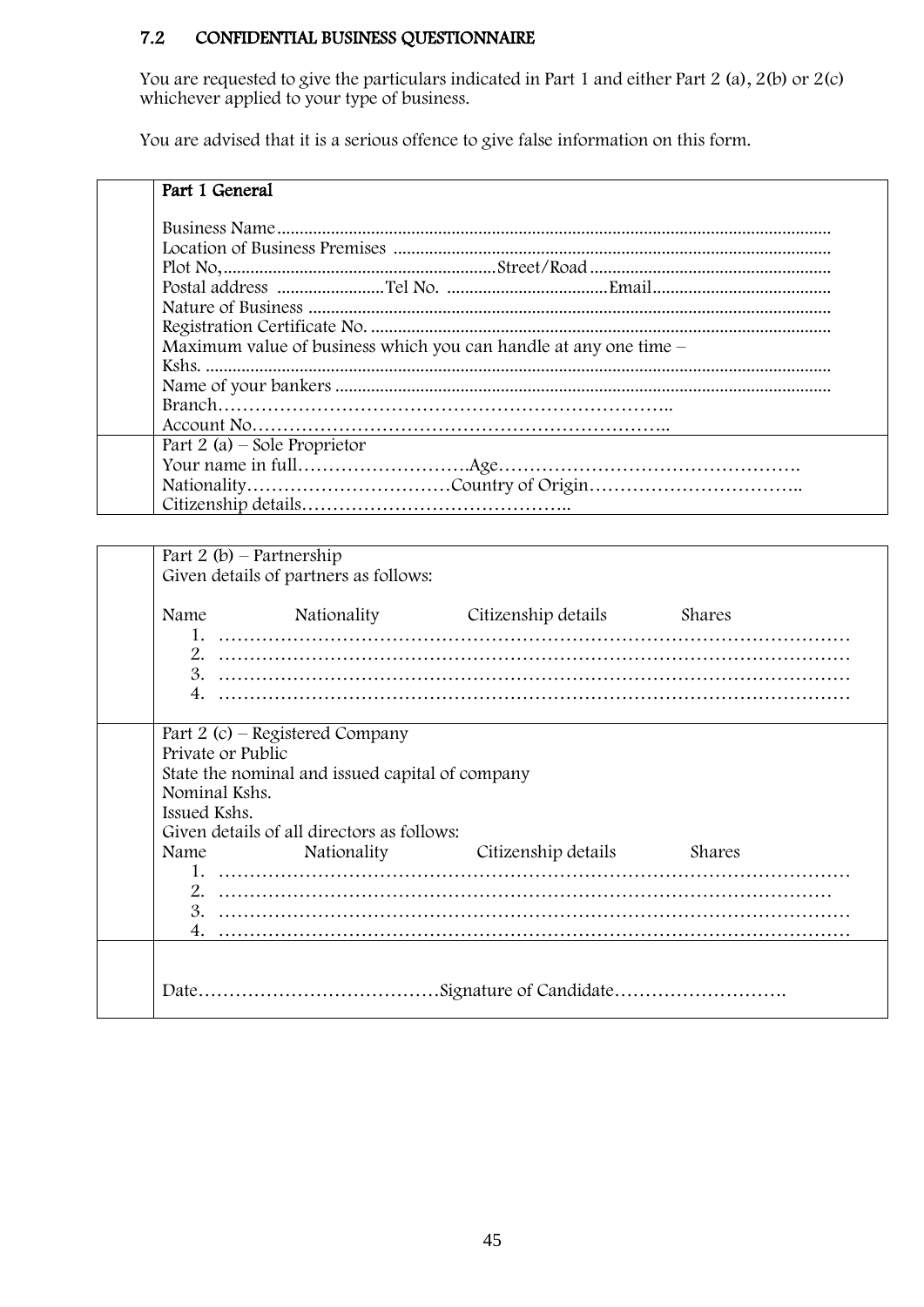#### INTEGRITY DECLARATION

| Street/avenue,  Building, P. O. Box Code , of  (town),                                                                                                                                                                                                        |  |
|---------------------------------------------------------------------------------------------------------------------------------------------------------------------------------------------------------------------------------------------------------------|--|
|                                                                                                                                                                                                                                                               |  |
| based on a free and fair competitive tendering process which should not be open to abuse.                                                                                                                                                                     |  |
| that I/We will not offer or facilitate, directly or indirectly, any inducement or reward to any<br>public officer, their relations or business associates, pursuant to Section 62 of the Public<br>Procurement & Asset Disposal Act, 2015, in connection with |  |
|                                                                                                                                                                                                                                                               |  |
|                                                                                                                                                                                                                                                               |  |
| For/or in the subsequent performance of the contract if I/We am/are successful.                                                                                                                                                                               |  |
|                                                                                                                                                                                                                                                               |  |
|                                                                                                                                                                                                                                                               |  |

Authorized Signature........................................................Official Stamp....................

Name and Title of Signatory………………………………………………………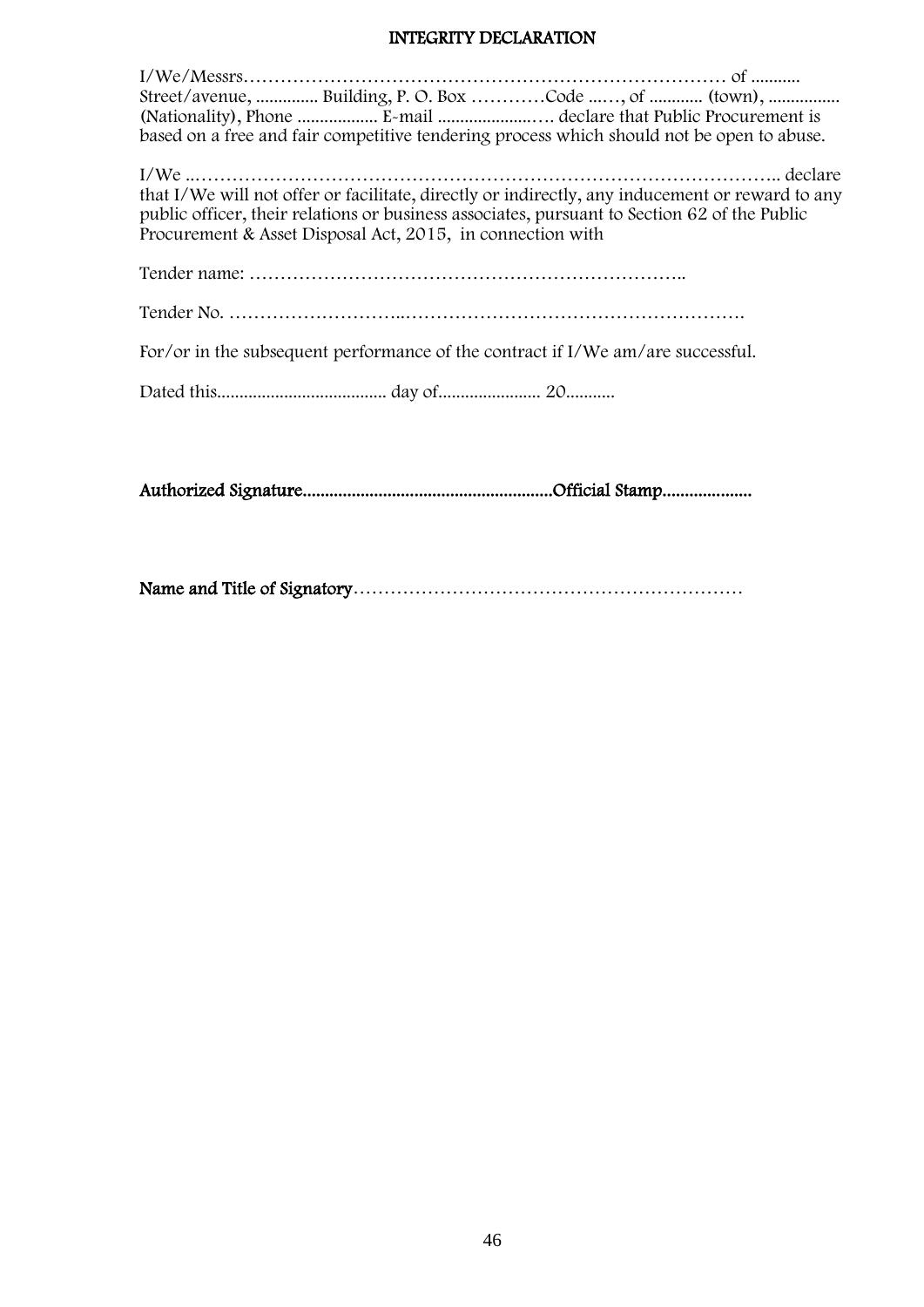#### NON-DEBARMENT STATEMENT

|                                                                                   | Street/avenue,  Building, P. O. Box Code , of  (town), |  |  |  |  |  |
|-----------------------------------------------------------------------------------|--------------------------------------------------------|--|--|--|--|--|
|                                                                                   |                                                        |  |  |  |  |  |
|                                                                                   |                                                        |  |  |  |  |  |
| procurement by the Public Procurement Oversight Authority pursuant to pursuant to |                                                        |  |  |  |  |  |
| Section 62 of the Public Procurement & Asset Disposal Act, 2015                   |                                                        |  |  |  |  |  |
|                                                                                   |                                                        |  |  |  |  |  |
|                                                                                   |                                                        |  |  |  |  |  |

Authorized Signature.......................................................... Official Stamp .................

Name and Title of Signatory………………………………………………………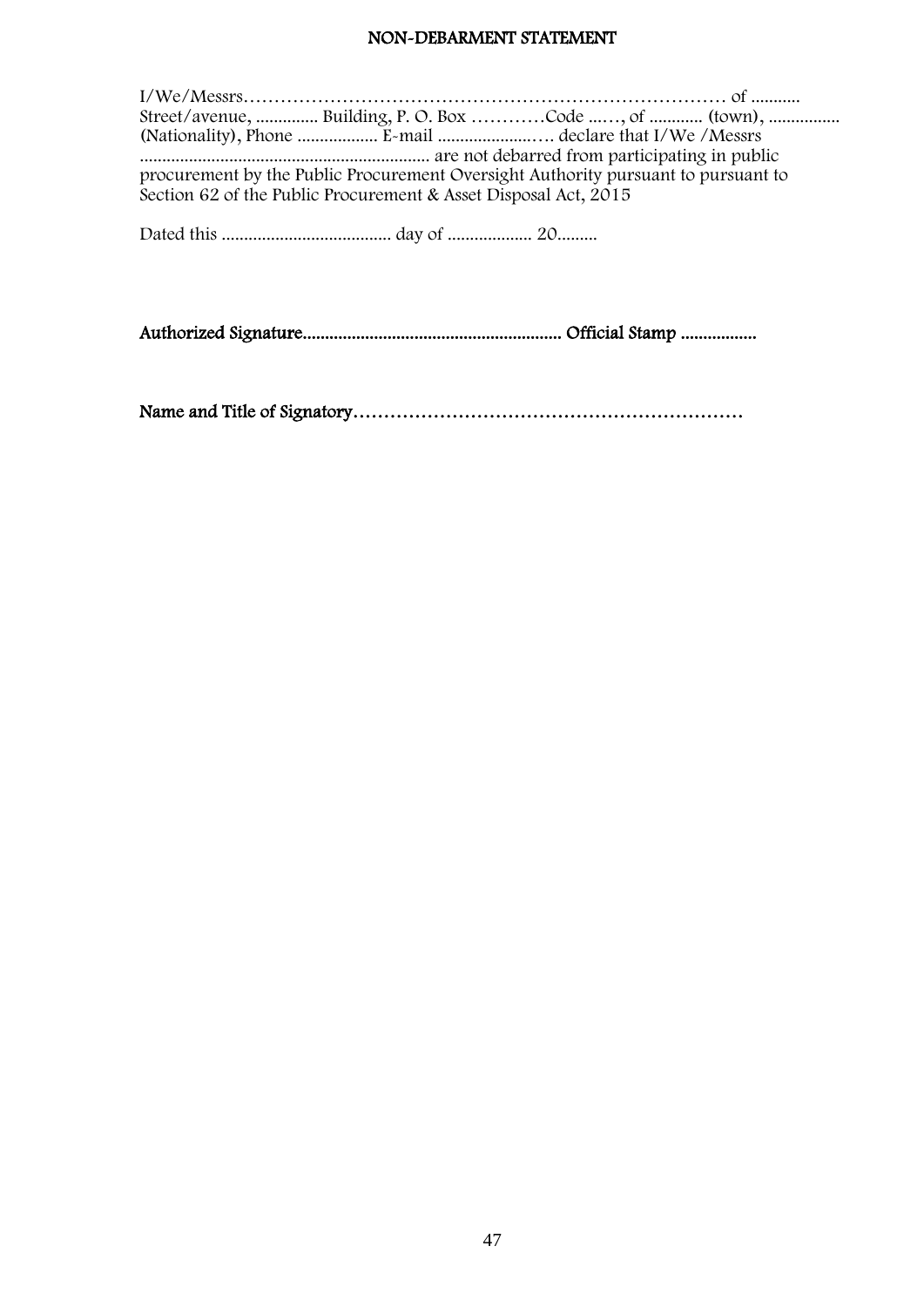## 7.3 TENDER SECURITY FORM

<span id="page-47-0"></span>Whereas ……………………………………………. [name of the tenderer] (hereinafter called "the tenderer") has submitted its tender dated …………. [*date of* submission of tender) for the supply, installation and commissioning of ………………………………[name and/or description of the equipment] (hereinafter called "the Tender") …………………………………………….. KNOW ALL PEOPLE by these presents that WE ……………………… ……………… of …………………………………………. having our registered office at ………………… (hereinafter called "the Bank"), are bound unto …………….. [name of Procuring entity} (hereinafter called "the Procuring entity") in the sum of ………………………………….. for which payment well and truly to be made to the said Procuring entity, the Bank binds itself, its successors, and assigns by these presents. Sealed with the Common Seal of the said Bank this day of 20 .

THE CONDITIONS of this obligation are:-

- 1. If the tenderer withdraws its Tender during the period of tender validity specified by the tenderer on the Tender Form; or
- 2. If the tenderer, having been notified of the acceptance of its Tender by the Procuring entity during the period of tender validity:
	- (a) fails or refuses to execute the Contract Form, if required; or
	- (b) fails or refuses to furnish the performance security in accordance with the Instructions to tenderers;

We undertake to pay to the Procuring entity up to the above amount upon receipt of its first written demand, without the Procuring entity having to substantiate its demand, provided that in its demand the Procuring entity will note that the amount claimed by it is due to it, owing to the occurrence of one or both of the two conditions, specifying the occurred condition or conditions.

This tender guarantee will remain in force up to and including thirty (30) days after the period of tender validity, and any demand in respect thereof should reach the Bank not later than the above date.

[signature of the bank]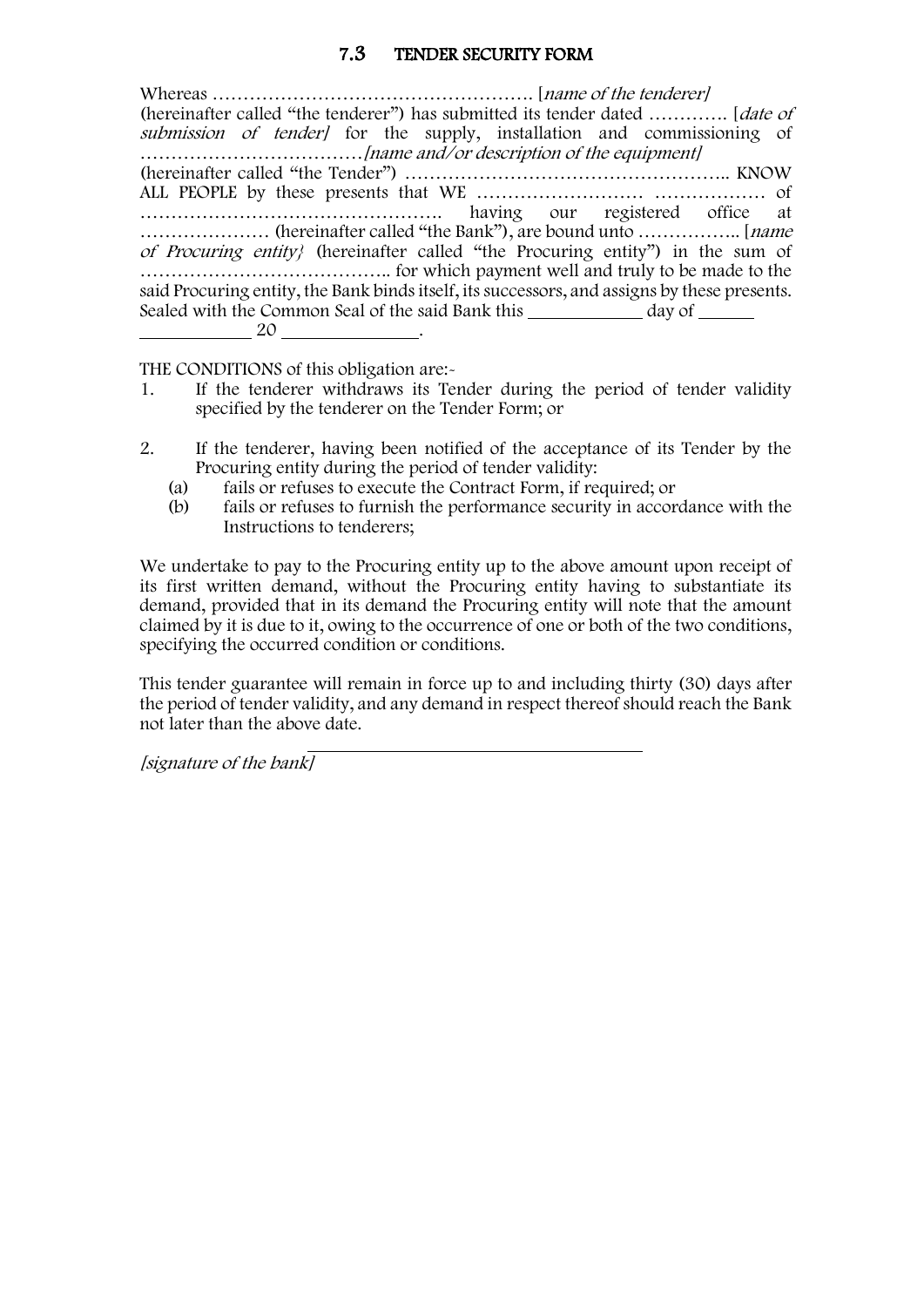## 7.4 CONTRACT FORM (For Information)

<span id="page-48-0"></span>THIS AGREEMENT made the \_\_\_\_\_\_ day of \_\_\_\_\_\_\_\_\_\_\_\_\_\_ 20 \_\_\_\_\_\_\_\_\_ between ……………… [name of Procurement entity) of ……….. [country of Procurement entity] (hereinafter called "the Procuring entity) of the one part and …………………….. [name of tenderer] of ………….. [city and country of tenderer] (hereinafter called "the tenderer") of the other part;

WHEREAS the Procuring entity invited tenders for [certain goods ] and has accepted a tender by the tenderer for the supply of those goods in the sum of …………………………… [contract price in words and figures] (hereinafter called "the Contract Price).

#### NOW THIS AGREEMENT WITNESSETH AS FOLLOWS:

1. In this Agreement words and expressions shall have the same meanings as are respectively assigned to them in the Conditions of Contract referred to:

2. The following documents shall be deemed to form and be read and construed as part of this Agreement viz:

- (a) the Tender Form and the Price Schedule submitted by the tenderer
- (b) the Schedule of Requirements<br>(c) the Technical Specifications
- (c) the Technical Specifications<br>(d) the General Conditions of Co
- (d) the General Conditions of Contract<br>
(e) the Special Conditions of contract; a
- the Special Conditions of contract; and
- (f) the Procuring entity's Notification of Award

3. In consideration of the payments to be made by the Procuring entity to the tenderer as hereinafter mentioned, the tenderer hereby covenants with the Procuring entity to provide the goods and to remedy the defects therein in conformity in all respects with the provisions of this Contract

4. The Procuring entity hereby covenants to pay the tenderer in consideration of the provisions of the goods and the remedying of defects therein, the Contract Price or such other sum as may become payable under the provisions of the Contract at the times and in the manner prescribed by the contract.

IN WITNESS whereof the parties hereto have caused this Agreement to be executed in accordance with their respective laws the day and year first above written.

Signed, sealed, delivered by \_\_\_\_\_\_\_ the \_\_\_\_\_\_\_\_\_\_\_\_\_\_ (for the Procuring entity) Signed, sealed, delivered by \_\_\_\_\_\_\_ the \_\_\_\_\_\_\_\_\_\_\_\_\_\_\_ (for the tenderer in the presence of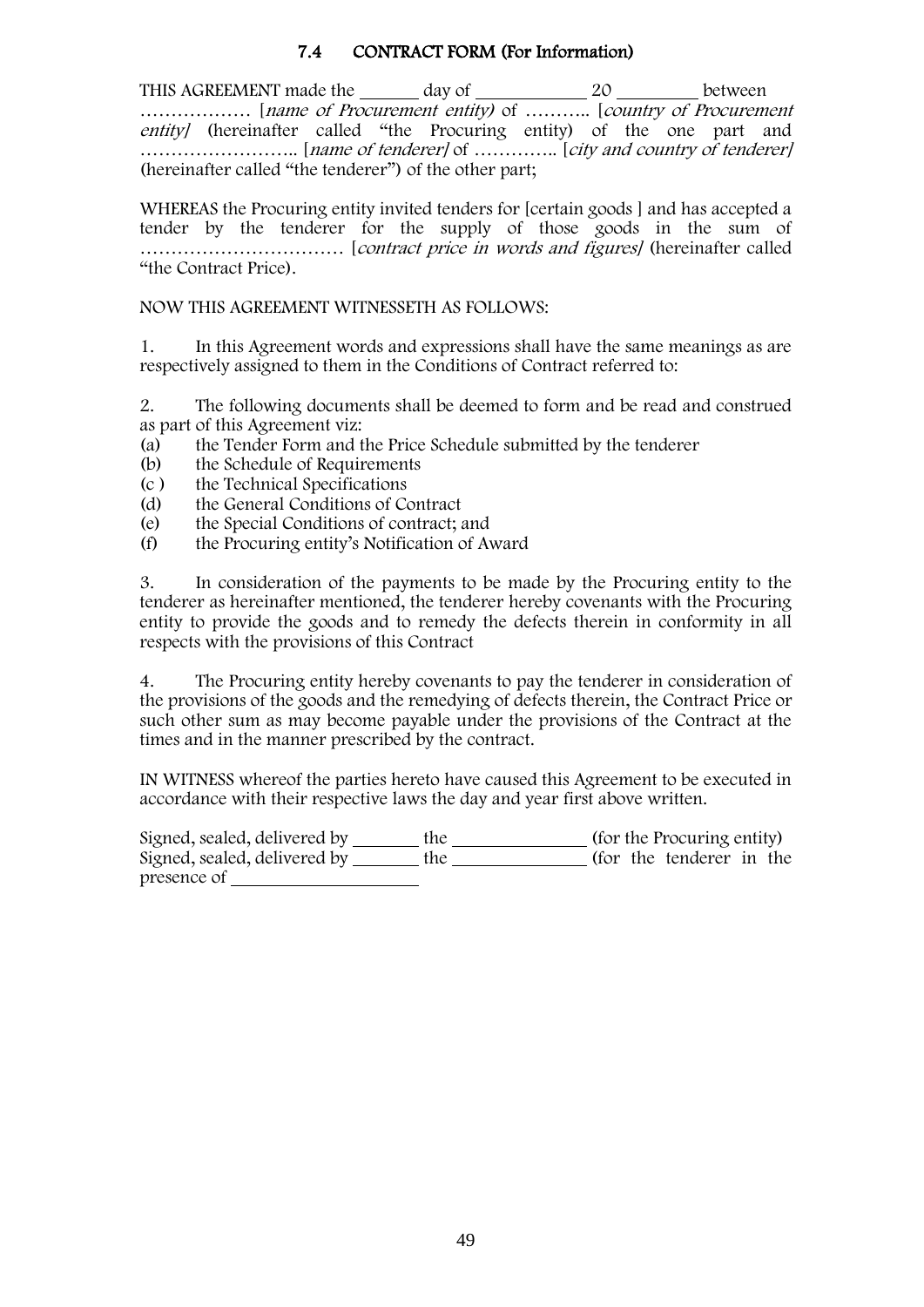## <span id="page-49-0"></span>7.5 PERFORMANCE SECURITY FORM (For information)

To …………………………………………. [name of Procuring entity]

WHEREAS …………………………………… [name of tenderer] (hereinafter called "the tenderer") has undertaken , in pursuance of Contract No.

[*reference number of the contract]* dated 20 10 to

supply ……………………………………………… [description of goods] (hereinafter called "the Contract").

AND WHEREAS it has been stipulated by you in the said Contract that the tenderer shall furnish you with a bank guarantee by a reputable bank for the sum specified therein as security for compliance with the Tenderer's performance obligations in accordance with the Contract.

AND WHEREAS we have agreed to give the tenderer a guarantee:

THEREFORE WE hereby affirm that we are Guarantors and responsible to you, on behalf of the tenderer, up to a total of ………………………. [amount of the guarantee in words and figure] and we undertake to pay you, upon your first written demand declaring the tenderer to be in default under the Contract and without cavil or argument, any sum or sums within the limits of …………………….. [amount of guarantee] as aforesaid, without you needing to prove or to show grounds or reasons for your demand or the sum specified therein.

This guarantee is valid until the day of 20  $\mu$ 

Signed and seal of the Guarantors

[name of bank or financial institution]

[address]

[date]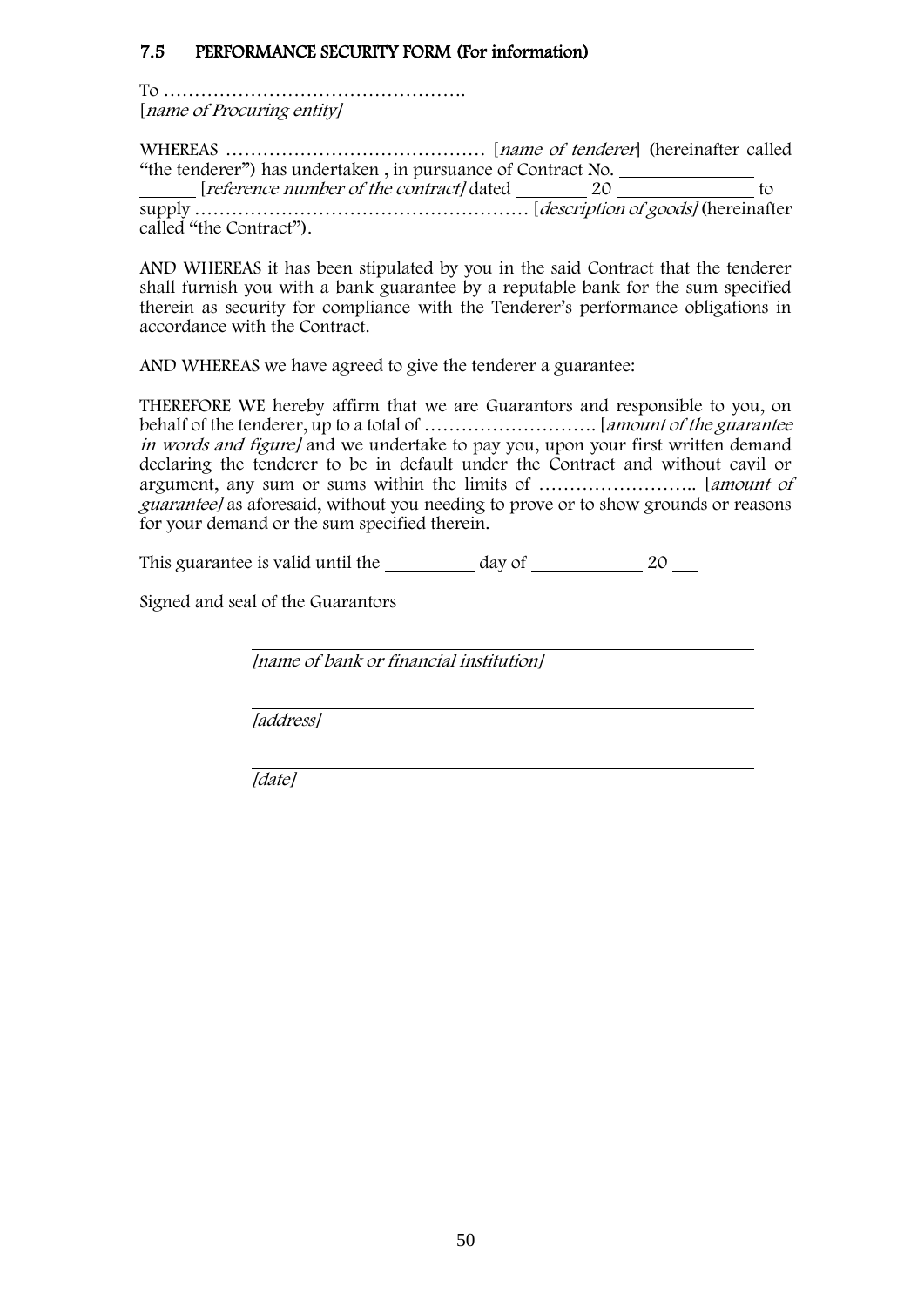### <span id="page-50-0"></span>7.6 BANK GUARANTEE FOR ADVANCE PAYMENT (For Information)

To ……………………………… [name of Procuring entity]

[name of tender] …………………..

Gentlemen and/or Ladies:

In accordance with the payment provision included in the Special Conditions of Contract, which amends the General Conditions of Contract to provide for advance payment, …………………………………………………. [name and address of *tenderer*/(hereinafter called "the tenderer") shall deposit with the Procuring entity a bank guarantee to guarantee its proper and faithful performance under the said Clause of the Contract an amount of …… …………………. [amount of guarantee in figures and words].

We, the ……………………………. [bank or financial institutions], as instructed by the tenderer, agree unconditionally and irrevocably to guarantee as primary obligator and not as surety merely, the payment to the Procuring entity on its first demand without whatsoever right of objection on our part and without its first claim to the tenderer, in the amount not exceeding …………………… [amount of guarantee in figures and words]

We further agree that no change or addition to or other modification of the terms of the Contract to be performed there-under or of any of the Contract documents which may be made between the Procuring entity and the tenderer, shall in any way release us from any liability under this guarantee, and we hereby waive notice of any such change, addition, or modification.

This guarantee shall remain valid in full effect from the date of the advance payment received by the tenderer under the Contract until ………… [date].

Yours truly,

Signature and seal of the Guarantors

[name of bank or financial institution]

[address]

[date]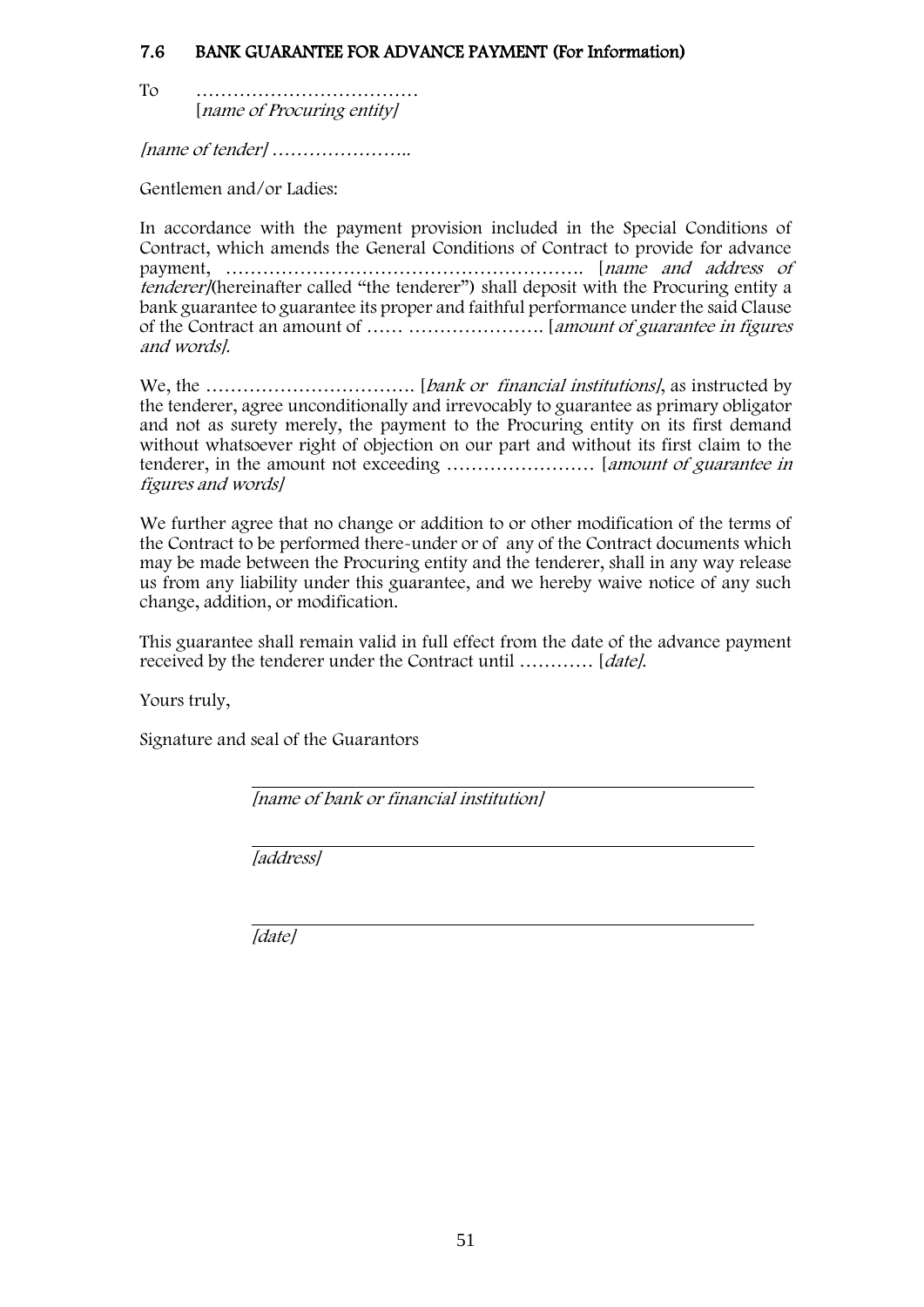### <span id="page-51-0"></span>7.7 MANUFACTURER'S AUTHORIZATION FORM

#### To [name of the Procuring entity] ………………….

WHEREAS …………………………………………………………[ name of the manufacturer] who are established and reputable manufacturers of ………………….. [name and/or description of the goods] having factories at ………………………………… [address of factory] do hereby authorize ………………………… [name and address of Agent] to submit a tender, and subsequently negotiate and sign the Contract with you against tender No. ………………………. [reference of the Tender] for the above goods manufactured by us.

We hereby extend our full guarantee and warranty as per the General Conditions of Contract for the goods offered for supply by the above firm against this Invitation for Tenders.

[signature for and on behalf of manufacturer]

Note: This letter of authority should be on the letterhead of the Manufacturer and should be signed by an authorized person.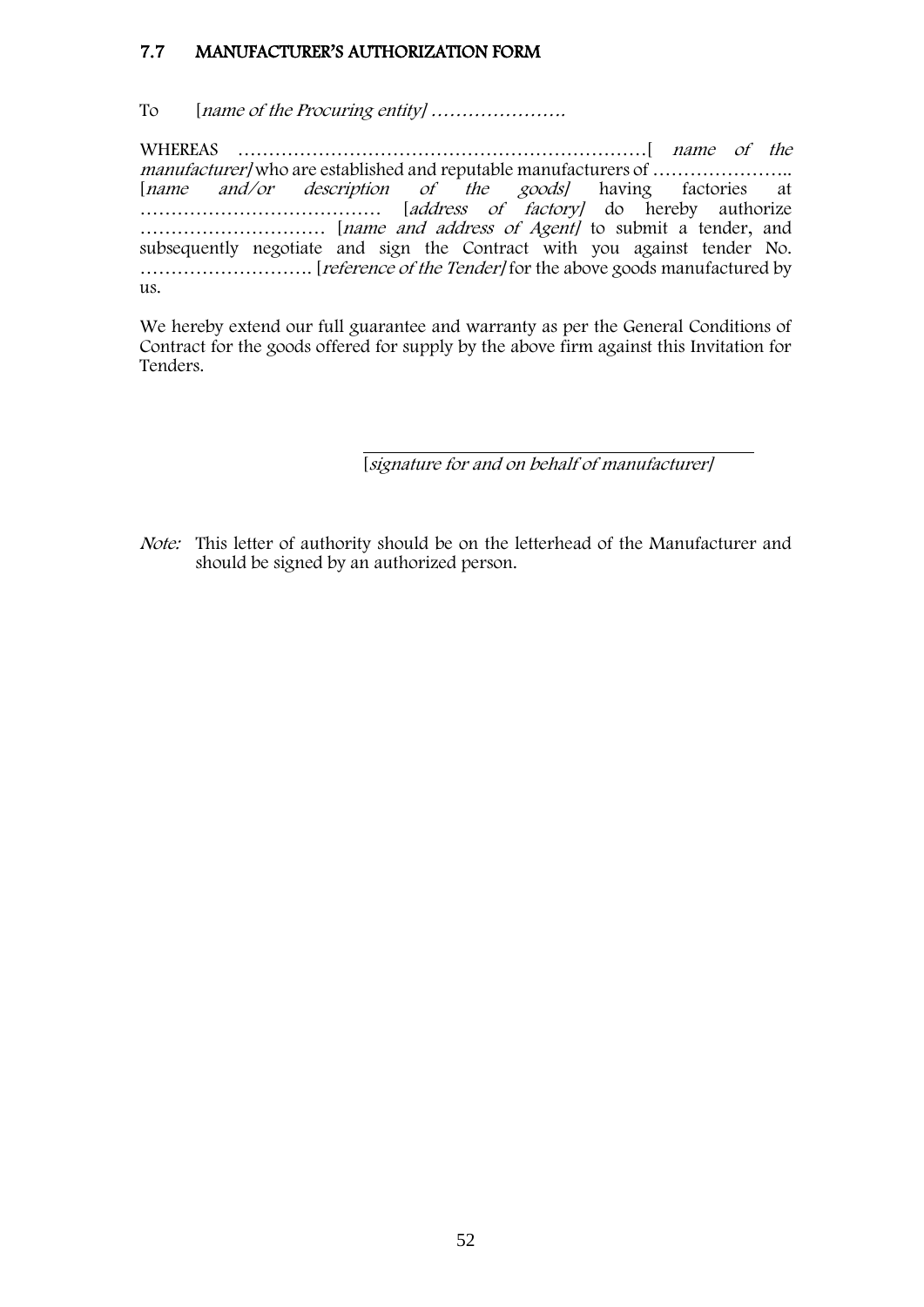#### <span id="page-52-0"></span>7.8 LETTER OF NOTIFICATION OF AWARD (For Information)

Address of Procuring Entity \_\_\_\_\_\_\_\_\_\_\_\_\_\_\_\_\_\_\_\_\_

 $\overline{\phantom{a}}$  , where  $\overline{\phantom{a}}$  , where  $\overline{\phantom{a}}$  , where  $\overline{\phantom{a}}$ 

To: 

RE: Tender No.

Tender Name

This is to notify that the contract/s stated below under the above mentioned tender have been awarded to you.

- 1. Please acknowledge receipt of this letter of notification signifying your acceptance.
- 2. The contract/contracts shall be signed by the parties within 30 days of the date of this letter but not earlier than 14 days from the date of the letter.
- 3. You may contact the officer(s) whose particulars appear below on the subject matter of this letter of notification of award.

(FULL PARTICULARS)

SIGNED FOR ACCOUNTING OFFICER